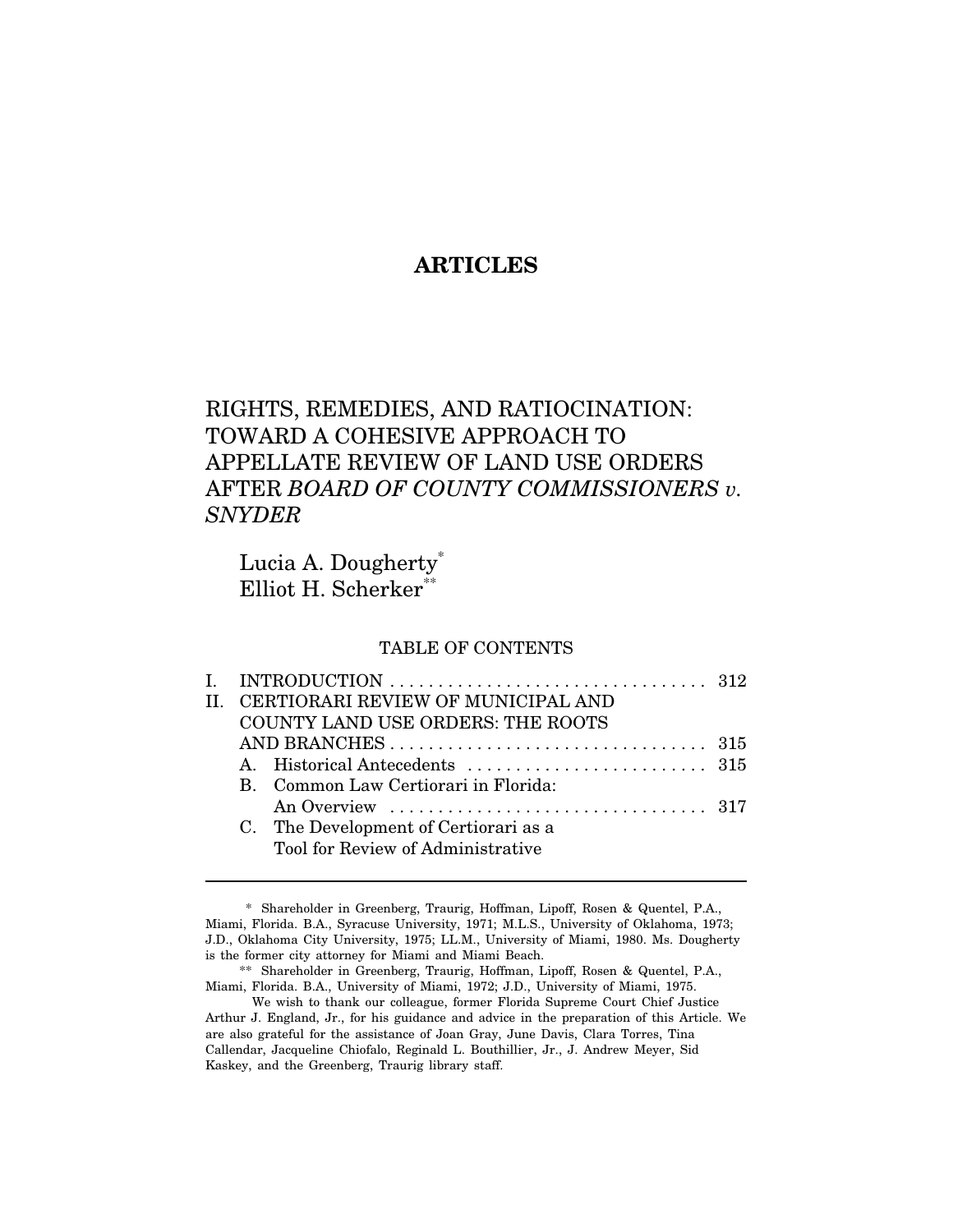## 312 *Stetson Law Review* [Vol. XXIV

|                                              | $1_{-}$        | The 1885 Florida Constitution $\ldots \ldots \ldots \ldots \ldots$ 319           |     |  |  |
|----------------------------------------------|----------------|----------------------------------------------------------------------------------|-----|--|--|
|                                              |                | Scope of Review $\dots\dots\dots\dots\dots\dots\dots\dots$ 319<br>a <sub>1</sub> |     |  |  |
|                                              |                |                                                                                  |     |  |  |
|                                              |                | $h_{-}$<br>The Reviewability of Land                                             |     |  |  |
|                                              |                |                                                                                  |     |  |  |
|                                              | $2_{\cdot}$    | The 1957 Amendments to Article V                                                 | 323 |  |  |
|                                              | 3.             | The 1968 Florida Constitution and                                                |     |  |  |
|                                              |                | the 1972 Amendments $\dots\dots\dots\dots\dots\dots\dots$ 327                    |     |  |  |
|                                              | $\mathbf{4}$ . | The Administrative Procedures                                                    |     |  |  |
|                                              |                |                                                                                  |     |  |  |
|                                              | 5 <sub>1</sub> | The 1977 Florida Rules of Appellate                                              |     |  |  |
|                                              |                | Procedure  331                                                                   |     |  |  |
| III. PRESENT-DAY JUDICIAL REVIEW OF LAND USE |                |                                                                                  |     |  |  |
|                                              |                | DECISIONS: AN UNHEALTHY AMALGAM OF                                               |     |  |  |
|                                              |                |                                                                                  | 333 |  |  |
| $\mathbf{A}$                                 |                | The Administrative Procedures Act                                                |     |  |  |
|                                              |                | and Common Law Certiorari                                                        | 333 |  |  |
| $\mathbf{B}$ .                               |                | Statutory Certiorari                                                             | 336 |  |  |
|                                              | $1 \quad$      |                                                                                  | 336 |  |  |
|                                              | $2_{-}$        | Prior General Laws Governing                                                     |     |  |  |
|                                              |                | Certiorari Review of Local                                                       |     |  |  |
|                                              |                | Government Land Use Orders                                                       | 339 |  |  |
|                                              | 3.             |                                                                                  |     |  |  |
|                                              | 4.             | Municipal Ordinances  346                                                        |     |  |  |
|                                              |                |                                                                                  |     |  |  |
|                                              |                |                                                                                  |     |  |  |

## *I. INTRODUCTION*

Without a doubt, *Board of County Commissioners v. Snyder* "changed the rules of the game for local government land use approvals."1 The easygoing "fairly debatable" test for site-specific

<sup>1.</sup> Board of County Comm'rs v. Snyder, 627 So. 2d 469 (Fla. 1993); John W. Howell & David J. Russ, *Planning vs. Zoning*: Snyder *Decision Changes Rezoning Standards*, FLA. B.J., May 1994, at 16. Howell and Russ provide a thorough examination of the antecedents of the *Snyder* decision and the forces, both political and judicial, that led to the supreme court's decision to change the rules for site-specific rezonings.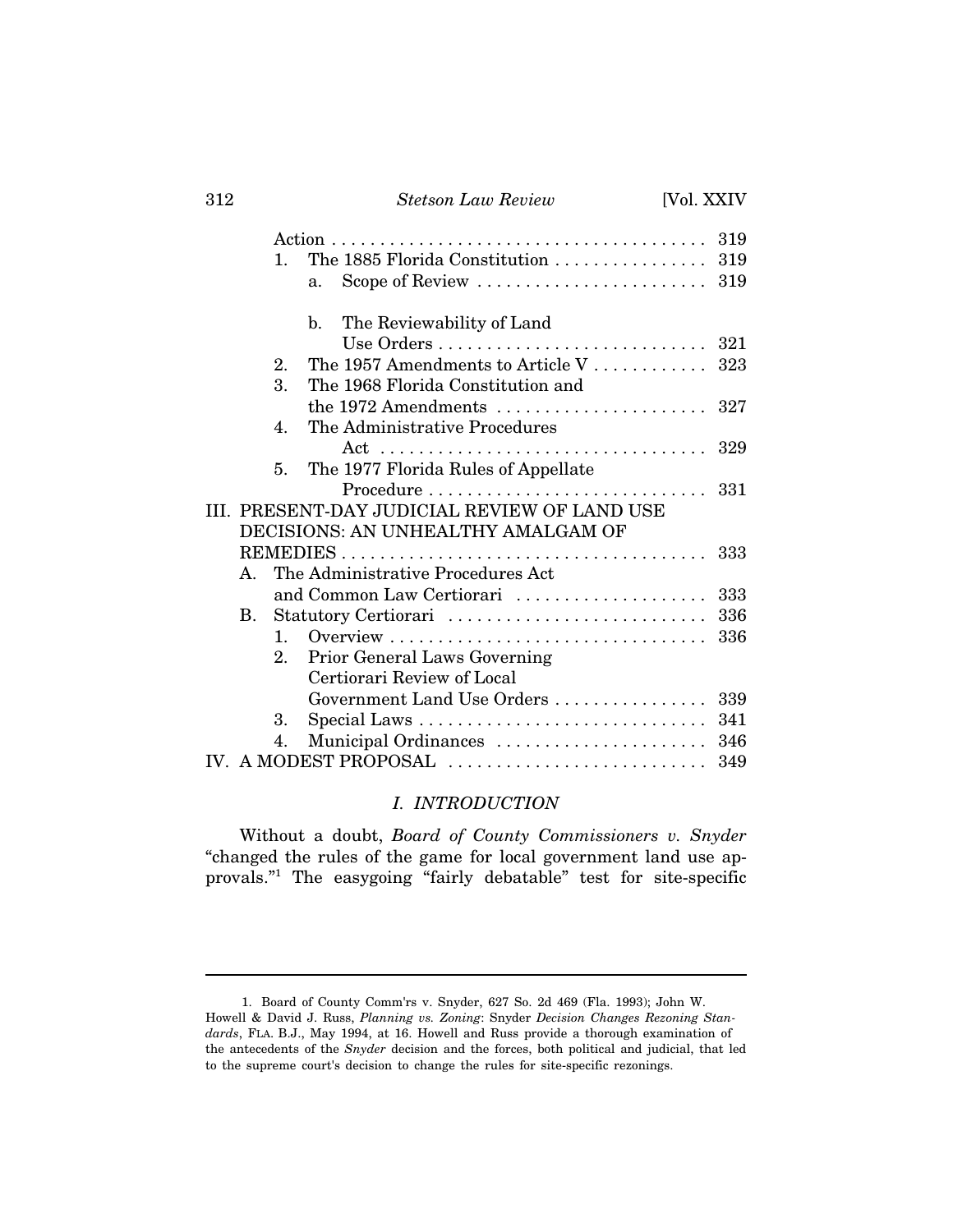rezonings was abandoned<sup>2</sup> and the "strict scrutiny" standard was adopted for the review of development orders<sup>3</sup> under a county's comprehensive master plan.<sup>4</sup> Furthermore, a landowner whose prorezonings was abandoned<sup>2</sup> and the "strict scrutiny" standard was<br>adopted for the review of development orders<sup>3</sup> under a county's<br>comprehensive master plan.<sup>4</sup> Furthermore, a landowner whose pro-<br>posed development passes rezonings was abandoned<sup>-</sup> and the "strict scrutiny" standard was<br>adopted for the review of development orders<sup>3</sup> under a county's<br>comprehensive master plan.<sup>4</sup> Furthermore, a landowner whose pro-<br>posed development passes shifting the burden "to the governmental board to demonstrate that maintaining the existing zoning classification . . . accomplishes a legitimate public purpose."5 Perhaps the most spectacular aspect of *Snyder*, however, was the Florida Supreme Court's announcement that proceedings before municipal and county boards on site-specific rezonings are quasi-judicial.<sup>6</sup> Rezonings are site-specific if the impact is restricted to a limited number of identifiable parties and interests, the decision is dependent upon facts determined from alternatives presented at a hearing, and the decision amounts to policy application, rather than the establishment of policy in the first instance.<sup>7</sup> As the *Snyder* court itself readily recognized,<sup>8</sup> this pronouncement departed from the established principles that had been drawn by the Florida courts from *Village of Euclid v. Ambler Realty Co.,* under which *all* rezonings were deemed quasi-legislative in

<sup>2.</sup> *Snyder*, 627 So. 2d at 474–75. *Snyder* is not, however, strictly limited to rezoning resolutions. The supreme court has applied the *Snyder* principles to court review of a city council's denial of site plan approval. *See* Park of Commerce Assocs. v. City of Delray Beach, 636 So. 2d 12, 15 (Fla. 1994). In addition, the Fourth District Court of Appeal has held *Snyder* applicable to a county commission's refusal to amend its land use plan to allow a particular use by a landowner who actively participated in the proceedings which led to the commission's decision. Florida Inst. of Technology, Inc. v. Martin County, 641 So. 2d 898, 899–900 (Fla. 4th Dist. Ct. App. 1994).

<sup>3.</sup> *See* FLA. STAT. § 163.3164(7)–(8) (1993); *infra* note 134.

<sup>4.</sup> *Snyder*, 627 So. 2d at 475. The Florida Supreme Court thus gave its stamp of approval to the third district's decision in Machado v. Musgrove, 519 So. 2d 629 (Fla. 3d Dist. Ct. App. 1987), *rev. denied*, 529 So. 2d 694 (Fla. 1988), in which the strict scrutiny approach was first proposed as appropriate for governmental planning, as opposed to zoning. *Id.* at 631–32. "Land use planning and zoning are different exercises of sovereign power": while "a zoning action is an exercise of legislative power to which a reviewing court applies the deferential fairly debatable test," the question whether a proposed project is consistent with the master plan invokes the strict scrutiny standard. *Id*. To the extent that *Machado* embraced the fairly debatable test for zoning action, however, it was overruled by *Snyder*'s flat rejection of that test. *See Snyder*, 627 So. 2d at 474–75.

<sup>5.</sup> *Snyder*, 627 So. 2d at 476.

<sup>6.</sup> *Id*. at 474–75. In Park of Commerce Assocs. v. City of Delray Beach, the Florida Supreme Court brusquely rebuffed the municipality's request that it recede from *Snyder*'s ruling. *Park of Commerce Assocs*., 636 So. 2d at 15; *see supra* note 2.

<sup>7.</sup> *Snyder*, 627 So. 2d at 474.

<sup>8.</sup> *Id*. at 472, 474.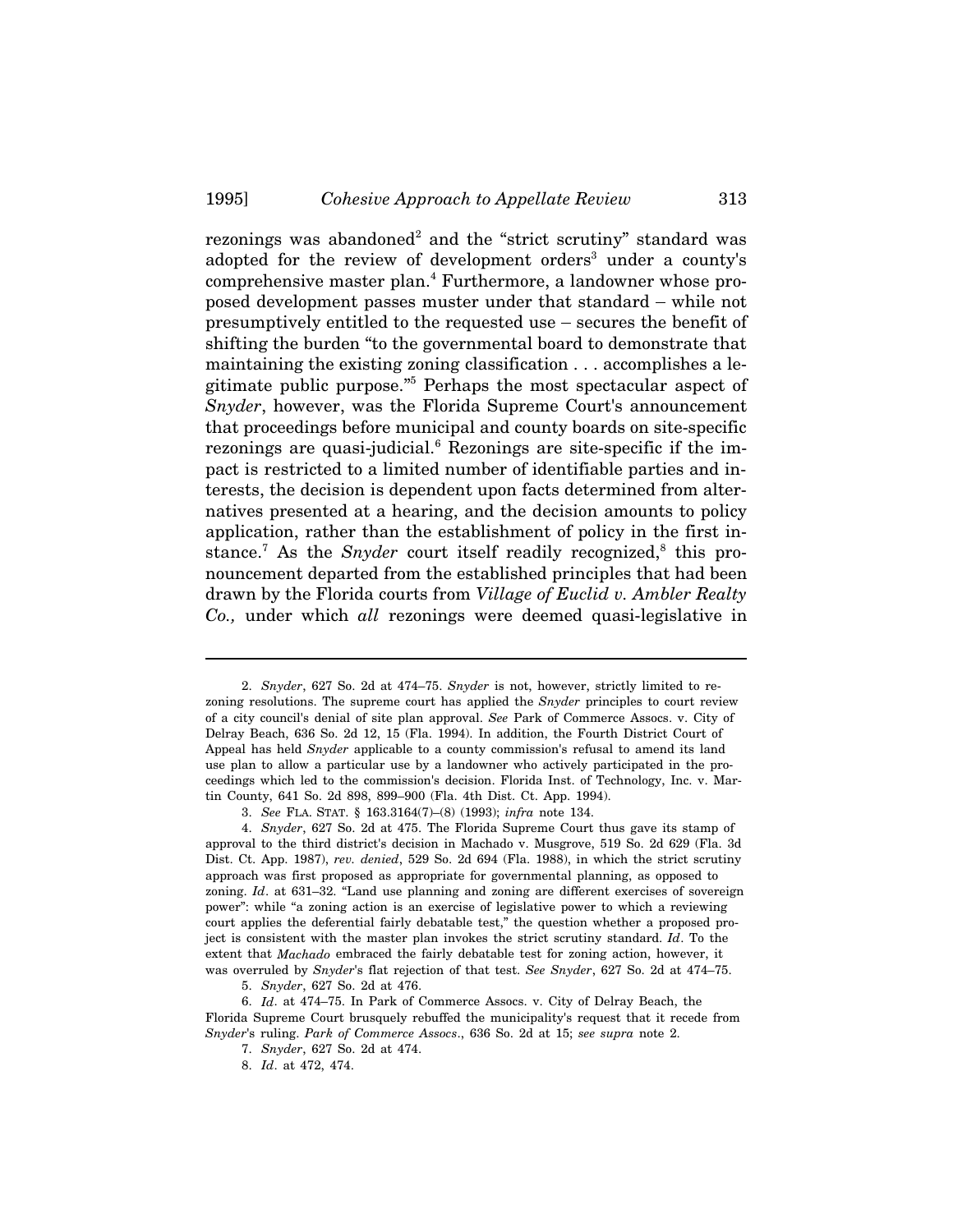nature.<sup>9</sup>

Because the board action in *Snyder,* having addressed rezoning on a relatively small site, was deemed quasi-judicial, the supreme court held that the order was reviewable by petition for certiorari.<sup>10</sup> The court did so in response to arguments by *amici* that the statutory action provided in section 163.3215 of the *Florida Statutes* should be invoked by a disappointed landowner,<sup>11</sup> referring to its simultaneously released ruling in *Parker v. Leon County*. <sup>12</sup> *Parker* held that the remedy in section  $163.3215$  is available only to aggrieved third parties and that a landowner's "common law right to petition for certiorari review in circuit court was unaffected" by the statute.<sup>13</sup> The court accordingly summarized its view of the functional impact of its decision:

[I]n order to sustain the board's action, upon review by certiorari in the circuit court it must be shown that there was competent substantial evidence presented to the board to support its ruling. Further review in the district court of appeal will continue to be governed by the principles of *City of Deerfield Beach v. Vaillant*. 14

This holding, however, is superimposed upon a patchwork quilt of remedies. Common law certiorari, "statutory" certiorari, and appeals of uncertain origin all abound in the case law as appropriate appellate remedies for review of municipal and county zoning actions.15 For the most part, the courts apply the same substantive standards regardless of the remedy. The fairly debatable standard was applied on certiorari prior to the advent of *Snyder*, 16 and, thereafter, the *Snyder* standard has been used on an appeal from a zon-

14. *Snyder*, 627 So. 2d at 476 (citation omitted).

<sup>9.</sup> Village of Euclid v. Ambler Realty Co., 272 U.S. 395 (1926); *see, e.g.*, City of Miami Beach v. Ocean & Inland Co., 3 So. 2d 364, 366–67 (Fla. 1941).

<sup>10.</sup> *Snyder*, 627 So. 2d at 474.

<sup>11.</sup> *Id*. at 474–75 & n.1.

<sup>12.</sup> Parker v. Leon County, 627 So. 2d 476 (Fla. 1993).

<sup>13.</sup> *Id*. at 479; *see* FLA. STAT. § 163.3215(2) (1993).

<sup>15.</sup> *See, e.g.*, Splash & Ski, Inc. v. Orange County, 596 So. 2d 491, 492 (Fla. 5th Dist. Ct. App. 1992) (statutory certiorari under special act); DeSmedt v. City of North Miami Beach, 591 So. 2d 1077, 1078 (Fla. 3d Dist. Ct. App. 1991) (appeal under appellate rules); City of Fort Piece v. Dickerson, 588 So. 2d 1080, 1082 (Fla. 4th Dist. Ct. App. 1991) (common law certiorari).

<sup>16.</sup> *E.g.,* Dade County v. Yumbo, 348 So. 2d 392 (Fla. 3d Dist. Ct. App.), *cert. denied*, 354 So. 2d 988 (Fla. 1977).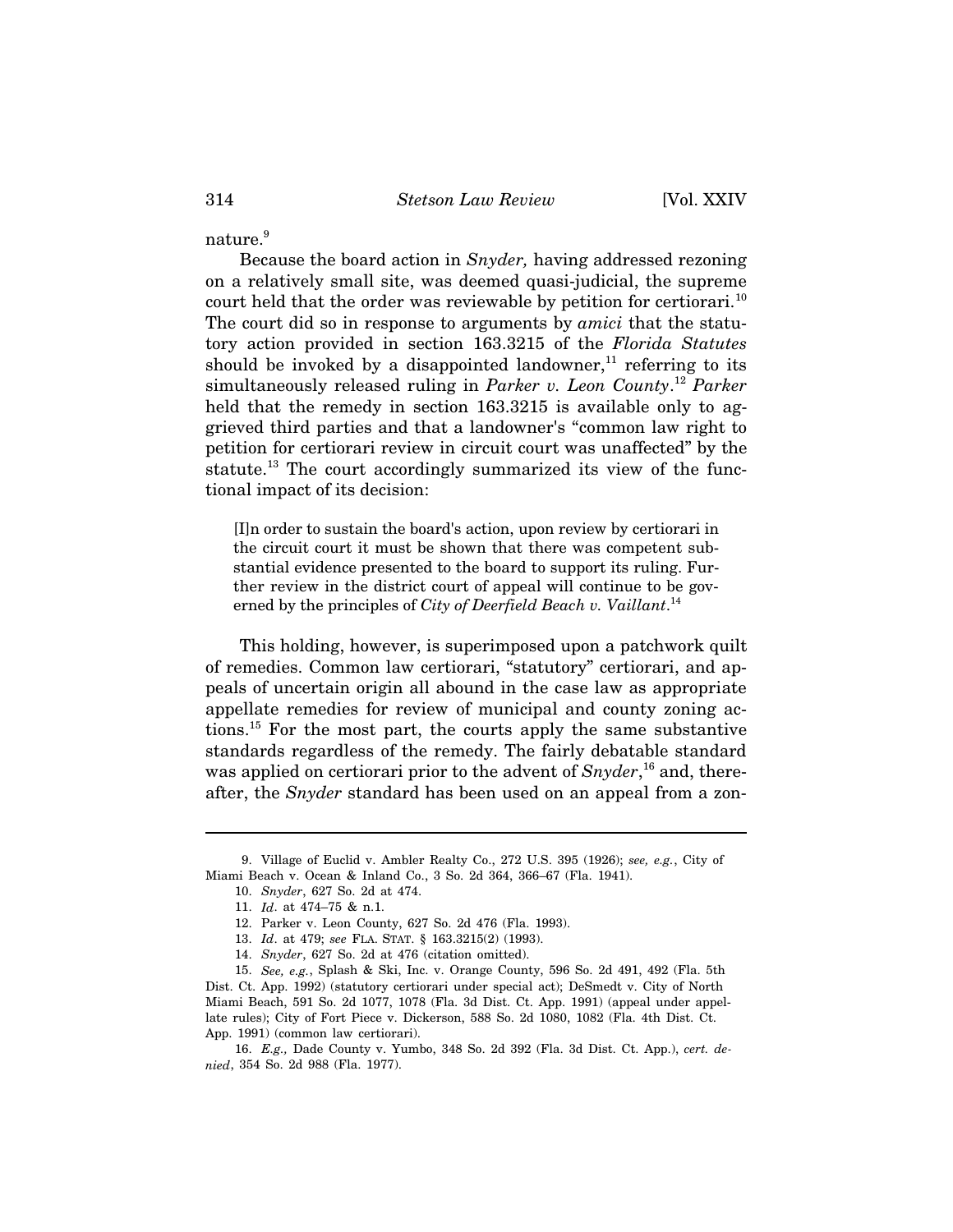ing order.<sup>17</sup> The confusion in the precedent concerning the precise nature of first-level appellate review in the zoning context has both doctrinal and functional impact.<sup>18</sup>

This Article will trace the application of certiorari as a tool for review of administrative action, with particular attention to rezonings and similar site-specific orders. Unique provisions for appellate review, whether by special act or local ordinances, will then be explored and their constitutionality addressed. Finally, with the establishment of the proposition that common law certiorari is the only available remedy for first-level appellate review of site-specific orders,19 a proposal for the implementation of *Snyder*'s newly minted principles will be set forth.

## *II. CERTIORARI REVIEW OF MUNICIPAL AND COUNTY LAND USE ORDERS: THE ROOTS AND BRANCHES*

#### A. Historical Antecedents

Certiorari<sup>20</sup> is one of the five prerogative writs of English common law, originally classified in the Register of Writs under the post-Hastings reign of the Norman kings.<sup>21</sup> The writs have survived Certiorari<sup>20</sup> is one of the five prerogative writs of English com-<br>mon law, originally classified in the Register of Writs under the<br>post-Hastings reign of the Norman kings.<sup>21</sup> The writs have survived<br>some nine hundred mention a transatlantic voyage to this country.<sup>22</sup> Early in their development, the writs became affiliated with the king's justice, which

<sup>17.</sup> Graham Cos. v. Metropolitan Dade County Bd. of County Comm'rs, 2 Fla. L. Weekly Supp. 241, 241–42 (Fla. Cir. Ct. Apr. 22, 1994), *vacated as moot*, No. 93-163AP (Fla. Cir. Ct. Jan. 27, 1995).

<sup>18.</sup> *See* City of Deerfield Beach v. Vaillant, 399 So. 2d 1045, 1046 (Fla. 4th Dist. Ct. App. 1981) ("The controversy is complicated by the sometimes interchangeable use of the words `certiorari' and `appeal' with the intention, in generic terms, of denoting a seeking out of higher appellate review."), *approved*, 419 So. 2d 624 (Fla. 1982).

<sup>19.</sup> It is now firmly established that common law certiorari is the only means by which a circuit court's decision on review of an administrative order (however denominated) is subject to review in a district court of appeal. *Snyder*, 627 So. 2d at 476; Education Dev. Ctr., Inc. v. City of West Palm Beach Zoning Bd. of Appeals, 541 So. 2d 106, 108 (Fla. 1989); City of Deerfield Beach v. Vaillant, 419 So. 2d 624, 625 (Fla. 1982).

<sup>20.</sup> Certiorari means literally "[t]o be informed of." BLACK'S LAW DICTIONARY 228 (6th ed. 1990).

<sup>21.</sup> The other writs are habeas corpus, mandamus, prohibition, and quo warranto.

<sup>22.</sup> Alto Adams & George J. Miller, *Origins and Current Florida Status of the Extraordinary Writs*, 4 U. FLA. L. REV. 421, 426–27 & n.15 (1951). This oft-cited (and utterly delightful) recapitulation of prerogative writ history is highly recommended; it remains an unparalleled exegesis on the derivation of the common law writs.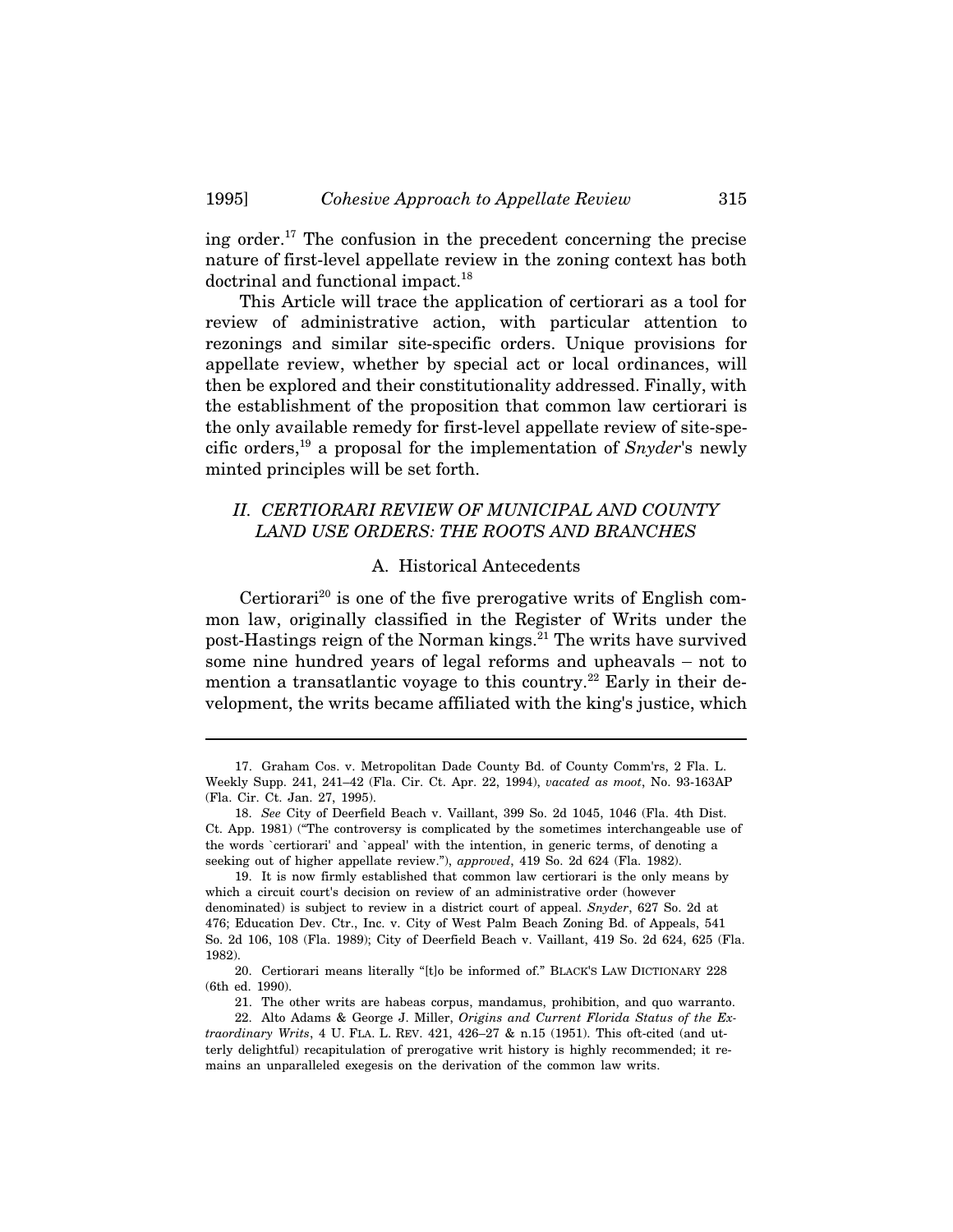was then considered the preeminent form of justice.<sup>23</sup> Certiorari played an important role in enforcing the king's justice; in the thirteenth century, it was used to remove causes from inferior courts to the royal courts.<sup>24</sup> Between the fourteenth and the seventeenth centuries, the use of certiorari expanded to include within its ambit administrative functions and the supervision of specialized lower tribunals and to bring before the chancery or common law courts the judicial records of inferior courts.<sup>25</sup> The writ thus served as one of the "chief instrument[s]" of the King's Bench.<sup>26</sup>

During this period, there were no distinctions drawn between the monarch's executive and judicial functions; "the king's writ was used for all purposes connected with the business of administration."27 By the seventeenth century, however, as the battle between Roman/civil law and common law was coming to an end, the role of certiorari was expanded to accommodate review of the burgeoning number of administrative bodies.<sup>28</sup> The English court structure of that time embraced certiorari as a tool for commanding review of proceedings before administrative tribunals.29

As early as 1700, the King's Bench undertook to review the orders of quasi-judicial bodies through the use of certiorari.<sup>30</sup> The suitability of the writ for review of the administrative acts of local governments was established by the end of that century.<sup>31</sup> The

26. Patrick Devlin, *Equity, Due Process and the Seventh Amendment: A Commentary on the* Zenith *Case*, 81 MICH. L. REV. 1571, 1583 n.41 (1983).

27. 5 ROSCOE POUND, JURISPRUDENCE 446 (1959).

28. Adams & Miller, *supra* note 22, at 431, 433–34. *See generally* LORD LLOYD OF HAMPSTEAD, INTRODUCTION TO JURISPRUDENCE 2–3 (3d ed. 1972).

29. 5 POUND, *supra* note 27, at 386.

30. Adams & Miller, *supra* note 22, at 433 & n.35. Adams and Miller discuss the decision of Groenvelt v. Burwell, 91 Eng. Rep. 1202 (K.B. 1700), in which the King's Bench reviewed by certiorari disciplinary decisions of an administrative body and note that this decision caused the King's Bench to become inundated with requests for writs of certiorari. Adams & Miller, *supra* note 22, at 433–34 & n.35.

31. Steven L. Winter, *The Metaphor of Standing and the Problem of Self-governance*, 40 STAN. L. REV. 1371, 1396–97 (1988). The writs of certiorari and prohibition initially were employed to control the judicial functions of local governments; it was apparently "assumed that the writs . . . were equally appropriate devices for superintending the exercise of their multifarious governmental functions." *Id*. at 1397 n.124 (citation omitted).

<sup>23.</sup> *Id.* at 424.

<sup>24.</sup> *Id*. at 432.

<sup>25.</sup> *Id.* at 433; *see* S.A. de Smith, *The Prerogative Writs*, 11 CAMBRIDGE L.J. 40 (1951).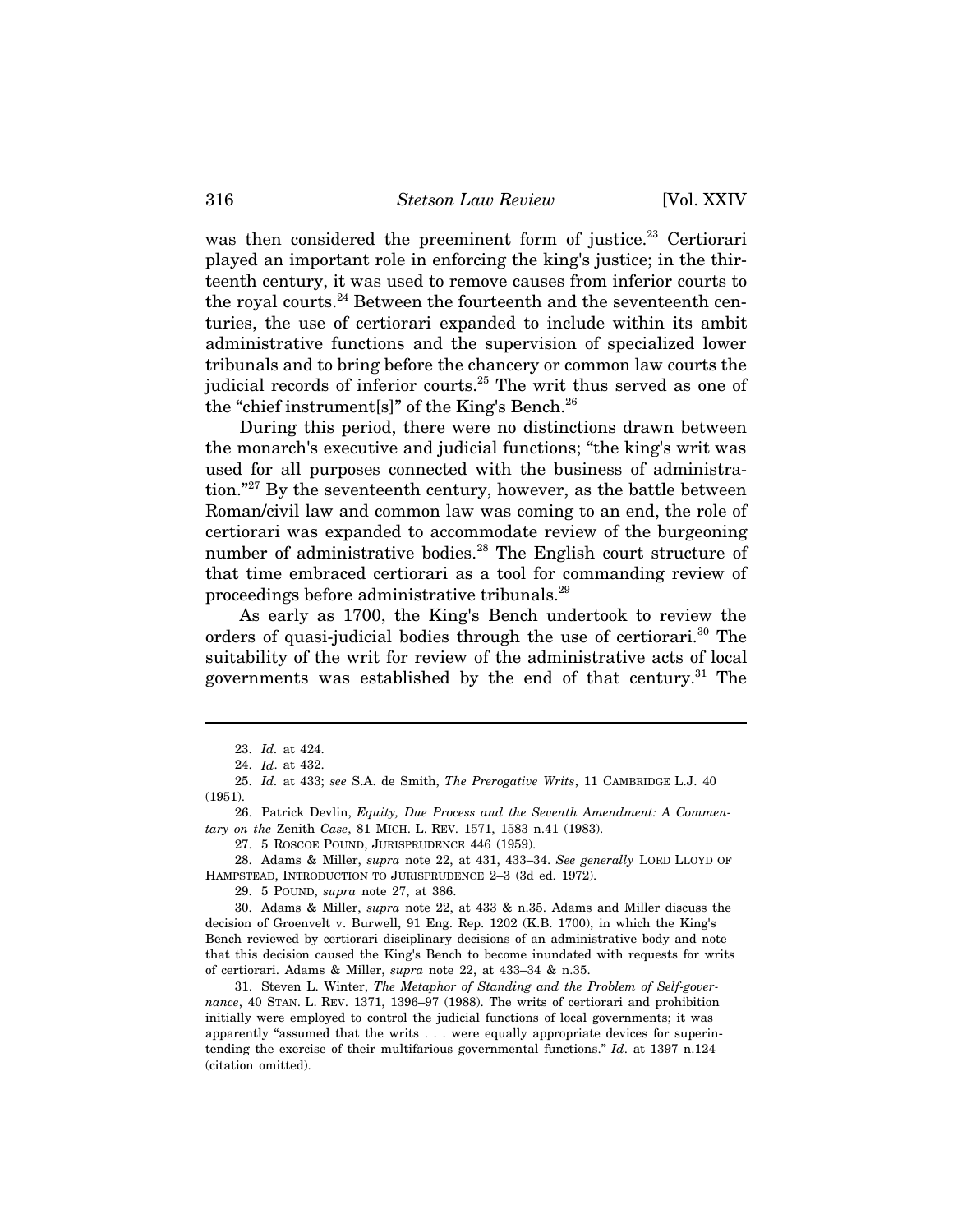King's Bench ultimately evolved into the common law courts, which subsumed within their jurisdiction the writ of certiorari for review of administrative actions.<sup>32</sup>

Presumably as a consequence of their importation into a newly born democratic nation-state, the English *prerogative writs* became the American *extraordinary writs*. 33 The writ of certiorari survived in the federal system as the primary means of securing review in the United States Supreme Court<sup>34</sup> and in its common law form in the states.<sup>35</sup> It is aptly described as "[t]he great writ of review."<sup>36</sup>

#### B. Common Law Certiorari in Florida: An Overview

Certiorari in Florida has always been a potent and elastic means of securing review. "Being discretionary, common law certiorari is not lightly granted, and it is not a substitute for appeal; but it lurks in the background as one of the most formidable weapons known to the law, ready when no other method of review is available."37 It "exists to review and correct actions by a lower tribunal that violate the essential requirements of the law."38 Certiorari's

The King's Bench developed a clearly announced, if somewhat functionally fluid, standard by which it divided the functions of agencies and the courts: "`[O]rdinary facts' could be left for final administrative determination, but the superior courts would render independent judgment upon those `facts' governing the agency's `jurisdiction.' " Henry P. Monaghan, *Constitutional Fact Review*, 85 COLUM. L. REV. 229, 249 (1985) (footnotes omitted).

<sup>32. 5</sup> POUND, *supra* note 27, at 386; David L. Shapiro, *Jurisdiction and Discretion*, 60 N.Y.U. L. REV. 543, 571 n.167 (1985) (citing 1 WILLIAM S. HOLDSWORTH, A HISTORY OF ENGLISH LAW 448 (4th ed. 1927)).

<sup>33.</sup> Jeffrey A. Zaluda, Pulliam v. Allen: *Harmonizing Judicial Accountability for Civil Rights Abuses with Judicial Immunity,* 34 AM. U. L. REV. 523, 539 n.97 (1985); *see* Adams & Miller, *supra* note 22, at 424.

<sup>34. 28</sup> U.S.C. § 1257 (1993). "Although the discretionary statutory writ of certiorari issued by the Supreme Court of the United States . . . was doubtless derived from [the] common law writ, they are not to be confused and do not serve the same function." ROB-ERT L. STERN, APPELLATE PRACTICE IN THE UNITED STATES § 4.7 (2d ed. 1988).

<sup>35.</sup> STERN, *supra* note 34, § 4.7; *see, e.g.*, Specht v. Central Passenger Ry., 68 A. 785, 788 (N.J. Sup. Ct. 1908) (certiorari is "derived . . . from its prototype, the King's Bench of England"), *aff'd*, 72 A. 356 (N.J. 1909); *In re* Evingson, 49 N.W. 733, 734 (N.D. 1891) (stating that substance of definition of certiorari has not changed from writ as used by King's Bench unless broadened by statute); Ashworth v. Hatcher, 128 S.E. 93, 94 (W. Va. 1925) (stating under state constitution, court has authority to issue writ of certiorari "wherever it would lie . . . [to] the King's Bench").

<sup>36.</sup> Adams & Miller, *supra* note 22, at 447.

<sup>37.</sup> *Id*.

<sup>38.</sup> Gerald Kogan & Robert Craig Waters, *The Operation and Jurisdiction of the*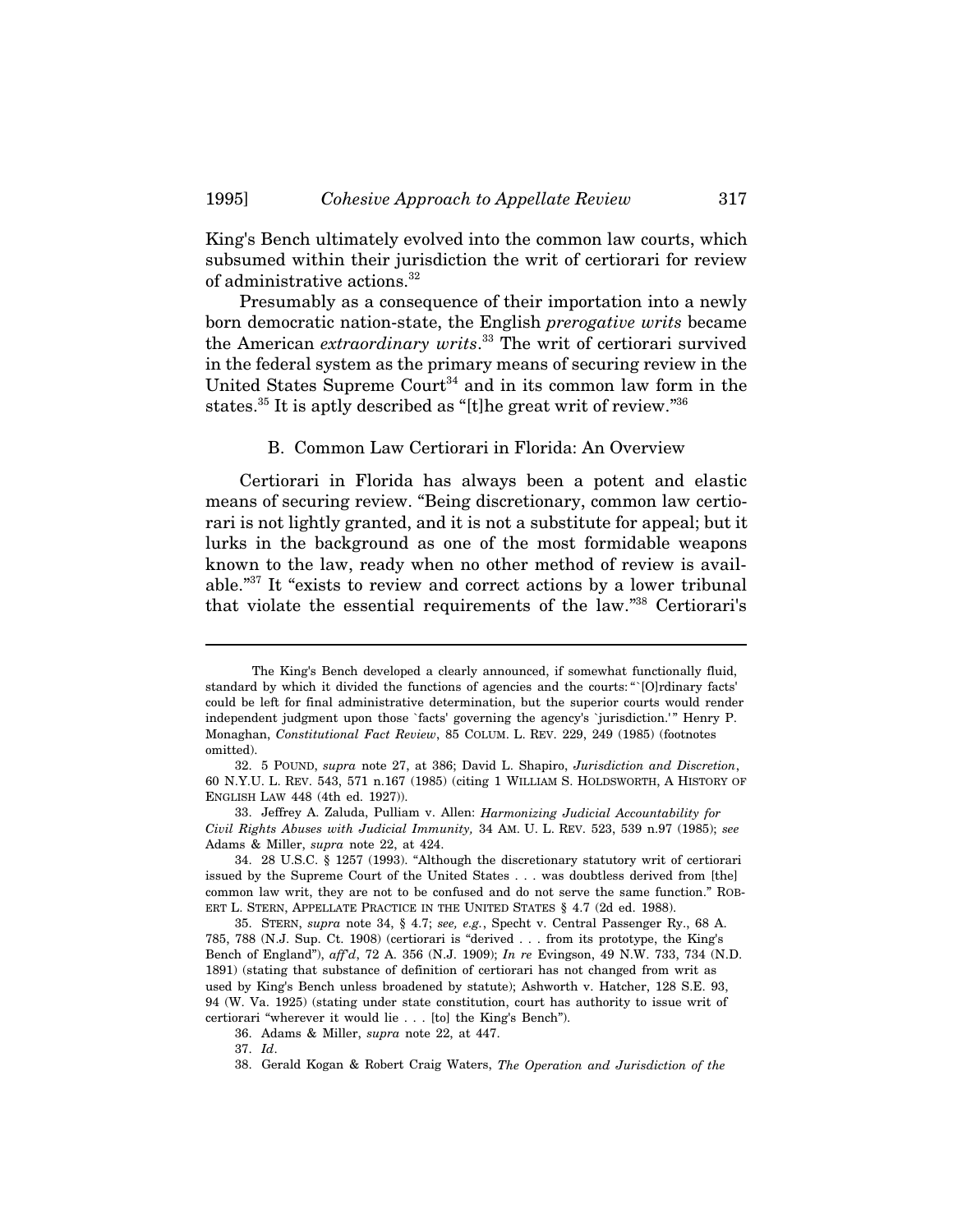sweep extends throughout the state's judicial system and into every administrative agency that exercises quasi-judicial functions.<sup>39</sup>

The present uses of certiorari may (very generally speaking) be divided into three discrete categories: review by the district courts of appeal of circuit court appellate decisions;<sup>40</sup> review of interlocutory orders not subject to nonfinal review; $41$  and review of orders of ad-

39. Adams & Miller, *supra* note 22, at 447.

In granting writs of common-law certiorari, the district courts of appeal should not be as concerned with the mere existence of legal error as much as with the seriousness of the error. . . . [T]he district courts must be allowed a large degree of discretion. . . . [They] should exercise this discretion only when there has been a violation of a clearly established principle of law resulting in a miscarriage of justice.

41. FLA. CONST. art. V, § 4(b)(1); FLA. R. APP. P. 9.030(b)(1)(B). Rule 9.130(3) of the Florida Rules of Appellate Procedure strictly limits nonfinal appeals in civil cases:

Review of nonfinal orders of lower tribunals is limited to those that (A) concern venue;

(B) grant, continue, modify, deny, or dissolve injunctions, or refuse to modify or dissolve injunctions;

(C) determine

(i) the jurisdiction of the person;

(ii) the right to immediate possession of property;

(iii) the right to immediate monetary relief or child custody in domestic relations matters;

(iv) the issue of liability in favor of a party seeking affirmative relief;

(v) the entitlement of a party to arbitration;

(vi) that a party is not entitled to workers' compensation immunity as a matter of law; or

(vii) that a class should be certified;

(D) grant or deny the appointment of receiver, and terminate or refuse to terminate a receivership.

Orders which are outside the limited scope of rule 9.130 may be reviewed on certiorari if the moving party can demonstrate a departure from the essential requirements of law, prejudice, and a need for immediate relief. *See* Martin-Johnson, Inc. v. Savage, 509 So. 2d 1097, 1099–1100 (Fla. 1987); Kilgore v. Bird, 6 So. 2d 541 (Fla. 1942); Ruiz v. Steiner, 599 So. 2d 196, 197–98 (Fla. 3d Dist. Ct. App. 1992).

In criminal cases, the prosecution is entitled to nonfinal appellate review of orders which are identified in rule 9.140(c) of the Florida Rules of Appellate Procedure and may seek certiorari review if the circumstances are sufficiently pressing and the entitlement to relief sufficiently clear. *E.g., State v. Pettis,* 520 So. 2d 250 (Fla. 1988). A defendant in a criminal case has no right of appeal from nonfinal orders, FLA. R. APP. P.

*Florida Supreme Court*, 18 NOVA L. REV. 1151, 1269 (1994) (footnote omitted).

<sup>40.</sup> FLA. CONST. art. V, § 4(b)(3); FLA. R. APP. P. 9.030(b)(2)(B). The governing standard for certiorari review of circuit court appellate decisions is that the decision sought to be reviewed must constitute a "`departure from the essential requirements of law,'" Combs v. State 436 So. 2d 93, 94–95 (Fla. 1983), although that wording has been given a supple meaning. The Florida Supreme Court advocates a broad construction of the phrase.

*Id.* at 95–96.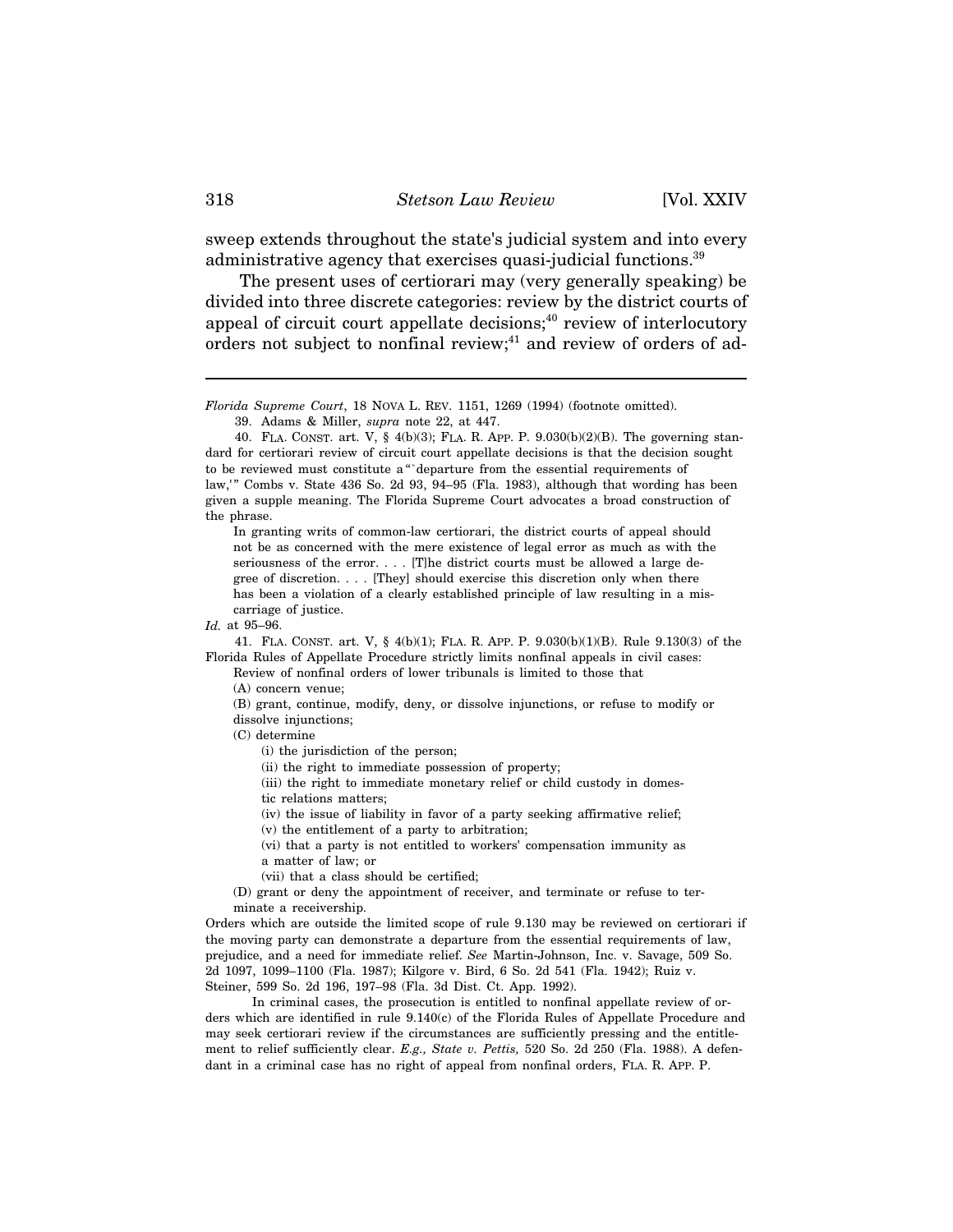ministrative tribunals which are not subject to the Florida Administrative Procedures Act.42 The most important role of certiorari in Florida is in reviewing quasi-judicial actions of administrative agencies;43 the subsequent portions of this Article will focus on the use of certiorari to review administrative orders, with particular focus on municipal and county land use decisions.

<sup>9.140(</sup>b), but may, under limited circumstances, seek certiorari review of interlocutory rulings. *E.g.*, Saracusa v. State, 528 So. 2d 520 (Fla. 4th Dist. Ct. App. 1988).

<sup>42.</sup> *E.g.*, Cherokee Crushed Stone, Inc. v. City of Miramar, 421 So. 2d 684 (Fla. 4th Dist. Ct. App. 1982); *see infra* text accompanying notes 104–08.

<sup>43.</sup> Adams & Miller, *supra* note 22, at 447.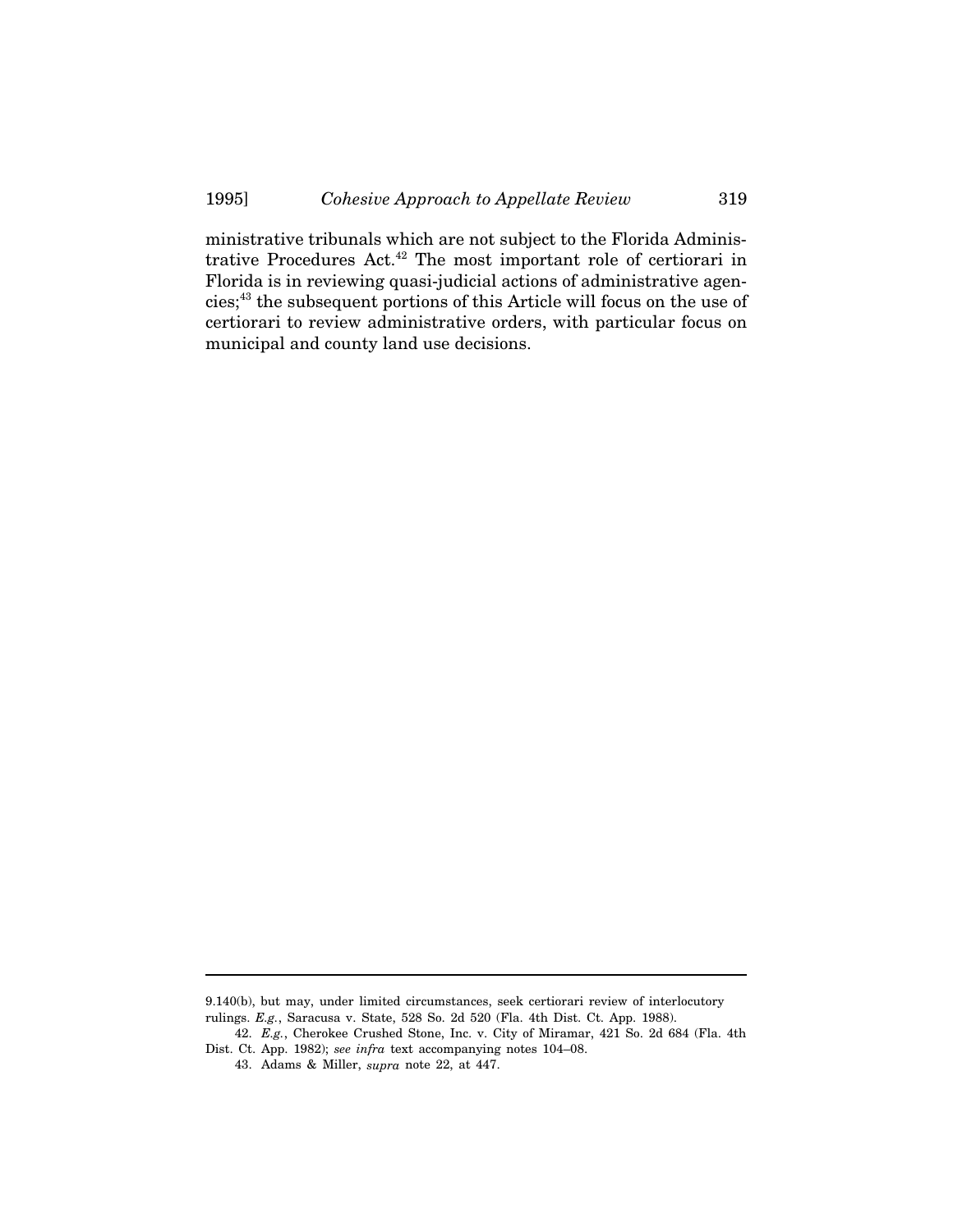## C. The Development of Certiorari as a Tool for Review of Administrative Action

## *1. The 1885 Florida Constitution*

The constitution of 1885 vested both the Supreme Court of Florida and the circuit courts with common law certiorari jurisdiction.44 This jurisdiction in certiorari was unqualified, complete, and "unquestionably concurrent."45 With the exception of certiorari for review of circuit court orders, "the express grant" of concurrent jurisdiction limited the legislature's power to deprive the supreme court or the circuit courts of their constitutional jurisdiction.<sup>46</sup>

#### a. Scope of Review

Certiorari, at least when circuit court judgments were presented for review to the supreme court, had an imposing breadth under the 1885 constitution:

Certiorari is not limited to an inquiry as to jurisdiction but extends to the manner in which that jurisdiction is exercised. It does not review questions of fact, yet the court may, on certiorari, examine the evidence and determine whether there is sufficient evidence to justify the finding of the inferior court . . . . [W]hat the framers of the constitution evidently intended was to cut off the right of ap-

<sup>44.</sup> FLA. CONST. of 1885, art. V, § 5; *id*. art. V, § 11. The "certiorari" authorized by the 1885 constitution was the "common-law writ of certiorari." Great Am. Ins. Co. v. Peters, 141 So. 322, 326 (Fla. 1932). The 1868 constitution had similarly provided for certiorari jurisdiction in the supreme court and circuit courts. FLA. CONST. of 1868, art. VI, §§ 5, 8. The pre-1868 constitutions did not expressly confer certiorari jurisdiction on the Florida courts. William H. Rogers & Lewis R. Baxter, *Certiorari in Florida*, 4 U. FLA. L. REV. 477, 483 n.30 (1951).

<sup>45.</sup> Rogers & Baxter, *supra* note 44, at 483–84.

<sup>46.</sup> *Id*. at 484, 488. Prior to the 1885 Florida Constitution, the Florida Supreme Court implicitly held that where adequate procedures existed for seeking certiorari before the circuit court, the writ could not be sought in the supreme court in the first instance. Halliday v. Jacksonville & Alligator Plank Road Co., 6 Fla. 304 (1855); *see* Lorenzo v. Murphy, 32 So. 2d 421, 424 (Fla. 1947).

As William Rogers and Lewis Baxter presciently observed in 1951, looking toward the clean lines of our present constitutional structure: "The line of jurisdictional demarcation between the two courts is presently wavering and broken. As time passes, there should emerge from further decisions a rationalizing principle allocating discrete instances to their appropriate forum." Rogers & Baxter, *supra* note 44, at 488; *see infra* notes 93–100 and accompanying text.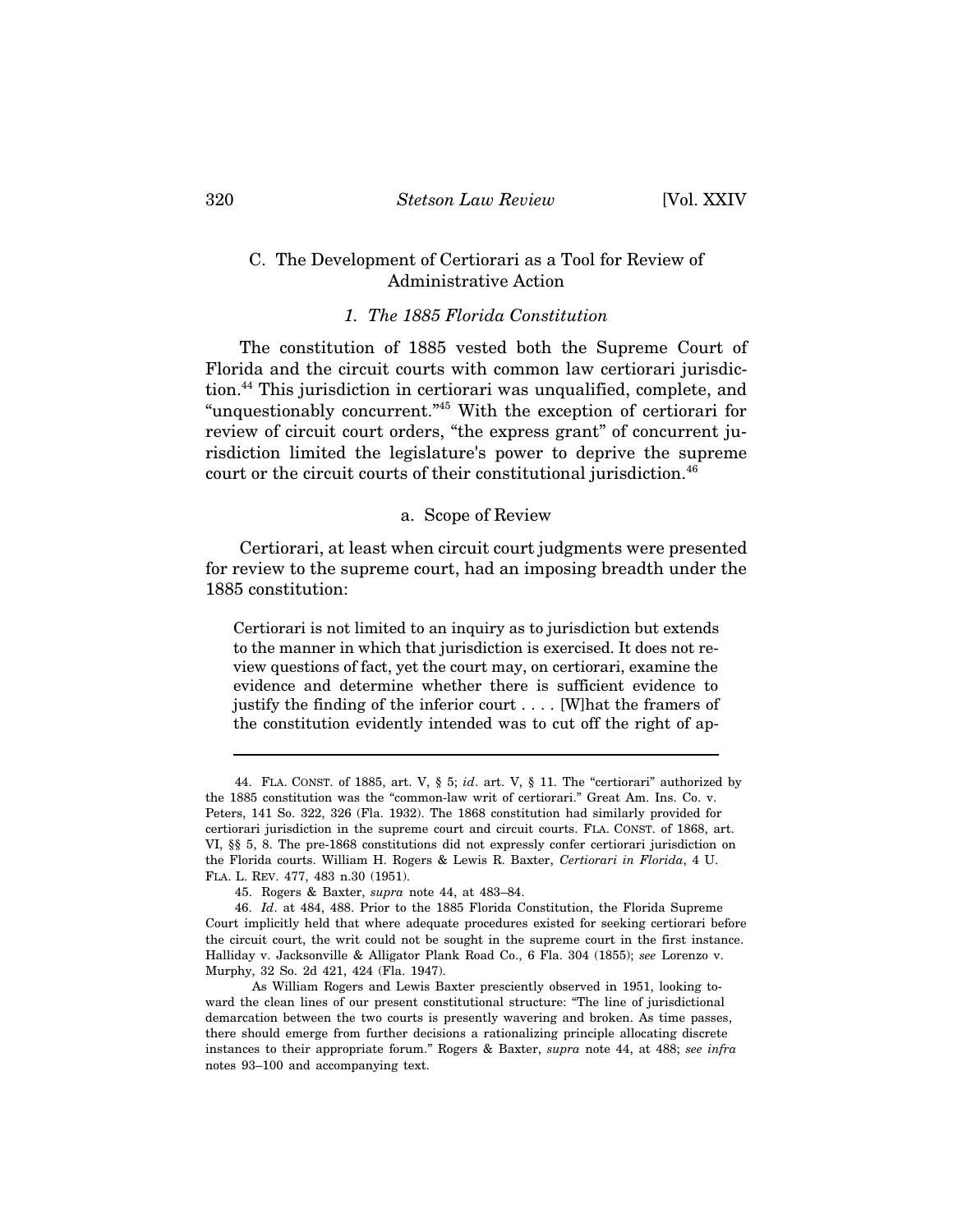peal from the Circuit Court in certain cases as a matter of right, not to take from the Supreme Court the power to prevent injustice.

[T]he appellate court should on certiorari, in cases where there is no remedy by appeal or writ of error, inquire into all errors of law affecting the merits of the case.<sup>47</sup>

Early on, however, the supreme court in *Jacksonville, T. & K.W. Ry. v. Boy* noted a sharp distinction in its review of circuit court decisions, as contrasted with quasi-judicial orders.<sup>48</sup> In reviewing orders of the circuit courts, the supreme court would look only to the record of the proceedings to ensure that the circuit courts had not acted outside the scope of their jurisdiction. Broader review was accorded to quasi-judicial orders, and included a determination of whether the agency made any legal errors.<sup> $49$ </sup> The portent of a more extensive use of common law certiorari in reviewing administrative actions, as opposed to a narrower review of the actions of lower courts, was realized in subsequent supreme court decisions.<sup>50</sup>

In *Florida Motor Lines v. Railroad Commissioners*, the supreme court formally adopted the broader-scope common law certiorari for its review of quasi-judicial rulings.<sup>51</sup> The court declared that if an agency misapplied the law in making its order, "such order may be adjudged to be invalid."52 Thereafter, the supreme court, in *American National Bank v. Marks Lumber & Hardware Co.*, undertook to educate the bar on the court's uses of certiorari.<sup>53</sup> Holding that the

- 50. Adams & Miller, *supra* note 22, at 465.
- 51. Florida Motor Lines v. Railroad Comm'rs, 129 So. 876, 885–86 (Fla. 1930).

. . . .

<sup>47.</sup> *Lorenzo*, 32 So. 2d at 424 (citations omitted). The synthesis set forth in *Lorenzo* was derived from early cases decided under the 1885 constitution. *See* Malone v. City of Quincy, 62 So. 922, 922 (Fla. 1913) (noting superior court properly issues certiorari to determine whether inferior court "has exceeded its jurisdiction, or has not proceeded according to the essential requirements of the law"); Seaboard Air Line Ry. v. Ray, 42 So. 714, 715–16 (Fla. 1906); Mernaugh v. City of Orlando, 27 So. 34, 36 (Fla. 1899); Hunt v. City of Jacksonville, 16 So. 398, 399–400 (Fla. 1894). These cases carried forward the precepts declared by the supreme court in a trilogy of cases decided under the 1868 constitution. *See* Deans v. Wilcoxon, 18 Fla. 531, 552 (1882); Edgerton v. Mayor of Green Cove Springs, 18 Fla. 528, 530 (1882); Basnet v. City of Jacksonville, 18 Fla. 523, 526–27 (1882).

<sup>48.</sup> Jacksonville, T. & K.W. Ry. v. Boy, 16 So. 290, 291 (Fla. 1894).

<sup>49.</sup> *Id.*

<sup>52.</sup> *Id.* at 886; *accord* Seaboard Air Line Ry. v. Wells, 131 So. 777, 783 (Fla. 1931); Seaboard Air Line Ry. v. Wells, 130 So. 587, 592 (Fla. 1930).

<sup>53.</sup> *See* American Nat'l Bank v. Marks Lumber & Hardware Co., 45 So. 2d 336,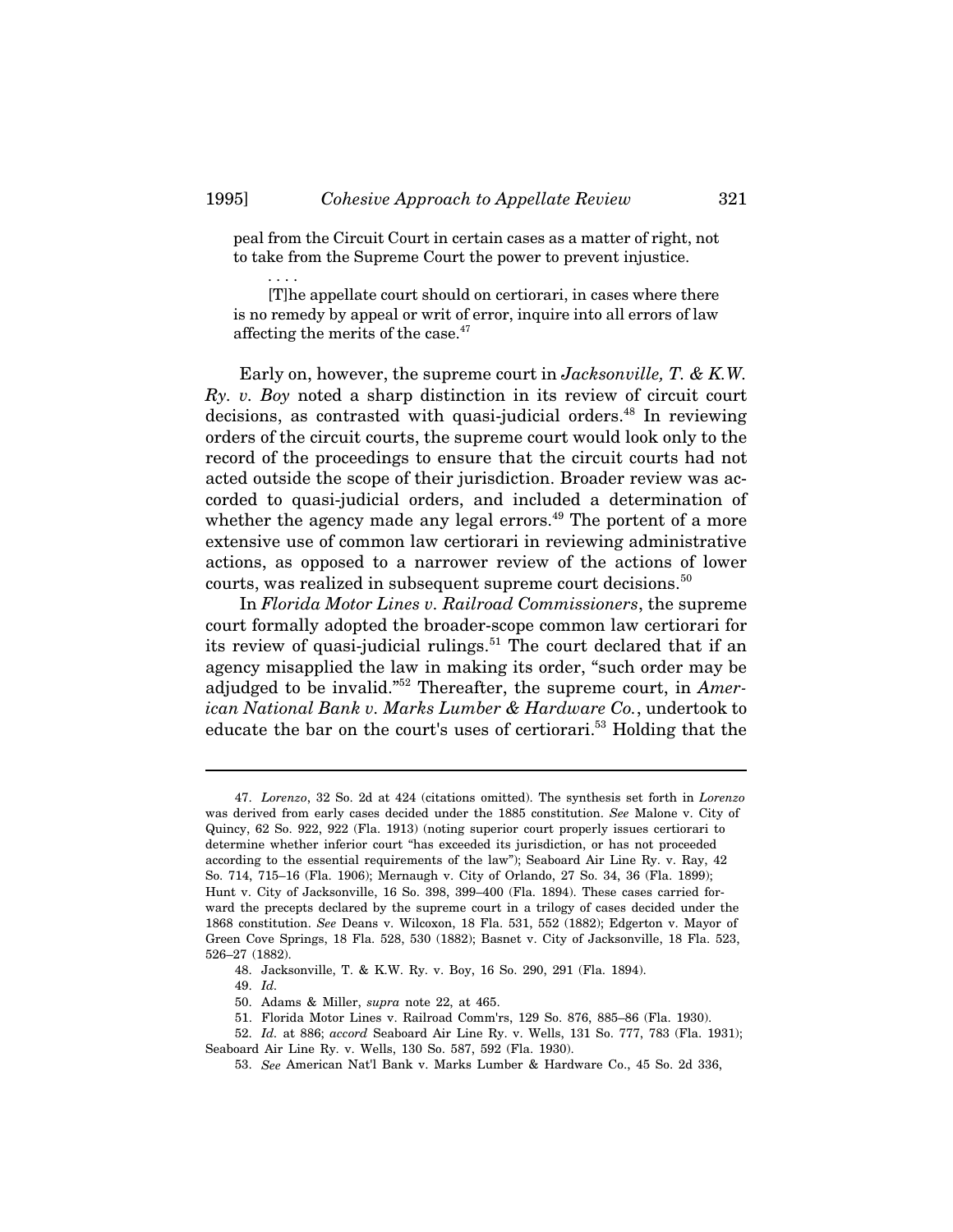rule announced in *Jacksonville, T. & K.W. Ry. v. Boy* remained unaltered, the court stressed that the essence of the distinction between judicial and quasi-judicial orders on certiorari was that "[i]n the former certiorari will only issue when there is a departure from the essential requirements of law whereas in the latter simple errors may be corrected."54

Under the 1885 constitution, common law certiorari, though not available simply to effect a further appeal, was available as a rein on administrative agencies which exceeded their jurisdiction or disregarded due process. It was also available to rectify common errors of law.55 So-called "simple errors," as distinct from questions of jurisdiction and procedure, were deemed within the scope of certiorari review.<sup>56</sup>

#### b. The Reviewability of Land Use Orders

In *City of Miami Beach v. Ocean & Inland Co.*, the Florida Supreme Court considered a challenge, brought as an original suit in equity, to a Miami Beach ordinance that divided a portion of the city into business and hotel/apartment areas.<sup>57</sup> First, the court acknowledged its task of determining whether the regulation was reasonable as it applied to the facts of the case. Then, upholding the ordinance, the court announced the principle that would influence both substantive and procedural aspects of land use law for decades to come. The court stated it would "not substitute its judgment for that of the city council; . . . the ordinance is presumed valid and . . . the legislative intent will be sustained if `fairly debatable.'"<sup>58</sup>

This declaration was of telling import: because the role of common law certiorari in administrative review had been so clearly

57. City of Miami Beach v. Ocean & Inland Co., 3 So. 2d 364, 365 (Fla. 1941).

<sup>337 (</sup>Fla. 1950).

<sup>54.</sup> *Id.*

<sup>55.</sup> Adams & Miller, *supra* note 22, at 465–66.

<sup>56.</sup> Rogers & Baxter, *supra* note 44, at 493 n.69.

<sup>58.</sup> *Id.* at 366–67. The court cited Village of Euclid v. Ambler Realty Co., 272 U.S. 365 (1926), as authority for the fairly debatable standard of review. The court emphasized that, under its view of that standard, a case-specific inquiry was appropriate, and that a zoning ordinance that was necessary merely to the "general welfare" of the community would be upheld. *Ocean & Inland Co.*, 3 So. 2d at 366. Only upon a showing that the restrictions were unreasonable and arbitrary would the courts be authorized to revisit a zoning decision. *Id.* at 366–67.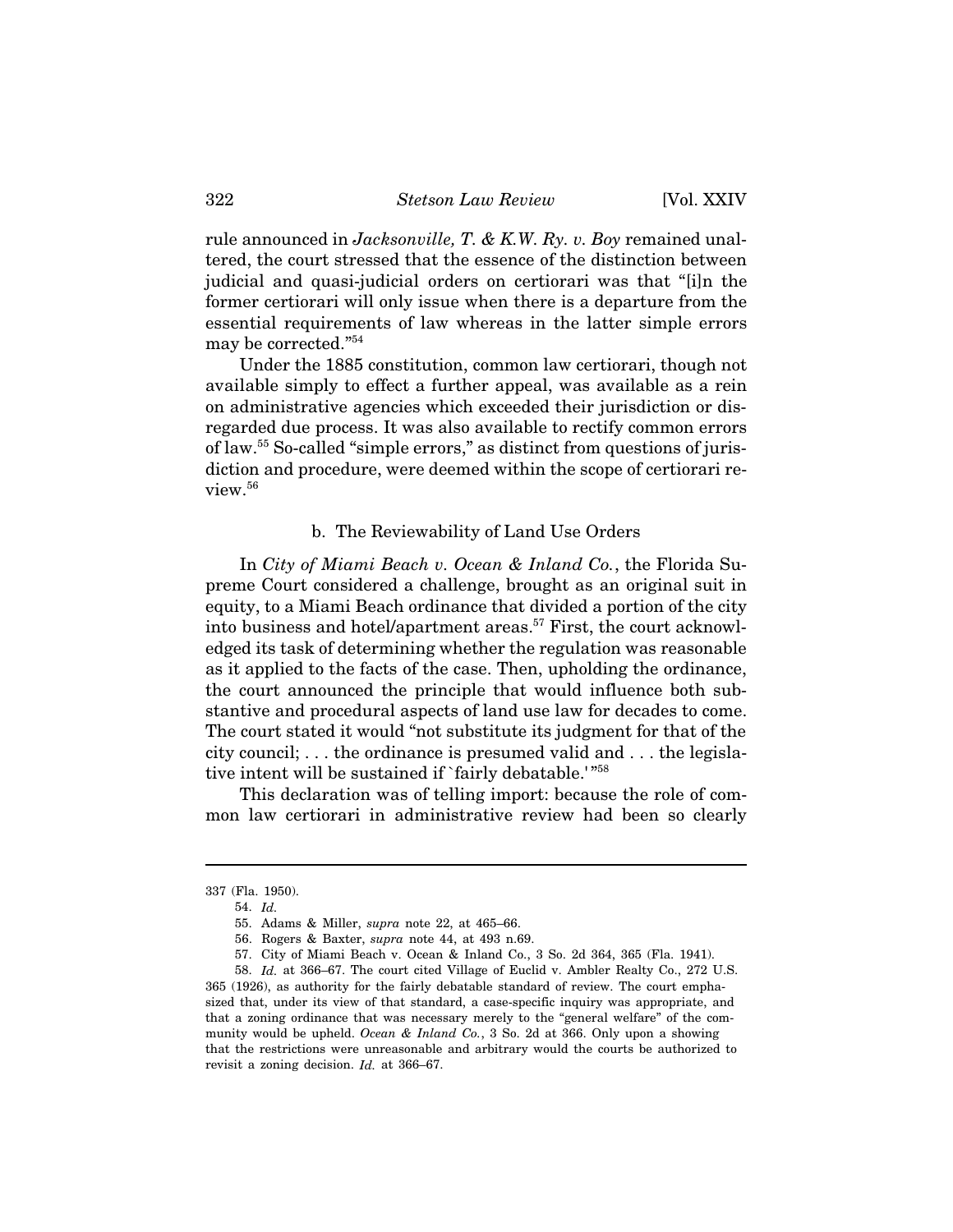defined as limited to quasi-judicial proceedings, the court's holding that zoning was legislative operated to exclude both original zoning *and* rezoning orders from the scope of the writ's application.<sup>59</sup> In *West Flagler Amusement Co. v. State Racing Commission*, the supreme court described a quasi-judicial order as one that determines what rules of law apply to, and what rights are affected by, past transactions.60 The court distinguished a quasi-legislative order as one that "prescribes what the rule or requirement of administratively determined duty shall be with respect to transactions to be executed in the future."61

The supreme court's preeminent decision in *De Groot v. Sheffield* elaborated on this formulation, to the detriment of judicial review in land use matters.<sup>62</sup> The court announced that a judgment is quasi-judicial when "notice and a hearing are required and the judgment of the board is contingent on the showing made at the hearing.<sup>"63</sup> The court acknowledged that historically, administrative orders have been scrutinized through both mandamus and certiorari proceedings and that "little attention has been given to the propriety of the procedure in particular cases."64 In setting forth the rule that certiorari was the exclusive means for seeking review of quasi-judi-

63. *De Groot*, 95 So. 2d at 915.

64. *Id.*

<sup>59.</sup> David La Croix, *The Applicability of Certiorari Review to Decisions on Rezoning*, FLA. B.J., June 1991, at 105; *see* Schauer v. City of Miami Beach, 112 So. 2d 838 (Fla. 1959).

<sup>60.</sup> West Flagler Amusement Co. v. State Racing Comm'n, 165 So. 64, 65 (Fla. 1935).

<sup>61.</sup> *Id.*

<sup>62.</sup> De Groot v. Sheffield, 95 So. 2d 912 (Fla. 1957). To use the rubric "oft-cited" in describing *De Groot* would be an understatement. The formulation set forth in that case has been sufficiently elastic and of sufficient durability that it was the jurisprudential linchpin in decisions which held that rezoning is legislative and beyond the purview of certiorari. *See, e.g.*, Harris v. Goff, 151 So. 2d 642 (Fla. 1st Dist. Ct. App. 1963). *De Groot* is currently cited as the controlling explication of a circuit court's role on firstlevel review of land use decisions. *See* Board of County Comm'rs v. Snyder, 627 So. 2d 469, 474 (Fla. 1993).

*De Groot* had humble origins: Peter De Groot was discharged from his position as supervising architect with the Duval County School Board after the board abolished the position, despite a ruling by the civil service board that the position could not be abolished. *De Groot*, 95 So. 2d at 913–14. The school board sought to defend against De Groot's mandamus action by urging that the civil service ruling had not been subject to review. *Id*. at 914. After holding that the ruling was quasi-judicial and reviewable on certiorari, the supreme court held that De Groot was entitled to mandamus relief. *Id*. at 914–17.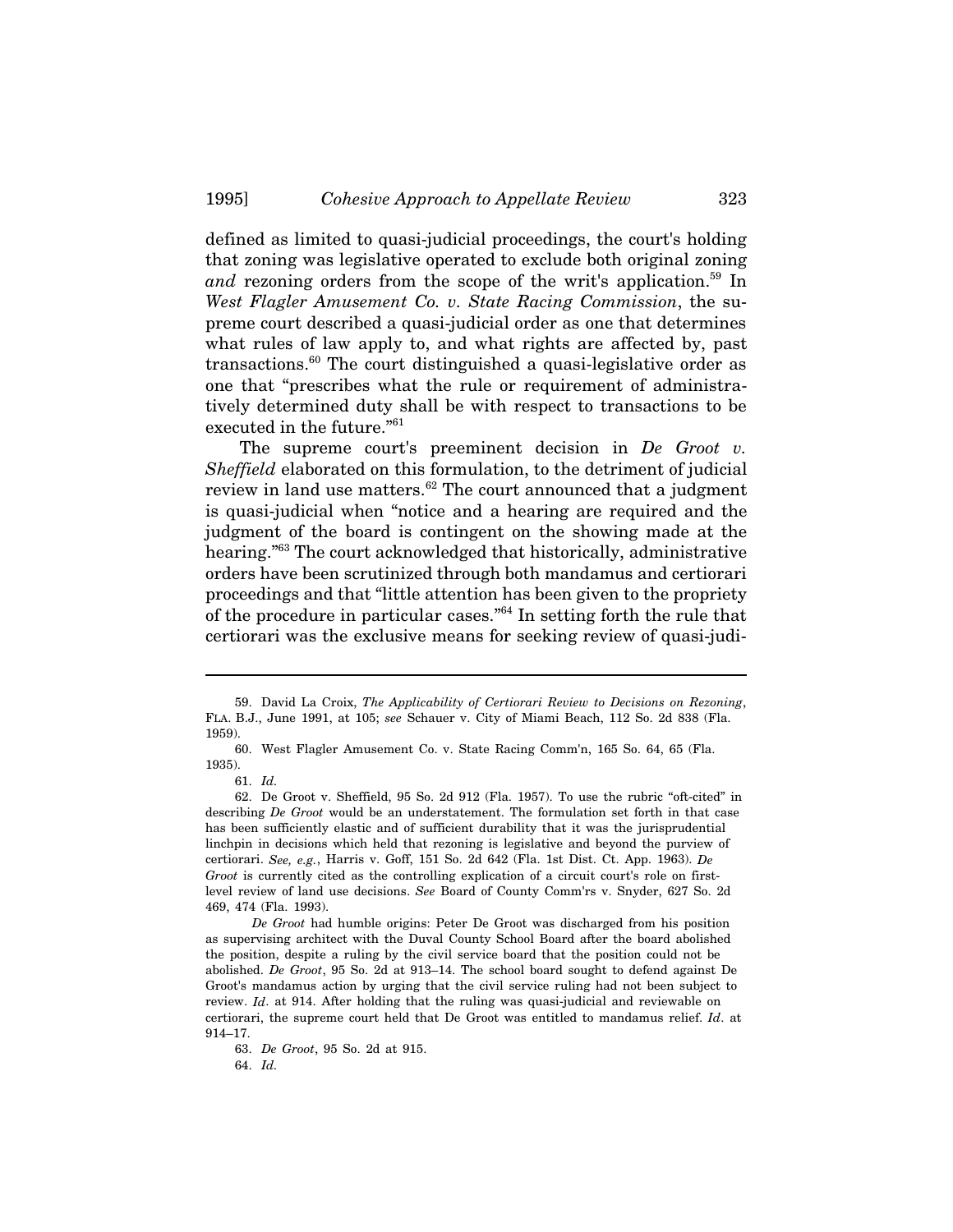cial action, the court distinguished the proper use of certiorari from that of injunction.65 "Injunction has been many times employed to assault legislative action at the state and local level where such action allegedly impinged on some constitutional right. *Attacks on municipal zoning ordinances are typical*."66

Certiorari remained available, however, for lesser categories of land use decisions. In *Tau Alpha Holding Corp. v. Board of Adjustments*, the owner of a restaurant located in a small section of an area rezoned for residential use sought permission to reconstruct the restaurant.<sup>67</sup> Over the objections of Tau Alpha, the Board of Adjustments granted a temporary permit to the restaurant owner.<sup>68</sup> On review by writ of error, the supreme court affirmed the Board's decision upon a holding that the hardship on the owner justified the permit and that the public interest would not be disserved by allowing the reconstruction of the restaurant.<sup>69</sup>

## *2. The 1957 Amendments to Article V*

The 1957 overhaul of article V of the Florida Constitution became effective on July 1, 1957.<sup>70</sup> As the precursor to the present-day court structure, the 1957 amendments created the district courts of appeal, revamped the jurisdiction of the Florida Supreme Court, and consolidated the jurisdiction of the circuit courts.<sup>71</sup> The supreme court's certiorari jurisdiction was drastically diminished: beyond the newly created supervisory certiorari review of district court decisions, $72$  the court only had authority to "issue writs of certiorari to

<sup>65.</sup> *Id*. at 915–16.

<sup>66.</sup> *Id.* at 915 (emphasis added). Injunction sometimes has been treated as a sixth extraordinary writ. Adams & Miller, *supra* note 22, at 424 & n.11 ("the writ of injunction has on occasion been blessed with this high-sounding name in Florida," although "[t]he context . . . indicates that `extraordinary' is used merely to indicate that injunction is not lightly granted").

<sup>67.</sup> Tau Alpha Holding Corp. v. Board of Adjustments, 171 So. 819, 819 (Fla. 1937).

<sup>68.</sup> *Id.* Tau Alpha unsuccessfully sought a writ of certiorari in circuit court. *Id*.

<sup>69.</sup> *Id.* at 820; *see infra* note 140 and accompanying text.

<sup>70.</sup> FLA. CONST. of 1885, art. V, § 26(1) (1957).

<sup>71.</sup> *Id.* art. V, §§ 4(2), 5, 6(3).

<sup>72.</sup> The 1957 amendment provided:

<sup>[</sup>t]he supreme court may review by certiorari any decision of a district court of appeal that affects a class of constitutional or state officers, or that passes upon a question certified by the district court of appeal to be of great public interest, or that is in direct conflict with a decision of another district court of appeal or of the supreme court on the same point of law . . . .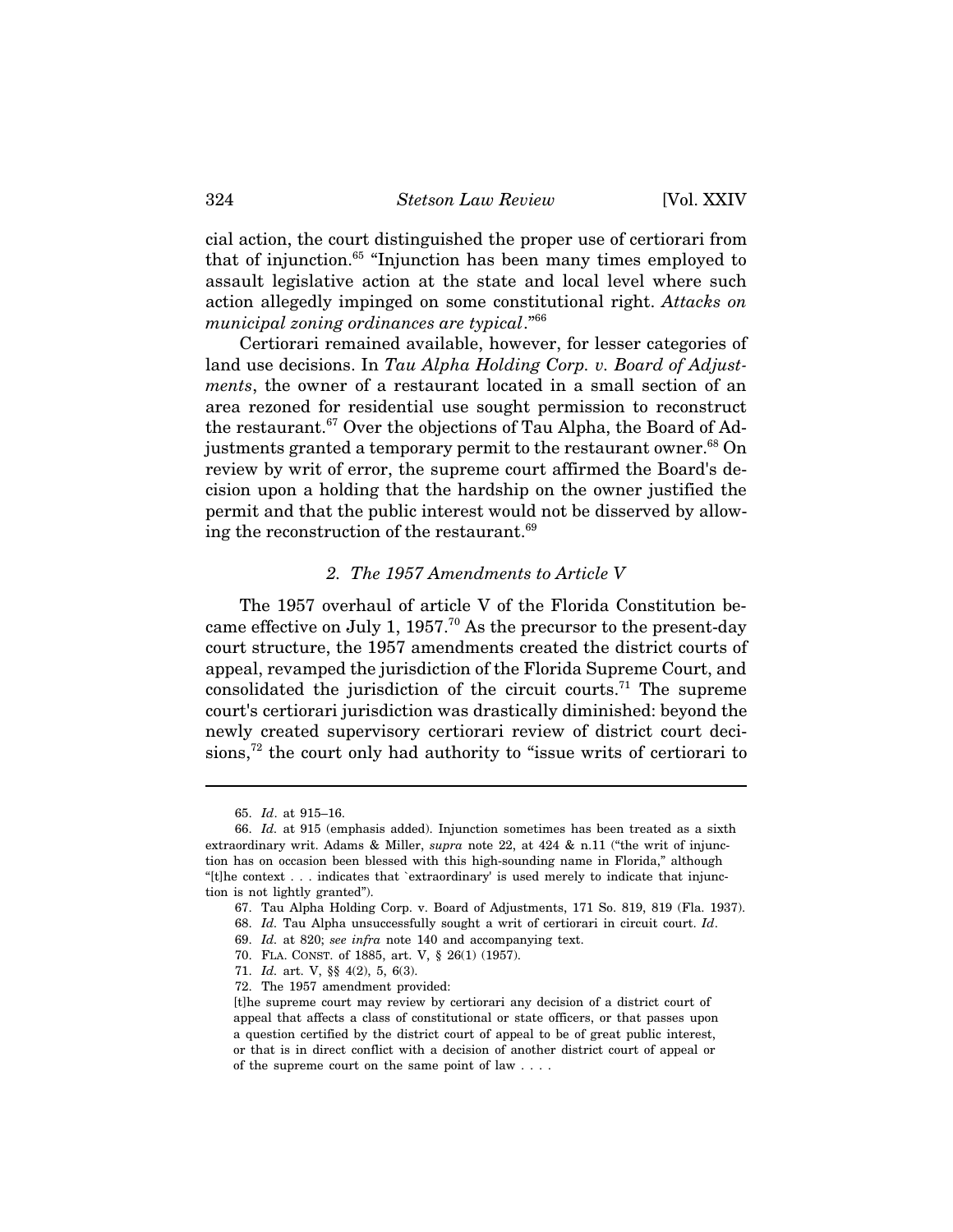commissions established by law,"73 i.e., to organs of the state government.74 The supreme court's authority to issue the common law writ of certiorari was thus abrogated, for all intents and purposes, by the 1957 amendments.75 The circuit courts, however, retained their common law certiorari jurisdiction without limitation.<sup>76</sup>

Perhaps most significantly for the use of certiorari in the administrative context, the 1957 amendments expressly granted the supreme court rulemaking authority over "[t]he practice and procedure in all courts."<sup>77</sup> Prior to 1957, time limitations and other procedural matters had been deemed within the legislative prerogative.<sup>78</sup>

74. *E.g.,* Gulf Oil Co. v. Bevis, 322 So. 2d 30 (Fla. 1975) (review of Public Service Commission order); Scholastic Sys., Inc. v. LeLoup, 307 So. 2d 166 (Fla. 1974) (reviewing Industrial Relations Commission decision). The *De Groot* standard of review applied to this last vestige of common law certiorari in the supreme court. Chicken `N' Things v. Murray, 329 So. 2d 302, 304–05 (Fla. 1976). This jurisdiction was abolished by the 1980 amendments to the 1968 constitution. *See* FLA. CONST. art. V, § 3(b)(2) (providing that supreme court "shall review action of statewide agencies relating to rates or service of utilities providing electric, gas, or telephone service" when "provided by general law"); FLA. STAT. §§ 366.10, 364.381, 75.08 (1993). The district courts of appeal, under the 1957 amendment, had jurisdiction to review administrative action only "as may be provided by law." FLA. CONST. of 1885, art. V, § 5(c) (1957).

The only other form of supreme court certiorari set forth in the 1957 amendment of article V was for direct review of "interlocutory orders or decrees passing upon chancery matters which upon a final decree would be directly appealable to the supreme court." *Id*. art. V, § 4(b)(2). This provision had been carried over into the 1957 amendments from former rule 34 of the Rules of Practice of the Supreme Court, "which is not certiorari at all but a rather sadly misnamed method of taking" interlocutory appeals in equity. Adams & Miller, *supra* note 22, at 448. The 1972 amendments to the 1968 constitution abolished this form of interlocutory review. *See* FLA. CONST. art. V, § 3(b).

- 75. *See* Kogan & Waters, *supra* note 38, at 1269.
- 76. FLA. CONST. of 1885, art. V, § 6(3) (1957).
- 77. *Id*. art. V, § 3. That provision is now found in FLA. CONST. art. V, § 2(a).

78. *See* Cates v. Heffernan, 18 So. 2d 11, 13 (Fla. 1944); Sinclair Ref. Co. v. Hunter, 191 So. 38, 40 (Fla. 1939). Although the supreme court was first given rulemaking authority by the legislature in 1861, it "was limited to making rules of practice and procedure that were consistent with statutes" prior to the 1957 adoption of article V, section three. HENRY P. TRAWICK, JR., TRAWICK'S FLORIDA PRACTICE AND PROCEDURE v (1992). The legislature, in apparent recognition of its loss of power in this sphere, thereafter enacted section 59.081 of the *Florida Statutes* in 1967, which provides:

The time within which and the method by which the jurisdiction of any court in this state possessed of power to review the action of any other court, commission, officer or bureau may be invoked by appeal, certiorari, petition for review or other process by whatever name designated, and the manner of computing such time shall be prescribed by rule of the Supreme Court.

FLA. STAT. § 59.081(1) (1993); *see* 1967 Fla. Laws ch. 175. Had the legislature been

*Id*. art. V, § 4(2).

<sup>73.</sup> *Id.*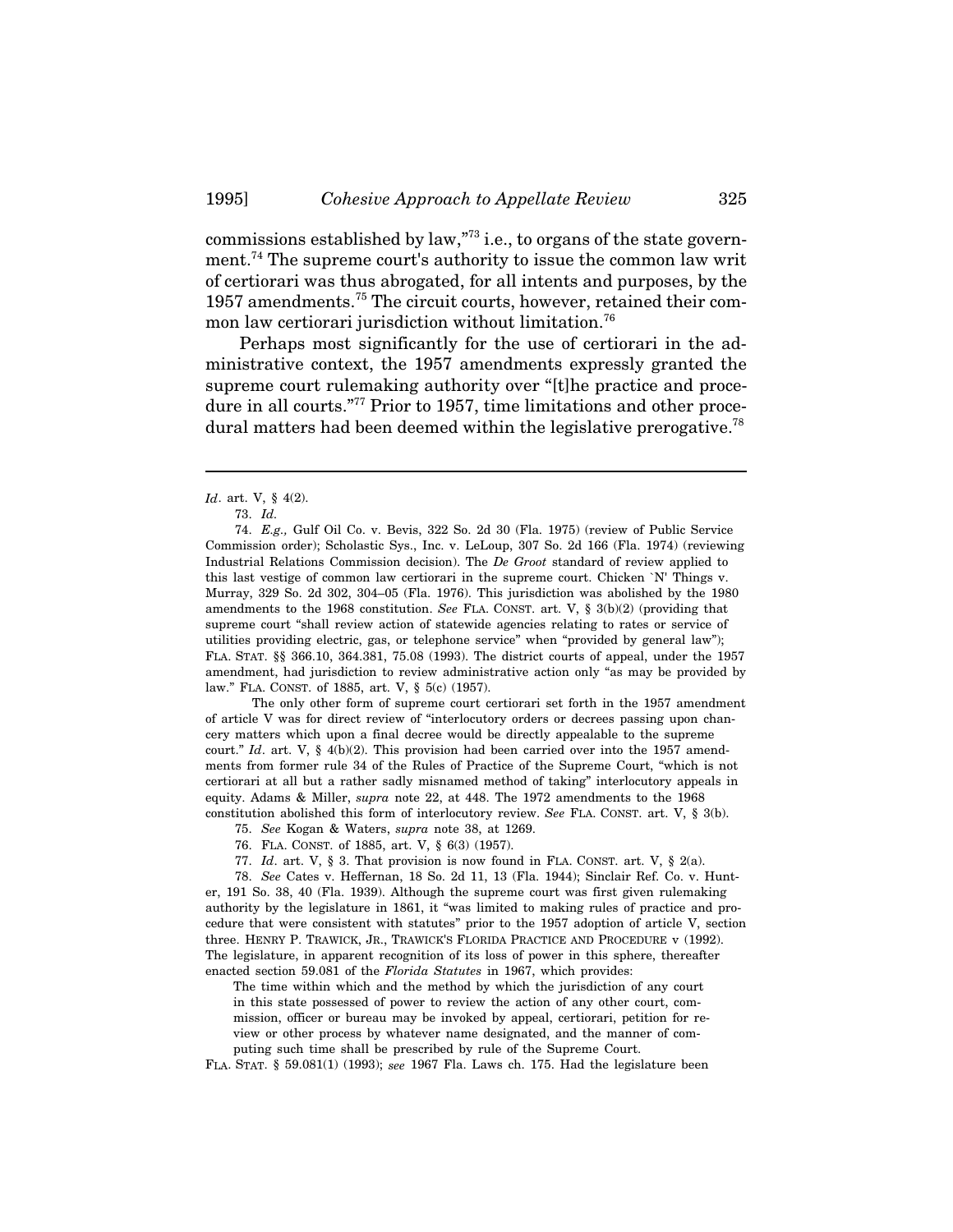#### 326 *Stetson Law Review* [Vol. XXIV

In 1957, the supreme court promulgated Florida Appellate Rule 4.1, entitled "Review of Administrative Boards and Agencies," which provided that "appellate review of the rulings of any commission or board shall be by certiorari."79 In *Codomo v. Shaw,* the first supreme court decision to construe rule 4.1, the court was asked to review by certiorari an order of the Florida Real Estate Commission.<sup>80</sup> The court noted that it had jurisdiction under the constitution to consider petitions of "commissions established by law."81

The court then considered the circuit court's possible jurisdiction, under a pre-amendment statute that had authorized an appeal from the Real Estate Commission to the circuit court, $82$  and found that the newly adopted constitutional provision had eliminated the power of the legislature to augment the circuit court's appellate jurisdiction.83 Turning to the possible availability of certiorari, the court held that the circuit courts' traditional certiorari jurisdiction had not been diminished under the 1957 amendments, and the writ was therefore available to obtain review because "no other method of appeal [was] available."84 Moreover, in an apparent effort to undo the confusing concurrent jurisdiction of the circuit and supreme courts, the supreme court declined to assume jurisdiction of the case, "[s]ince the circuit court retain[ed] power to review the challenged order by certiorari."85

83. Under article V, section 11 of the 1885 constitution, the circuit court had certain identified powers and jurisdiction over "such other matters as the Legislature may provide." FLA. CONST. of 1885, art. V, § 11. This language "was eliminated from new Article V, Section 6 . . . in connection with final appellate jurisdiction, although this language was retained in connection with original jurisdiction." *Codomo*, 99 So. 2d at 851. From this omission, the court deduced "an intention on the part of the framers to remove the support for [section 475.35] and the statute, accordingly, must fall." *Id.*

84. *Codomo*, 99 So. 2d at 852 (citations omitted).

85. *Id.* The petition was transferred to the circuit court. *Id*.; *cf.* Diamond Cab Co. v. King, 146 So. 2d 889, 890–91 (Fla. 1962) (involving order of Railroad and Public Utilities Commission reviewed on certiorari in supreme court); Comfort Springs v. Laiche,

granted the power that it purported to delegate, the statute would have run afoul of the separation of powers doctrine. *See* FLA. CONST. art. II, § 3; *see also* Smith v. State, 537 So. 2d 982 (Fla. 1989). In light of the constitutional provisions, however, the statute cannot be treated as other than an acquiescence in a *fait accompli*.

<sup>79.</sup> Fla. App. R. 4.1, THE FLORIDA BAR, FLORIDA RULES OF APPELLATE PROCEDURE (1957). The Florida Appellate Rules went into effect on July 1, 1957, Fla. App. R. 1.4, THE FLORIDA BAR, FLORIDA RULES OF APPELLATE PROCEDURE (1957), concurrently with the 1957 amendments to article V.

<sup>80.</sup> Codomo v. Shaw, 99 So. 2d 849, 850–51 (Fla. 1958).

<sup>81.</sup> *Id*. at 851; *see* FLA. CONST. of 1885, art. V, § 4(b) (1957); *supra* note 74.

<sup>82.</sup> *Codomo*, 99 So. 2d at 851; *see* FLA. STAT. § 475.35(1) (1957).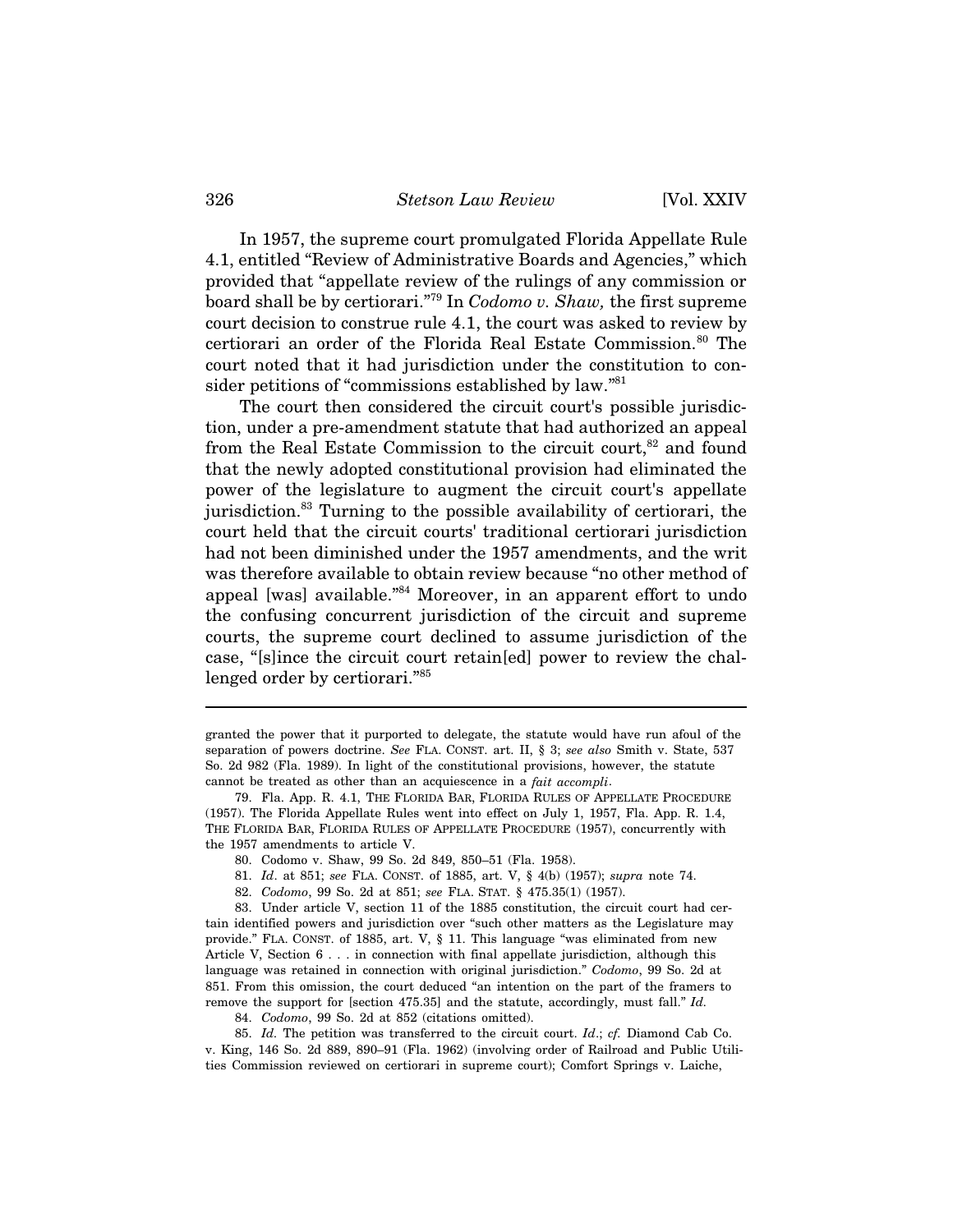The common law distinction between quasi-judicial and quasilegislative administrative action was carried over from pre-1957 case law into the interpretation of rule 4.1,86 and the *De Groot* formulation continued to control under the new rule:

A literal reading of the rule might lead to the conclusion that certiorari is the only permissible method of reviewing any order entered by a board or commission regardless of whether the order in question was quasi-judicial in character, or was merely an executive, legislative or administrative order entered in a proceeding having none of the characteristics or attributes of judicial or quasi-judicial function. . . . [T]he type of certiorari to review administrative orders contemplated by Rule 4.1 is common law certiorari in which the scope of review is narrowly limited to a determination of whether the administrative agency acted without or in excess of its jurisdiction, or whether it departed from essential requirements of law in entering the order sought to be reviewed. It is settled in this state that common law certiorari is limited only to review of judicial or quasi-judicial orders of administrative boards, bodies or officers.<sup>87</sup>

If the order was not quasi-judicial, the only appropriate remedy was an independent action in equity for injunctive relief.<sup>88</sup>

Common law certiorari was thus unavailable under the 1957 amendments to article V for review of rezoning decisions which continued to be deemed quasi-legislative. Rezoning decisions were subject to review, under the fairly debatable standard, only by an origi-

<sup>125</sup> So. 2d 574, 575 (Fla. 1960) (involving workers' compensation certiorari heard on merits in supreme court).

<sup>86.</sup> *E.g.*, Solomon v. Sanitarians' Registration Bd., 155 So. 2d 353, 356 (Fla. 1963). 87. Bloomfield v. Mayo, 119 So. 2d 417, 420–21 (Fla. 1st Dist. Ct. App. 1960) (foot-

notes omitted); *accord* Dade County v. Marca, 326 So. 2d 183 (Fla. 1976).

<sup>88.</sup> Teston v. City of Tampa, 143 So. 2d 473, 476 (Fla. 1962). In this case, the court stated:

In the absence of specific valid statutory appellate procedures to review the particular order, it becomes necessary to ascertain whether the order is quasijudicial or quasi-legislative. If the order is quasi-judicial, that is, if it has been entered pursuant to a statutory notice and hearing involving quasi-judicial determinations, then it is subject to review by certiorari. Otherwise, remedy by equity suit and injunction is appropriate.

*Id.* By the same token, a declaratory action could not be used for review of quasi-judicial proceedings, and certiorari was viewed as the sole available remedy. Carol City Utils. v. Dade County, 143 So. 2d 828, 829 (Fla. 3d Dist. Ct. App.), *prohibition denied*, 149 So. 2d 49 (Fla. 1962), *cert. discharged*, 152 So. 2d 462 (Fla. 1963); City of Miami v. Eldredge, 126 So. 2d 169, 170 (Fla. 3d Dist. Ct. App. 1961).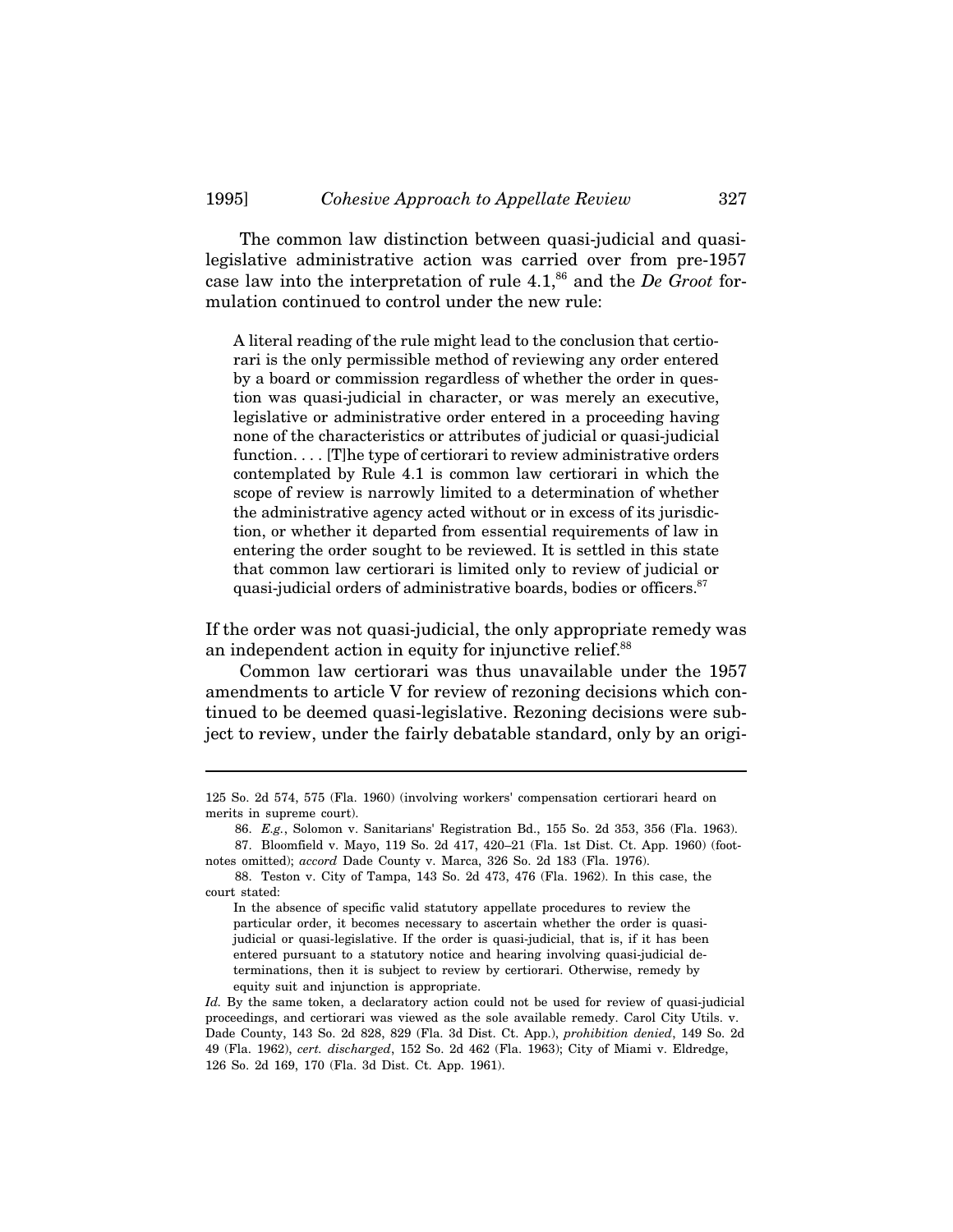nal action.89 Lesser land use orders, e.g., those involving variances and uses, were subject to review by certiorari.<sup>90</sup>

## *3. The 1968 Florida Constitution and the 1972 Amendments*

The 1957 amendments to article V were imported into the 1968 constitution without revision. $91$  The discussion in the preceding section thus depicts the status of common law certiorari during the four years between the adoption of the 1968 constitution and the sweeping changes that the 1972 amendments wrought to article  $V^{92}$ .

90. *E.g.,* Walgreen Co. v. Polk County, 524 So. 2d 1119, 1120 (Fla. 2d Dist. Ct. App. 1988) (reviewing order denying variance); City Council v. Trebor Constr. Corp., 254 So. 2d 51, 53 (Fla. 3d Dist. Ct. App. 1971) (discussing certiorari under rule 4.1 for review of order denying variance), *cert. denied*, 260 So. 2d 514 (Fla. 1972). In *Walgreen Co.*, a variance to allow the operation of a package store in the applicant's pharmacy was unsuccessfully sought before the board of adjustments and then on de novo review by the county commission. *Walgreen Co.*, 524 So. 2d at 1119. The applicant's certiorari petition was rebuffed on a holding that the county commission's action was quasilegislative and subject to review only by an independent action. *Id.* at 1119–20. The Second District Court of Appeal held as follows:

If, as the county urges, the granting or denying of a variance is legislative in nature then the board of adjustment, a non-elected administrative board, would have been without authority in the first instance because a legislative function cannot be delegated to an administrative board. . . . Since a de novo hearing is conducted by the county commission when an appeal is taken from a decision of the board of adjustment, it follows that the county commission's determination of whether to grant a variance should be based on the same criteria the ordinance directs the board of adjustment to apply. Hence, we conclude that the action of the county commission was quasi-judicial in nature. *Id.* at 1120 (citations omitted).

The Florida Supreme Court brought the distinction between rezoning and lesser land use matters into sharp focus in *Nance v. Town of Indialantic*, 419 So. 2d 1041 (Fla. 1982). The court reaffirmed the application of "the `fairly debatable' test of reviewing zoning decisions" as distinguished from variance requests, as to which *De Groot v. Sheffield* applies. *Id*. at 1041. See *supra* note 62 for a discussion of *De Groot*.

91. *See* FLA. CONST. art. V, §§ 3–6 (amended 1972).

92. Other aspects of the 1968 Florida Constitution are pertinent, however, to statutory certiorari review. *See infra* text accompanying notes 118–210.

<sup>89.</sup> *E.g.,* Modlin v. City of Miami Beach, 201 So. 2d 70 (Fla. 1967); Harris v. Goff, 151 So. 2d 642 (Fla. 1st Dist. Ct. App. 1963); Alianell v. Fossey, 114 So. 2d 372 (Fla. 3d Dist. Ct. App. 1959). *See generally* Florida Land Co. v. City of Winter Springs, 427 So. 2d 170 (Fla. 1983). In the context of common law certiorari, this rule prevailed until the advent of the *Snyder* decision. Palm Beach County v. Tinnerman, 517 So. 2d 699 (Fla. 4th Dist. Ct. App. 1987), *rev. denied*, 528 So. 2d 1183 (Fla. 1988); City of Jacksonville Beach v. Grubbs, 461 So. 2d 160 (Fla. 1st Dist. Ct. App. 1984), *rev. denied*, 469 So. 2d 749 (Fla. 1985); City of Boynton Beach v. V.S.H. Realty, Inc., 443 So. 2d 452 (Fla. 4th Dist. Ct. App. 1984).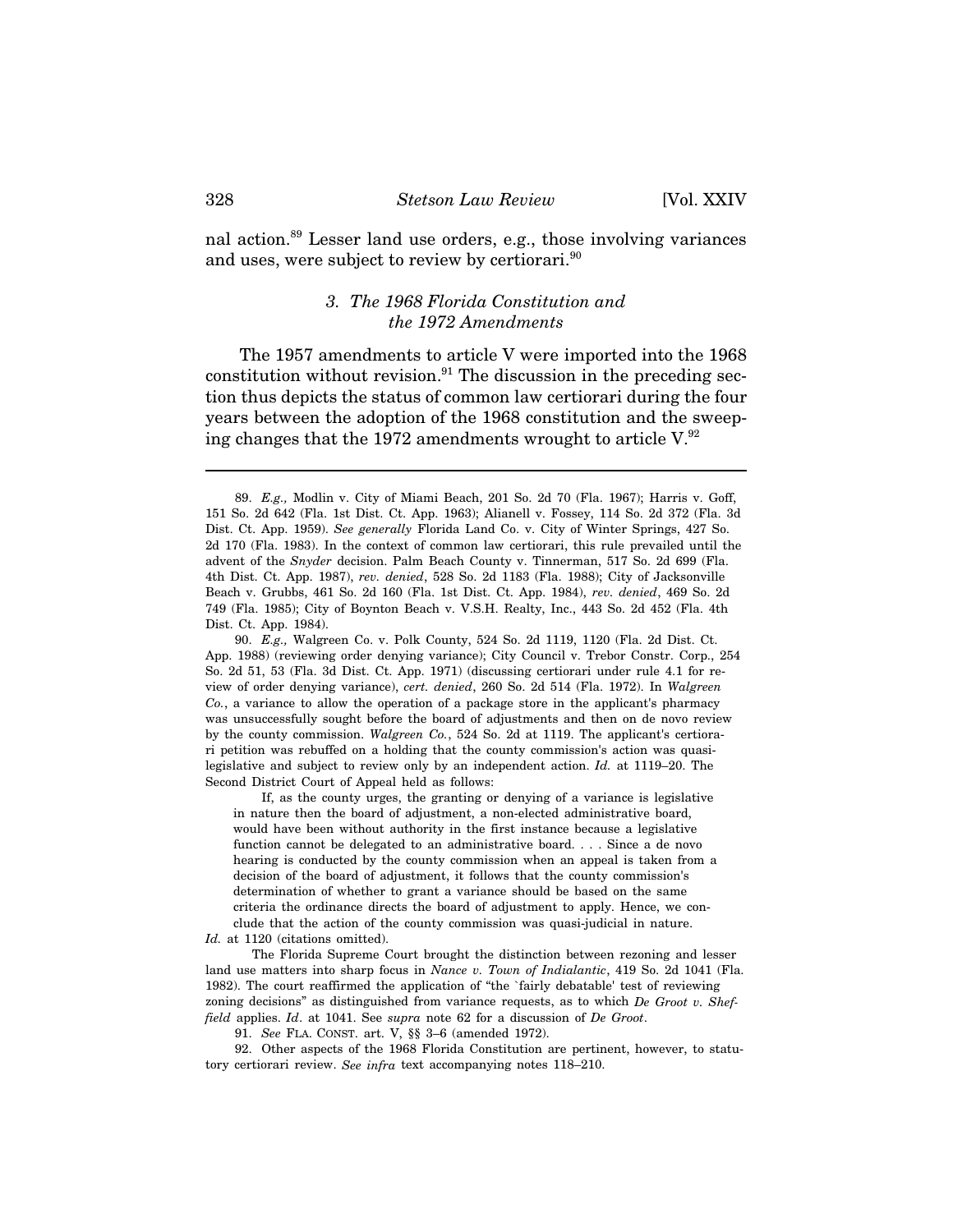Both supreme court and circuit court jurisdiction were redefined in the 1972 amendments to article  $V^{\,93}$  By far, the most dramatic change was the complete revamping of circuit court jurisdiction. Departing from the discursive approach of the 1885 constitution and 1957 amendments, the framers set forth a concise definition: "The circuit courts shall have original jurisdiction not vested in the county courts, and jurisdiction of appeals when provided by general law. They shall have the power to issue writs of ... certiorari ... They shall have the power of direct review of administrative action prescribed by general law."94

Thus, under the authority conferred on the legislature by the Florida Constitution, the right of civil litigants to an appeal of a final order is statutory, as is the right to appeal "various specific kinds of judicial and administrative acts."95 In the absence of statutory authority, there is simply no right to an appeal from a final order.96 In the circuit courts, there is no right to *any* appeal absent statutory authorization.<sup>97</sup>

The primary source of general law governing appellate jurisdiction is section 26.012(1) of the *Florida Statutes*, under which circuit courts have jurisdiction of appeals from the county courts and "from final administrative orders of local government code enforcement

<sup>93.</sup> The supreme court retained its limited certiorari jurisdiction over the district courts of appeal and the power to "issue writs of certiorari to commissions established by general law having statewide jurisdiction." FLA. CONST. art. V, § 3(b)(3) (amended 1980); *see supra* note 74. The court was also given "the power of direct review of administrative action prescribed by general law." FLA. CONST. art. V, § 3(b)(7) (amended 1980).

Neither certiorari nor direct administrative review under general law survived the 1980 amendments to  $\S$  3, which shaped the modern jurisdiction of the supreme court. Under that amendment, certiorari disappeared from the supreme court's jurisdiction. FLA. CONST. art. V, § 3. Replacing certiorari as a means of reviewing district court decisions was "discretionary review," under more limited circumstances than the earlier versions of article V. *Id*. art. V, §§ 3(b)(3), (4). The court's power to issue writs of certiorari to commissions and boards was eliminated, as was the 1972 provision for direct review of administrative action. Both were replaced with a grant of authority to "review actions of statewide agencies relating to rates or service of utilities providing electric, gas, or telephone service." *Id*. art. V, § 3(b)(2). For a lucid examination of the 1980 amendments to article V, see Arthur J. England, Jr. et al., *Constitutional Jurisdiction of the Supreme Court of Florida: 1980 Reform*, 32 U. FLA. L. REV. 147 (1980).

<sup>94.</sup> FLA. CONST. art. V, § 5(b). Article V, § 20 of the Florida Constitution grants the legislature the power to alter circuit court jurisdiction.

<sup>95.</sup> State v. Creighton, 469 So. 2d 735, 740–41 (Fla. 1985) (citations omitted). 96. *See id.*

<sup>97.</sup> Blore v. Fierro, 636 So. 2d 1329, 1331 (Fla. 1994).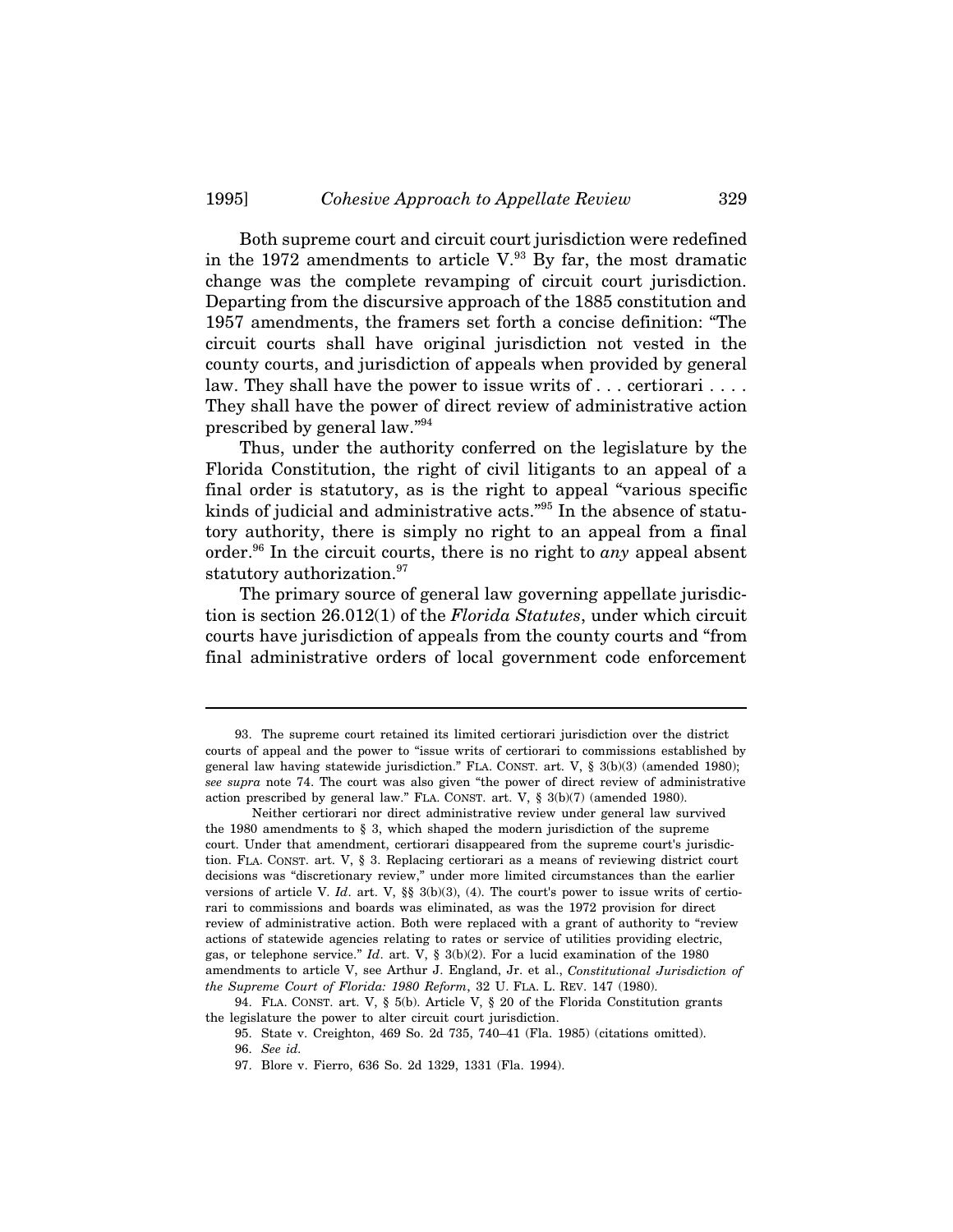boards."98 No other administrative orders are set forth in the statute as subject to appeal before the circuit courts.<sup>99</sup> The district courts of appeal were also granted appellate jurisdiction over "administrative action, as prescribed by general law."100

#### *4. The Administrative Procedures Act*

98. FLA. STAT. § 26.012(1) (1993). A code enforcement board is an administrative board vested by the governing body of a county or municipality with "authority to impose administrative fines and other non-criminal penalties" in the enforcement of codes and ordinances. *Id*. §§ 162.02–.04, .09. The appellate jurisdiction granted by § 26.012 is enabled by § 162.11 of the *Florida Statutes*, which permits an aggrieved party to "appeal a final administrative order of an enforcement board to the circuit court." *Id*. § 162.11; *see* Holiday Isle Resort & Marina Assocs. v. Monroe County, 582 So. 2d 721, 721–22 (Fla. 3d Dist. Ct. App. 1991) (holding that circuit court has jurisdiction of appeals from county code enforcement board).

99. The only other source of general law under which final administrative orders are directly appealable is § 120.68 of the *Florida Statutes*, a component of the Administrative Procedure Act (APA). The statute grants a right of judicial review to a party "who is adversely affected by final agency action." FLA. STAT. § 120.68(1) (1993). Unless judicial review must be had before the Supreme Court of Florida, "all proceedings for review shall be instituted . . . in the *district court of appeal* in the appellate district where the agency maintains its headquarters or where a party resides." *Id*. § 120.68(2) (emphasis added); *see infra* text accompanying notes 118–35.

100. FLA. CONST. art. V, § 4(b)(2). The jurisdiction of the district courts of appeal is couched somewhat differently from that of the circuit courts:

(1) District courts of appeal shall have jurisdiction to hear appeals, that may be taken as a matter of right, from final judgments or orders of trial courts, including those entered on review of administrative action, not directly appealable to the supreme court or a circuit court. They may review interlocutory orders in such cases to the extent provided by rules adopted by the supreme court.

*Id.* art. V, § 4(b)(1). In the 1957 amendments, the jurisdiction of the district courts was somewhat broader, encompassing appeals "as a matter of right, from all final judgments or decrees" not reviewable in the supreme or circuit courts. *Id*. art. V, § 5(3) (amended 1972). This language led the supreme court to conclude that "[t]he right to appeal from the final decisions of trial courts to the Supreme Court and to the District Courts of Appeal has become a part of the Constitution and is no longer dependent on statutory authority or subject to be impaired or abridged by statutory law." Crownover v. Shannon, 170 So. 2d 299, 301 (Fla. 1964).

The slight change in language in 1972, i.e., to appeals "that may be taken as a matter of right," was given great significance by the supreme court: "The elimination of the language found dispositive in *Crownover* must be taken as having intended to negate the interpretation given by *Crownover* that the constitution had bestowed a right of appeal." State v. Creighton, 469 So. 2d 735, 739 (Fla. 1985). Final appeals are therefore allowed only by statutory authorization, *see supra* text accompanying notes 96–97, while nonfinal appeals in the district courts are, in contradistinction, exclusively within the province of the Supreme Court of Florida, *see supra* note 41. The administrative/appellate jurisdiction of the district courts of appeal is discussed in the next section of this Article.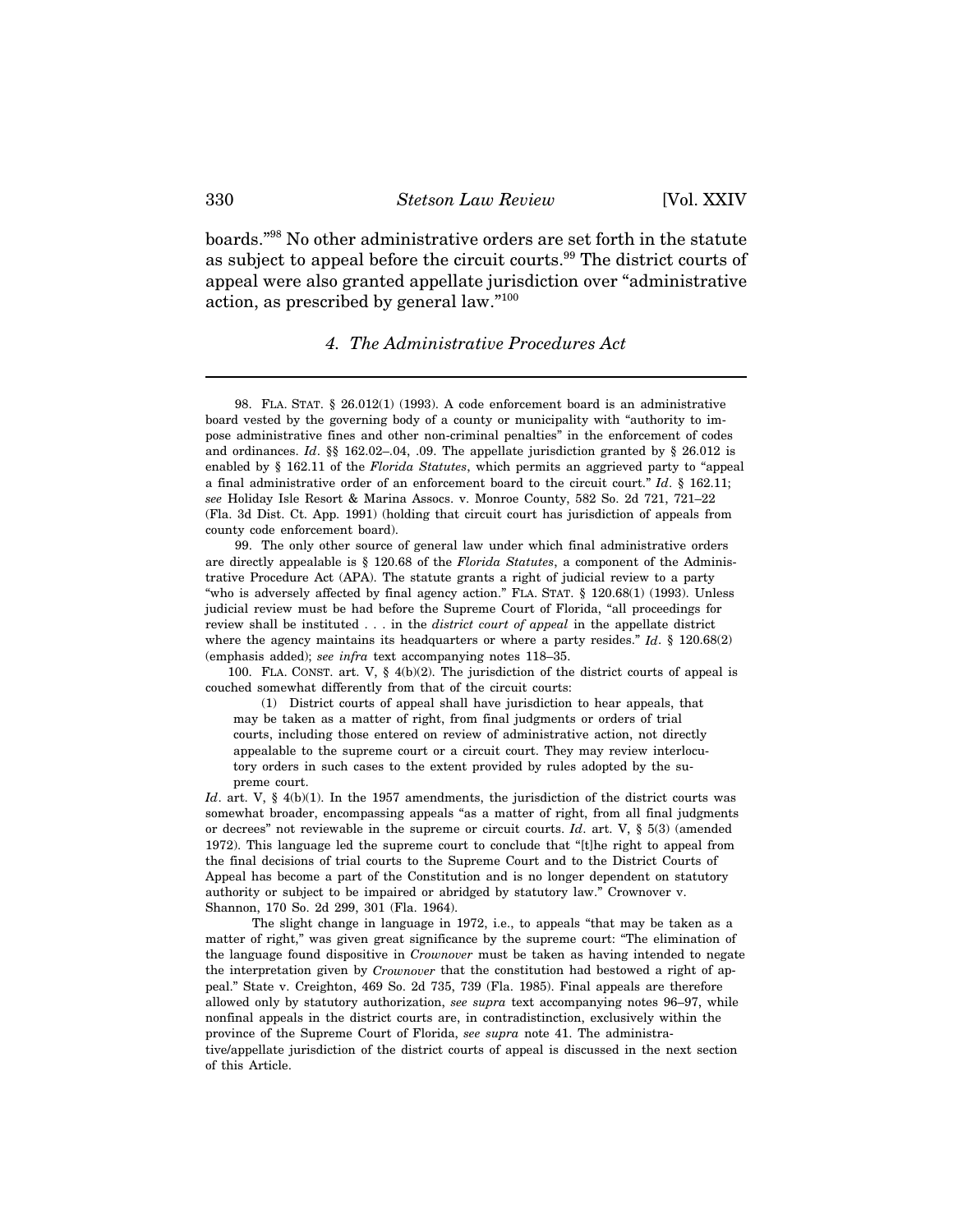Under the pre-1972 constitutions and the pre-1975 administrative statutes,<sup>101</sup> judicial review of final, quasi-judicial administrative action of state agencies was by certiorari in the district courts of appeal.<sup>102</sup> Rule 4.1 of the Florida Appellate Rules thus governed the procedure by which these reviews were conducted.103

A drive for reform of administrative procedures, beginning in 1972, led ultimately to the legislature's adoption of the Florida Administrative Procedures Act (APA), which became effective on January 1,  $1975$ <sup> $104$ </sup> The APA was intended as nothing less than a comprehensive replacement of pre-existing law, including that which governed judicial review of quasi-judicial state administrative action.105 To this end, section 120.68 of the *Florida Statutes*, provides for review of quasi-judicial agency rulings in the district courts of appeal (or the supreme court, where specifically provided by general law). $106$ 

<sup>101.</sup> *See* 1961 Fla. Laws ch. 280, §§ 1–4, *codified in* FLA. STAT. ch. 120 (1961). 102. FLA. STAT. § 120.31(1) (1961). This section states:

As an alternative procedure for judicial review, and except where appellate review is now made directly by the supreme court, the final orders of an agency entered in any agency proceedings, or in the exercise of any judicial or quasijudicial authority, shall be reviewable by certiorari by the district courts of appeal within the time and manner prescribed by the Florida appellate rules. . . . The venue of the proceedings for such review shall be the appellate district which includes the county wherein hearings before the hearing officer or agency, as the case may be, are conducted, or if venue cannot be thus determined, then the appellate district wherein the agency's executive offices are located.

*Id*.

<sup>103.</sup> Meiklejohn v. American Distribs., Inc., 210 So. 2d 259, 262–63 (Fla. 1st Dist. Ct. App. 1968). Declaratory actions were available for challenges to agency rules, but only certiorari could be invoked for review of quasi-judicial action. *E.g.,* School Bd. v. Hauser, 293 So. 2d 681, 682 (Fla. 1974).

<sup>104.</sup> FLA. STAT. §§ 120.50–.73 (1975). An historical summary of the events leading to the adoption of the APA is set forth in 1 ARTHUR J. ENGLAND, JR. & L. HAROLD LEVINSON, FLORIDA ADMINISTRATIVE PRACTICE MANUAL, § 1.02(b) (1993).

<sup>105.</sup> *See* FLORIDA LAW REVISION COUNCIL, REPORTER'S COMMENTS ON PROPOSED ADMINISTRATIVE PROCEDURE ACT 3 (1974), *reprinted in* 3 ENGLAND & LEVINSON, *supra* note 104, app. at 3 (Reporter's Comments).

<sup>106.</sup> FLA. STAT. § 120.68(2) (1993). This essential aspect of the statute has remained unchanged since the reporter's final draft of the proposed APA was submitted to the legislature on March 1, 1974. FLORIDA LAW REVISION COUNCIL, REPORTER'S FINAL DRAFT (1974), *reprinted in* 3 ENGLAND & LEVINSON, *supra* note 104, app. at 1 (Reporter's Final Draft Statute). Review is provided "in the district court of appeal in the appellate district where the agency maintains its headquarters or where a party resides." FLA. STAT. § 120.68(2) (1993).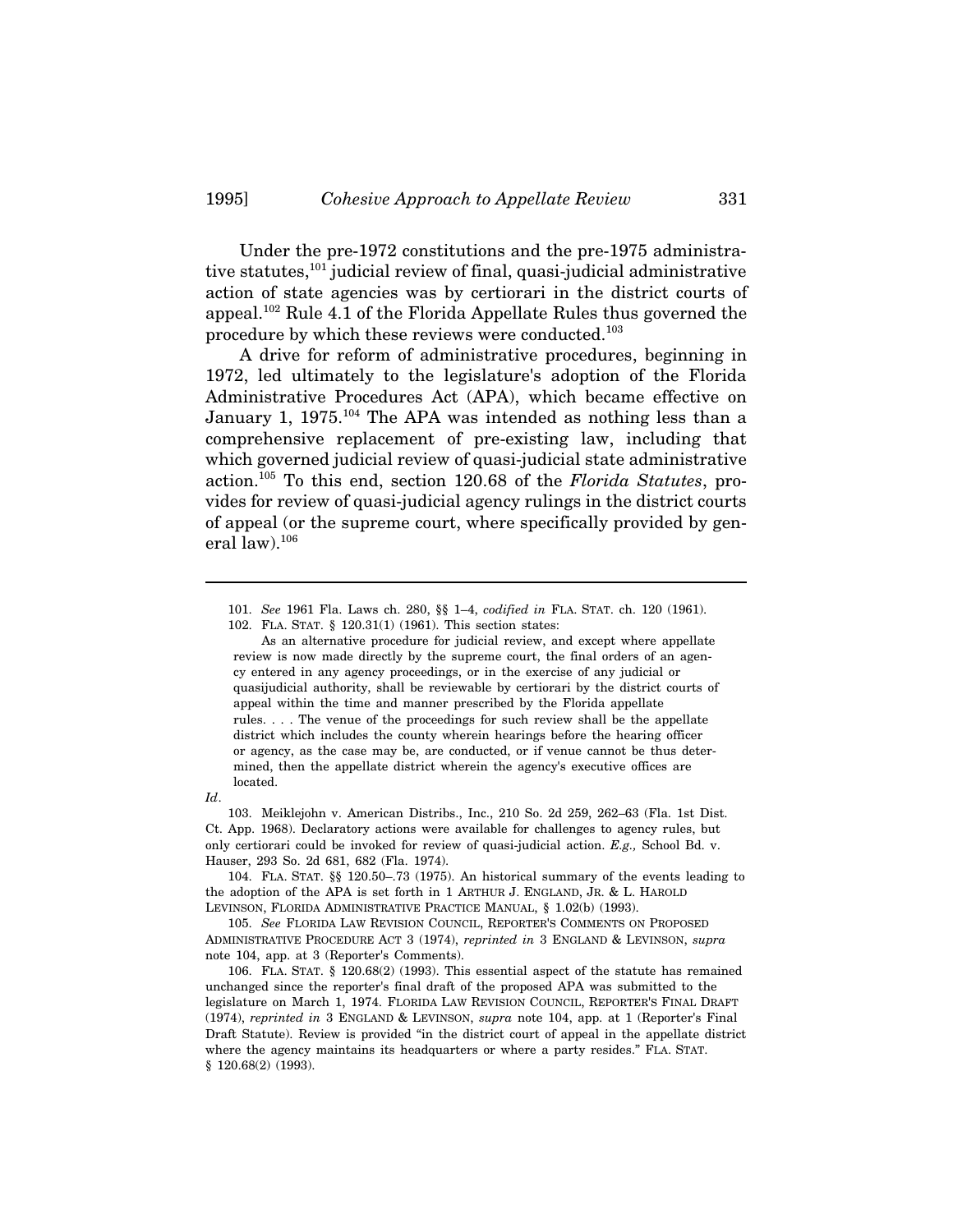#### 332 *Stetson Law Review* [Vol. XXIV

This provision was intended to eliminate common law distinctions and fine points, with the goal being a unified method of review.107 The abolition of certiorari was not a mere matter of semantics or form. "Because the term `certiorari' generally connotes discretionary review, the term `petition for review' will better describe appeals as of right from agency action. It would be desirable to allow reviewing courts to entertain all petitions for review without regard to the formalities of their title . . . . "<sup>108</sup>

## *5. The 1977 Florida Rules of Appellate Procedure*

The drafters of the APA recognized that their proposed form of unified judicial review would necessitate a change to Florida Appellate Rule 4.1, which denominated the review of agency actions as "certiorari."109 The Florida Rules of Appellate Procedure, however, which had been in the works during the same time period as the APA,<sup>110</sup> replaced the former Florida Appellate Rules on March 1, 1978.111 Included therein were numerous provisions aimed at achieving expeditious judicial review of administrative action and

<sup>107. 2</sup> ENGLAND & LEVINSON, *supra* note 104, § 15.04(a). "In proposing the APA, the Law Revision Council used the constitutional term `review' as a common denominator to characterize the judicial process of direct review in the appellate courts, rather than distinguishing the possible forms of judicial inquiry by reference to `appeal' or `certiorari.'" *Id*.

<sup>108.</sup> FLORIDA LAW REVISION COUNCIL, *supra* note 105, at 26, *reprinted in* 3 ENGLAND & LEVINSON, *supra* note 104, app. at 26 (Reporter's Comments). At the time of the APA's adoption, there were a vast assortment of statutes that provided for review of administrative rulings. *E.g.,* FLA. STAT. §§ 458.123, 459.141 (1973) (authorizing certiorari review in district court of appeal of orders of Board of Medical Examiners and Board of Osteopathic Medical Examiners); *id*. § 461.10 (authorizing certiorari review in circuit court of revocation order by Board of Podiatry Examiners); *id*. § 464.21(6) (prescribing unspecified review in Leon County circuit court of disciplinary orders by Board of Nursing); *id.* § 471.28 (prescribing certiorari review in circuit court of revocation orders by Board of Professional Engineers and Land Surveyors); *id*. § 527.17 (prescribing unspecified review in First District Court of Appeal of Department of Insurance orders pertaining to liquified petroleum gas).

<sup>109.</sup> FLORIDA LAW REVISION COUNCIL, *supra* note 105, at 26–27, *reprinted in* 3 ENG-LAND & LEVINSON, *supra* note 104, app. at 26–27 (Reporter's Comments). In the immediate aftermath of the APA, the Florida courts were forced to apply rule 4.1 and to treat the petitions for review as certiorari petitions, with all attendant procedural niceties that appertained to such petitions still required. Shevin *ex rel.* State v. Public Service Comm'n, 333 So. 2d 9, 11 (Fla. 1976); Yamaha Int'l Corp. v. Ehrman, 318 So. 2d 196, 197 (Fla. 1st Dist. Ct. App. 1975).

<sup>110. 1</sup> ENGLAND & LEVINSON, *supra* note 104, § 1.03(b).

<sup>111.</sup> *In re* Proposed Florida Appellate Rules, 351 So. 2d 981, 982 (Fla. 1977).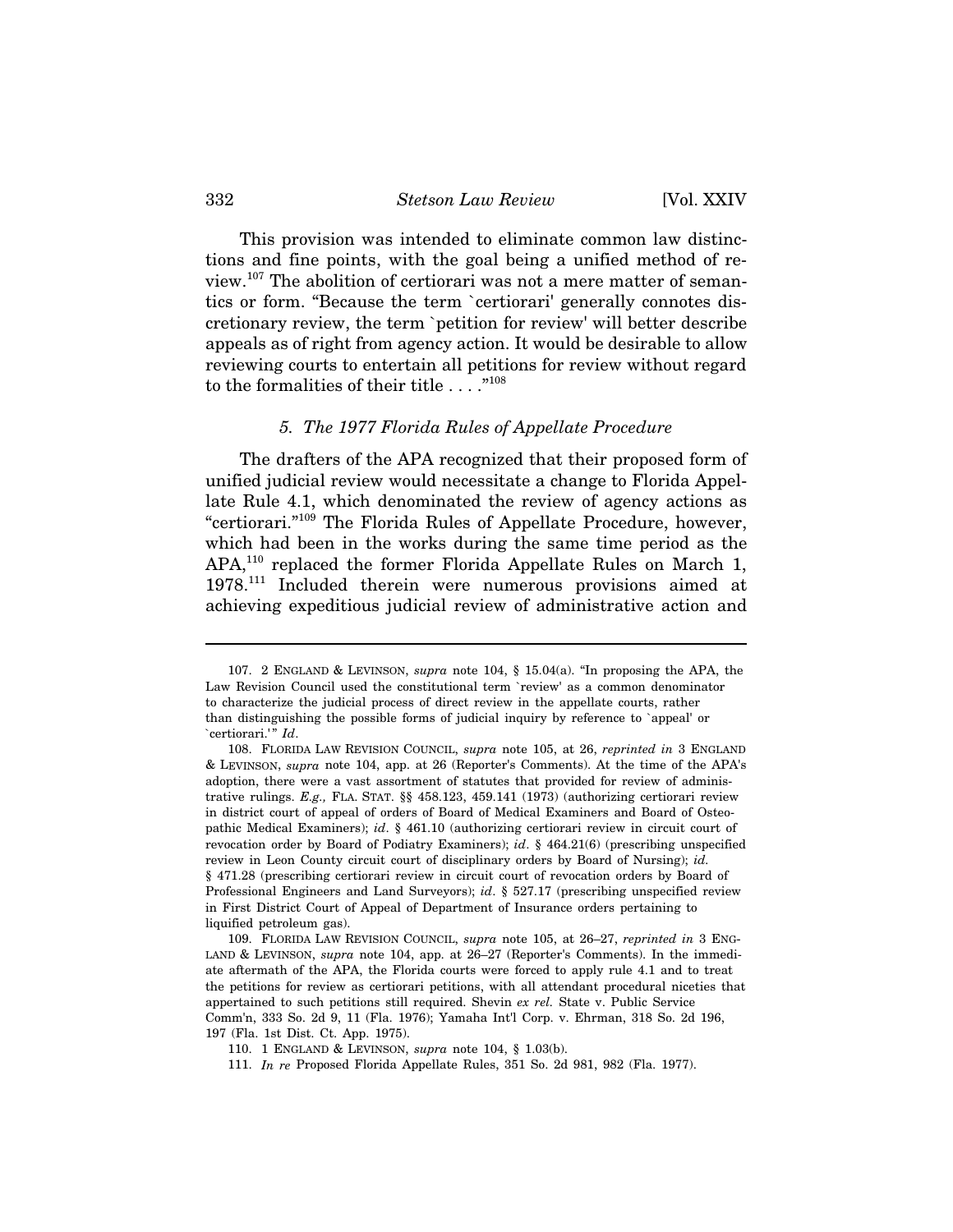thereby to enable section  $120.68$ .<sup>112</sup>

Rule 9.100(c) nonetheless recognizes two forms of certiorari: "A petition for writ of common law certiorari," and a "petition for review of final quasi-judicial action of agencies, boards and commissions of local government, which action is not directly appealable under any other provision of general law but may be subject to review by certiorari."113 Both types of petitions must be filed within thirty days of rendition of the order to be reviewed on certiorari.<sup>114</sup>

While the rules did not endow the district courts of appeal with jurisdiction to review administrative action, $115$  the vision behind the APA's judicial review provision of "characterizing all forms of review under one label" was realized with their implementation.<sup>116</sup> Common law certiorari was fully supplanted for review of agencies which

FLA. R. APP. P. 9.020(a). This definition "was intended to include all administrative agency action as defined in the Administrative Procedure Act." FLA. R. APP. P. 9.020(a) committee notes (1977), *reprinted in* 3 ENGLAND & LEVINSON, *supra* note 104, app. at 2 (Relevant Appellate Rules); *see infra* note 118 and accompanying text. Rule 9.030(b)(1)(C) authorizes the direct review in the district courts of appeal that is reflected in  $§$  120.68(2). Rule 9.030(c)(1)(C) provides for direct appellate review in the circuit courts of administrative action "if provided by general law." FLA. R. APP. P. 9.030(b)(1)(C), (c)(1)(C); *see supra* note 100.

113. FLA. R. APP. P. 9.100(c)(1), (2).

114. *Id.* Rule 1.630(c) of the Florida Rules of Civil Procedure similarly imposes a thirty-day time limit for certiorari petitions in the circuit courts. *In re* Amendment to Florida Rule of Civil Procedure 1.630(c), 639 So. 2d 22 (Fla. 1994). That rule provides for an abbreviated application of the Rules of Civil Procedure to petitions for extraordinary writs filed before a circuit court, as is appropriate to the forum. FLA. R. CIV. P. 1.630(a), (b), (d), (e). Realistically, "rule [9.100] is difficult [for trial courts] to apply" because the practice and procedure of trial courts is not conducive to appellate proceedings. *In re* Amendments to Rules of Civil Procedure, 458 So. 2d 245, 258 (Fla. 1984) ("Experience has shown that Rule 9.100 is not designed for use in trial court.") (quoting commentary to proposed rule). The amendment retains "the uniform procedure concept of Rule 9.100" but institutes "changes making the procedure fit trial court procedure." *Id*. (quoting commentary to proposed rule). "[P]ractice under rule 1.630 is intended to be, to a great extent, parallel to the practice in ordinary civil cases." Board of Trustees v. Mendelson, 601 So. 2d 594, 596 (Fla. 1st Dist. Ct. App. 1992).

115. *See* FLA. R. APP. P. 9.030 committee notes ("This rule is not intended to affect the substantive law governing the jurisdiction of any court and should not be considered as authority for the resolution of disputes concerning any court's jurisdiction."), *reprinted in* 3 ENGLAND & LEVINSON, *supra* note 104, app. at 8 (Relevant Appellant Rules).

116. 2 ENGLAND & LEVINSON, *supra* note 104, § 15.02.

<sup>112. &</sup>quot;Administrative action" is defined in rule 9.020(a):

An order of any public official, including the governor in the exercise of all executive powers other than those derived from the constitution, or of a judge of compensation claims on a claim for birth-related neurological injuries, or of any agency, department, board, or commission of the state or any political subdivision, including municipalities.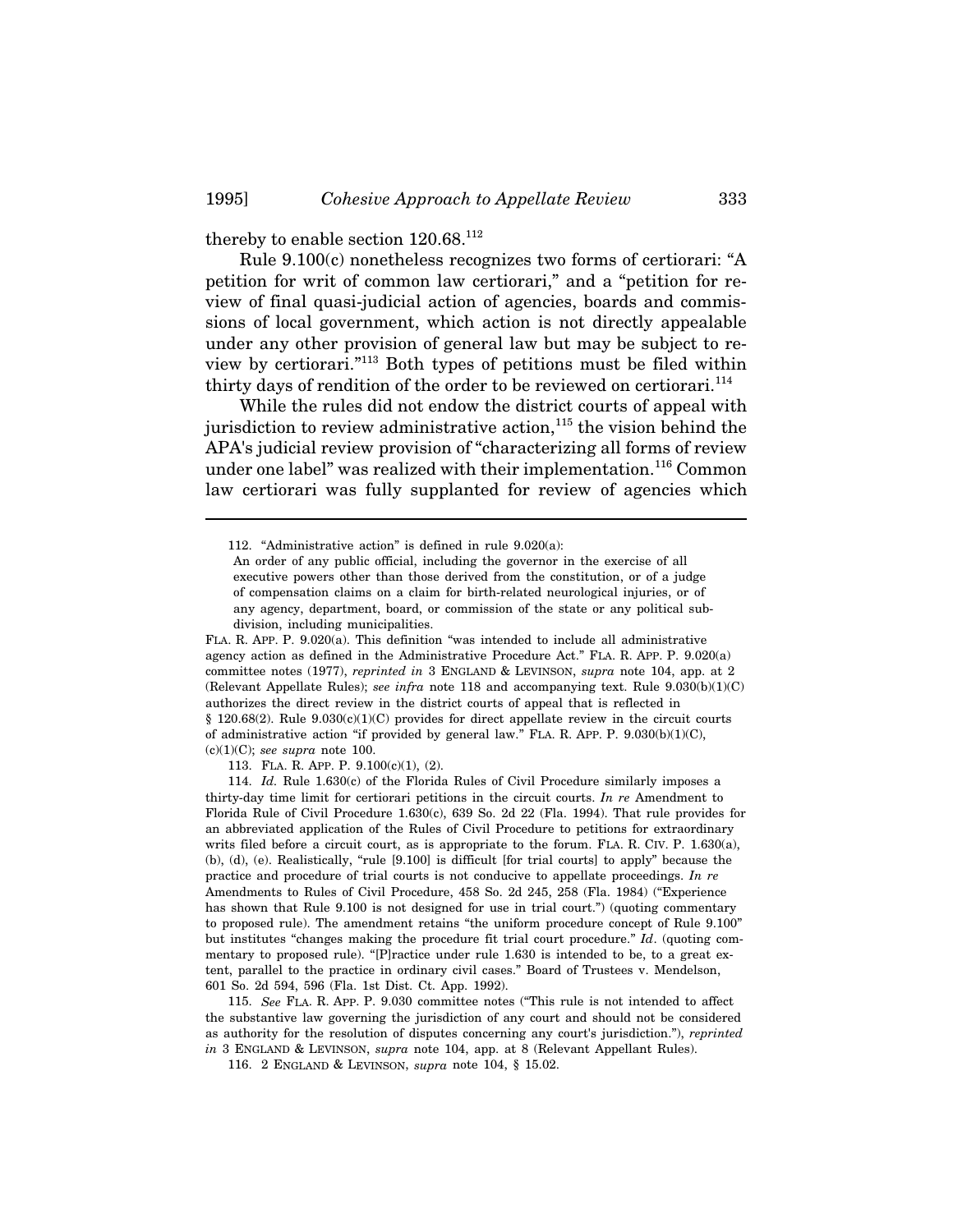were brought within the scope of the APA.<sup>117</sup>

## *III. PRESENT-DAY JUDICIAL REVIEW OF LAND USE DECISIONS: AN UNHEALTHY AMALGAM OF REMEDIES*

The preceding section has explicated the vast strides made in recent years to reform judicial review of the quasi-judicial acts of administrative agencies. The land use decisions of local governments, however, have been left behind in this movement toward a rational approach to remedies in the administrative context.

## A. The Administrative Procedures Act and Common Law Certiorari

The APA defines "agency" as the governor; state officers, boards, and agencies; and "[e]ach other unit of government in the state, including counties and municipalities, to the extent they are *expressly made subject to this act* by general or special law or existing judicial decisions."118 Absent a general or special enactment of the Florida Legislature, a city or county commission is not an agency under the APA.119 Section 166.021 of the *Florida Statutes* sets forth the powers of Florida municipalities, but does not designate any municipal governmental unit as an agency for the purposes of the

<sup>117.</sup> Where certiorari had once been the exclusive remedy for quasi-judicial agency action, the APA dictated that, "in the vast majority of cases, the sole method of challenging agency action . . . as it affects the substantial interests of a party is by petition for review to the appropriate District Court of Appeal." School Bd. v. Mitchell, 346 So. 2d 562, 567–68 (Fla. 1st Dist. Ct. App. 1977), *cert. denied*, 358 So. 2d 132 (Fla. 1978). The right to seek relief through an independent declaratory action, while not wholly vitiated, was strictly limited. *See* FLA. STAT. § 120.73 (1993); Gulf Pines Mem. Park, Inc. v. Oaklawn Mem. Park, Inc., 361 So. 2d 695 (Fla. 1978); State *ex rel.* Department of Gen. Servs. v. Willis, 344 So. 2d 580 (Fla. 1st Dist. Ct. App. 1977).

<sup>118.</sup> FLA. STAT. § 120.52(1)(a)–(c) (1993) (emphasis added). The exclusion of local governmental units was deliberate:

Local and regional government units of all types are brought under the act to the extent that the legislature chooses to do so by separate enactments . . . . Variations among these types of agencies are so widespread, both in functions and in resources, that their general inclusion in the proposed act does not seem warranted. The approach of the proposed act will allow selective inclusion after an opportunity for legislative analysis and debate . . . .

FLORIDA LAW REVISION COUNCIL, *supra* note 105, at 9, *reprinted in* 3 ENGLAND & LEVINSON, *supra* note 104, app. at 9 (Reporter's Comments).

<sup>119.</sup> Hill v. Monroe County, 581 So. 2d 225, 226–27 (Fla. 3d Dist. Ct. App. 1991).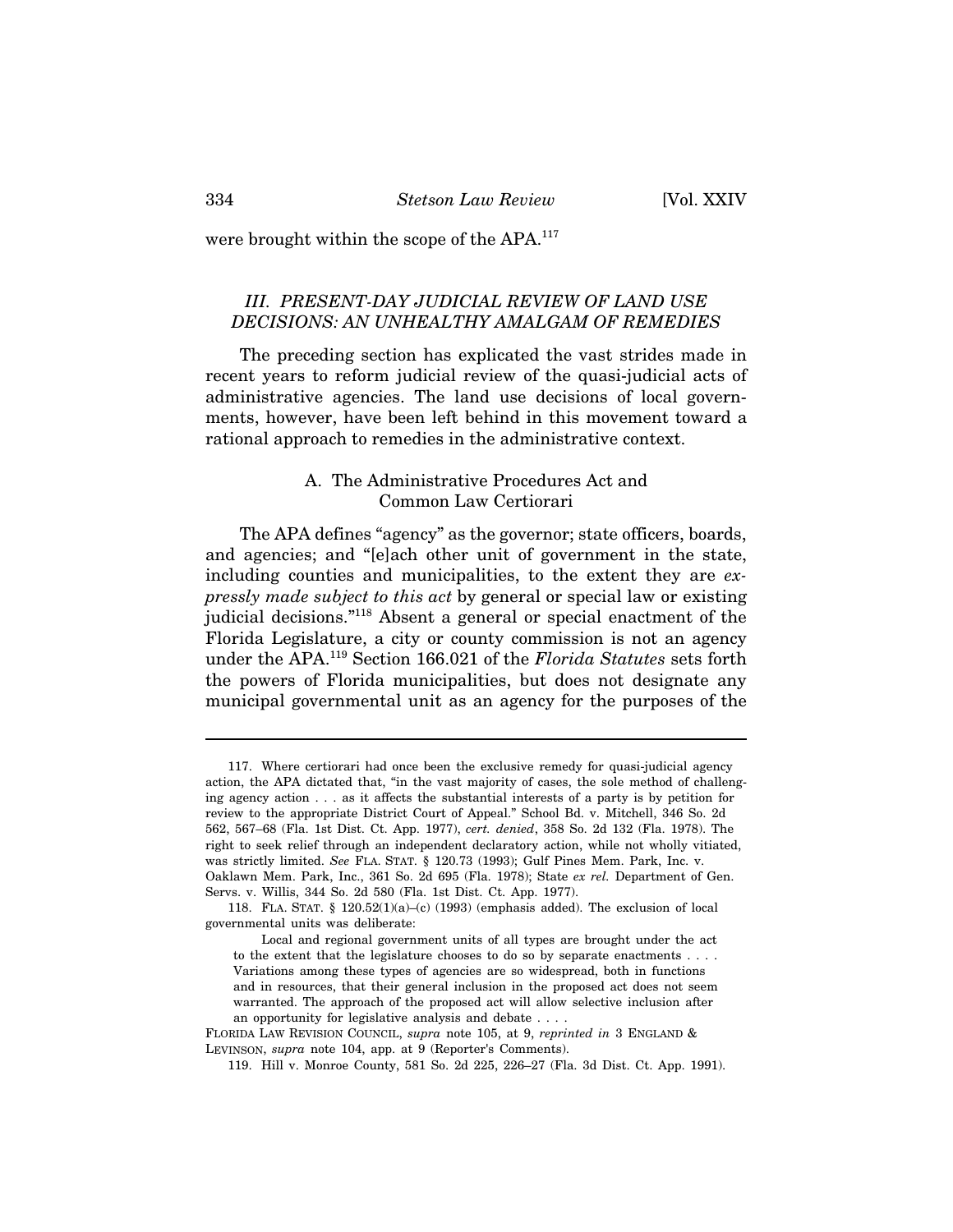APA, and no local law seems to have done so. $120$ 

Rule 9.110 of the Florida Rules of Appellate Procedure sets forth only the procedure to be used for review of administrative action which is appealable under general law, and neither does, nor could, prescribe jurisdiction.<sup>121</sup> The reported decisions recognize the exclusion of local governmental units from the APA and uniformly hold that certiorari is the only available remedy for quasi-judicial land use rulings.<sup>122</sup>

With the advent of *Board of County Commissioners v. Snyder*, common law certiorari has been enlarged far beyond its prior scope. For the first time, at least on a statewide basis, site-specific rezonings are *included* within the range of quasi-judicial decisions that are subject to review by certiorari.<sup>123</sup> Rezonings, site plans, building permits, and all other development orders are now subject to review by common law certiorari under the standards established in *Snyder*. 124

Common law certiorari is, as has been set forth earlier, a *dis-*

122. *E.g.*, Rubinstein v. Sarasota County Pub. Hosp. Bd., 498 So. 2d 1012 (Fla. 2d Dist. Ct. App. 1986); Sporl v. Lowrey, 431 So. 2d 245 (Fla. 1st Dist. Ct. App. 1983); Ceslow v. Board of County Comm'rs, 428 So. 2d 701 (Fla. 4th Dist. Ct. App. 1983); Cherokee Crushed Stone, Inc v. City of Miramar, 421 So. 2d 684 (Fla. 4th Dist. Ct. App. 1982); *see* Cohn v. Zoning Bd. of Appeals, 420 So. 2d 403 (Fla. 4th Dist. Ct. App. 1982); Sweetwater Util. Corp. v. Hillsborough County, 314 So. 2d 194 (Fla. 2d Dist. Ct. App. 1975).

123. Board of County Comm'rs v. Snyder, 627 So. 2d 469, 474–75 (Fla. 1993); *see infra* notes 203–04 and accompanying text.

124. *See* Park Commerce Assocs. v. City of Delray Beach, 636 So. 2d 12 (Fla. 1994); Florida Inst. of Technology, Inc. v. Martin County, 641 So. 2d 898 (Fla. 4th Dist. Ct. App. 1994). A development order is "any order granting, denying, or granting with conditions an application for a development permit," and a development permit is "any building permit, zoning permit, subdivision approval, rezoning, certification, special exception, variance, or any other official action of local government having the effect of permitting the development of land." FLA. STAT. § 163.3164(6), (7) (1993).

<sup>120.</sup> *See* FLA. STAT. § 166.021 (1993).

<sup>121.</sup> *See supra* note 115. Because the circuit courts, even under FLA. R. APP. P.  $9.030(c)(1)(C)$ , only have appellate jurisdiction over administrative action "if provided by 120. *See* FLA. STAT. § 166.021 (1993).<br>121. *See supra* note 115. Because the circuit courts, even under FLA. R. APP. P.<br>9.030(c)(1)(C), only have appellate jurisdiction over administrative action "if provided by<br>general letter in the circuit court context. Nonetheless, a fair number of reported cases treat proceedings in the circuit court for review of local government land use orders as "apgeneral law" – and no general law provides for such jurisdiction – rule 9.110 is a dead<br>letter in the circuit court context. Nonetheless, a fair number of reported cases treat<br>proceedings in the circuit court for review o bles, 619 So. 2d 455, 456 (Fla. 3d Dist. Ct. App. 1993) (involving district court certiorari review of circuit court decision on appeal from city's grant of zoning variances); DeSmedt v. City of North Miami Beach, 591 So. 2d 1077, 1078 (Fla. 3d Dist. Ct. App. 1991) (ordering circuit court to treat as appeal a mistakenly filed declaratory action challenging city's site plan, under authority of FLA. R. APP. P.  $9.030(c)(1)(A)$ .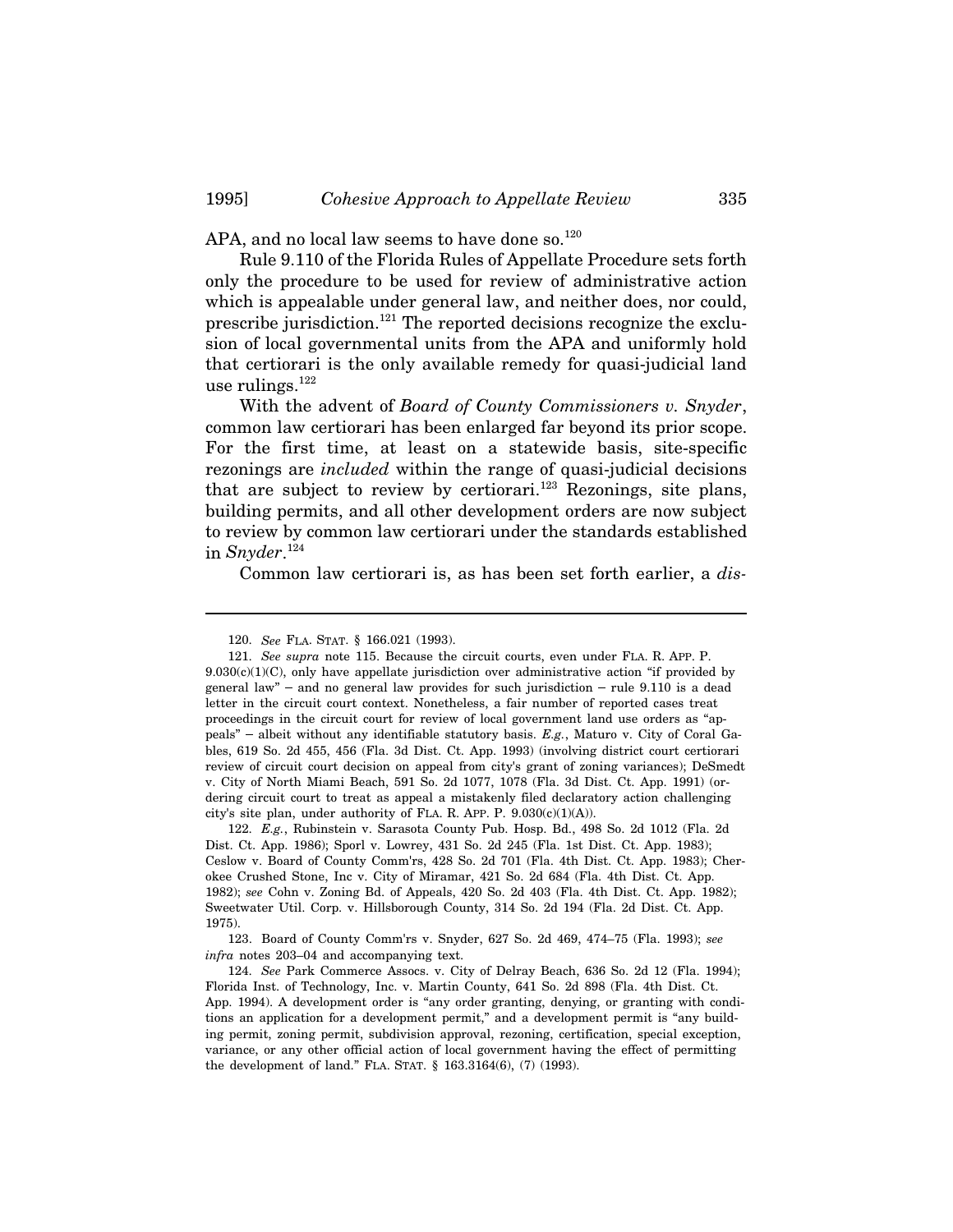*cretionary* writ.125 Applying that fundamental principle literally, unsuccessful applicants for county and municipal development orders (and the local government itself, if the applicant prevails over staff recommendations) are bereft of a right to call upon the courts for review; they are left only to invoke the court's discretion to issue its extraordinary writ of certiorari.<sup>126</sup>

In an apparent effort to sidestep this unpalatable result, the Fourth District Court of Appeal, in *Cherokee Crushed Stone, Inc. v. City of Miramar*, attempted to create a right to *mandatory* review on certiorari by an application of a prior decision, which had been approved by the supreme court.127 The issue in the prior decision, *City of Deerfield Beach v. Vaillant*, concerned the jurisdiction of the district courts of appeal to review circuit court orders entered on review of local government quasi-judicial actions.128 The district court held that certiorari was the appropriate vehicle.<sup>129</sup> The supreme court upheld the court's ruling, finding that "[w]here a party is entitled as a matter of right to seek review in the circuit court from administrative action," subsequent review in the district court of appeal must be by certiorari and must be limited to a determination of whether the circuit court accorded due process and applied the correct rule of  $law.<sup>130</sup>$ 

In *Cherokee Crushed Stone,* the Fourth District Court of Appeal seized on the language in *Vaillant* and held that, although review by certiorari is generally afforded when there is *no* entitlement to review as a matter of right, the court would nonetheless "interpret the supreme court's holding in *Vaillant* as impliedly affirming [the] underlying premise . . . that *review by certiorari under these circumstances is mandatory, not discretionary*."131 When, however, one

<sup>125.</sup> *See supra* notes 41, 65.

<sup>126.</sup> *E.g.*, Boalt v. City Comm'rs, 408 So. 2d 1080, 1082 (Fla. 3d Dist. Ct. App. 1982) (noting that "by definition, certiorari review is not direct appellate review and is not provided for by law, but, entirely to the contrary, is only available, at the discretion of the court, when there is no other right to review provided by law").

<sup>127.</sup> Cherokee Crushed Stone, Inc. v. City of Miramar, 421 So. 2d 684 (Fla. 4th Dist. Ct. App. 1982).

<sup>128.</sup> City of Deerfield Beach v. Vaillant, 419 So. 2d 624, 625 (Fla. 1982), *approving* 399 So. 2d 1045 (Fla. 4th Dist. Ct. App. 1981).

<sup>129.</sup> City of Deerfield Beach v. Vaillant, 399 So. 2d 1045, 1047 (Fla. 4th Dist. Ct. App. 1981).

<sup>130.</sup> *Vaillant*, 419 So. 2d at 626.

<sup>131.</sup> *Cherokee Crushed Stone*, 421 So. 2d at 689 (emphasis added).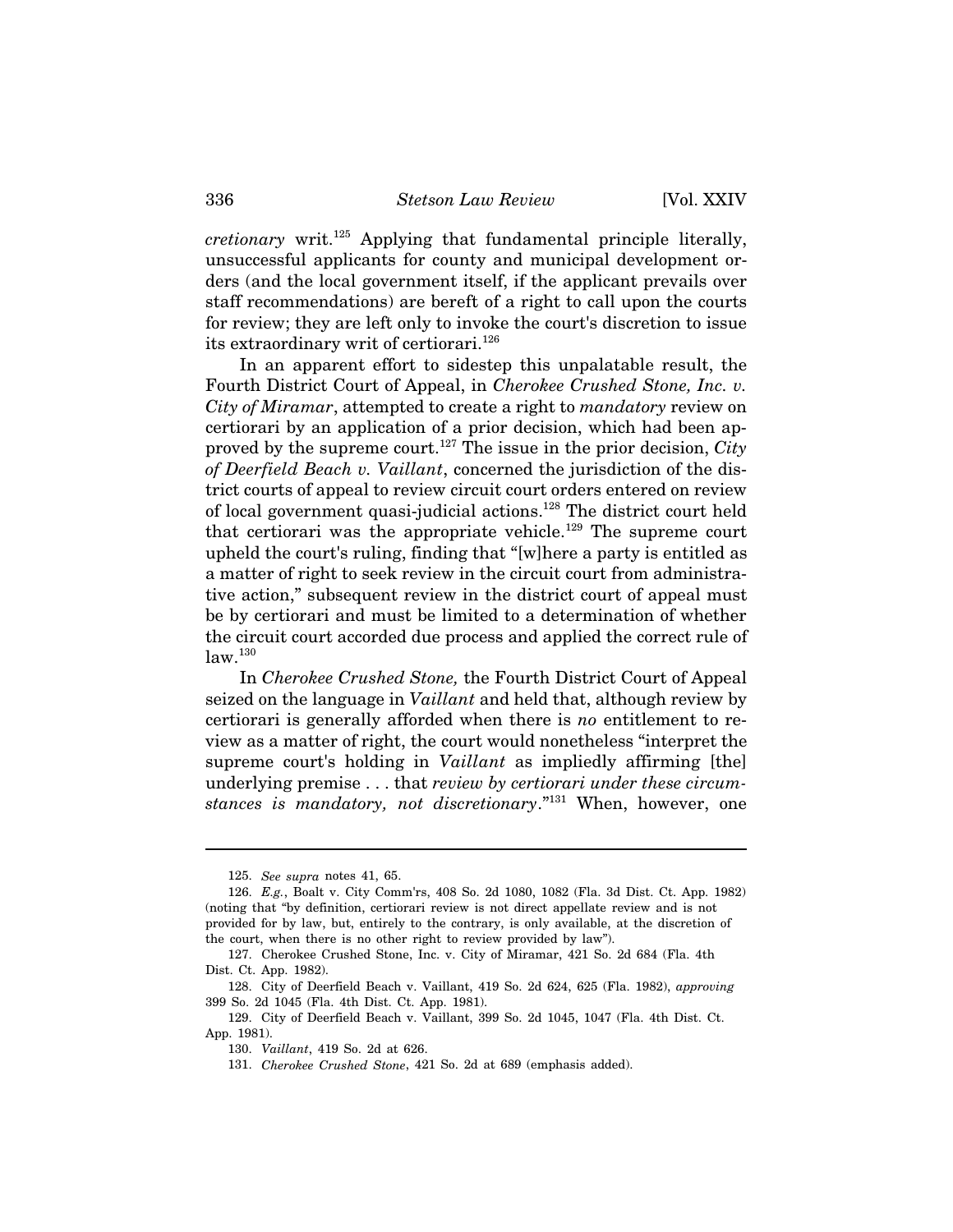looks to the fourth district's *Vaillant* decision for the source of the "mandatory" right of review in that case, it is revealed as a municipal ordinance.132 The court in *Cherokee Crushed Stone* thus read *Vaillant* completely out of context in finding therein a heretofore unknown right of mandatory review on common law certiorari.

Indeed, while declaring that the administrative action in *Cherokee* (a ruling on a request for a special exception) was not subject to direct review, the court  $-$  in all but name  $-$  afforded the aggrieved party that right.<sup>133</sup> The essential distinction between certiorari and appeal is that there *is* a mandatory right of review on appeal. "[Certiorari] is a discretionary writ used to determine whether the essential requirements of the law have not been complied with to the material injury of petitioner. An appeal or writ of error is taken as a matter of right to have determined whether harmful error has been committed."134 It is the very nature of common law certiorari to allow discretion in the decision whether to grant the writ, and it is this discretion that is at the very heart of the distinction between review on appeal and common law certiorari.<sup>135</sup> If indeed it is common law certiorari that is being used by the courts in their scrutiny of local government land use orders, then any notion of *mandatory* review cannot be sustained.

#### B. Statutory Certiorari

#### *1. Overview*

In the pre-*Snyder* era, despite the protestations by the courts that rezoning was legislative, rezoning decisions were reviewed on

<sup>132.</sup> *Vaillant*, 399 So. 2d at 1046. "[T]he `Civil Procedure for Appeals' written up for Deerfield Beach provides for review of Civil Service Board decisions by `petition [to] the Circuit Court for a review by certiorari.' However, this is not a discretionary review and inescapably the circuit court must review it." *Id.* (citations omitted). The ramifications of special acts and ordinances that purport to authorize various forms of appellate review will be addressed in the next section.

<sup>133.</sup> *See Cherokee Crushed Stone*, 421 So. 2d at 685 ("there is no provision of general or special law permitting appeal of this municipality's administrative action to the circuit court").

<sup>134.</sup> State v. Furen, 118 So. 2d 6, 12 (Fla. 1960) (citations omitted); *accord* City of Fort Lauderdale v. Couts, 239 So. 2d 874 (Fla. 4th Dist. Ct. App. 1970); Arvida Corp. v. City of Sarasota, 213 So. 2d 756 (Fla. 2d Dist. Ct. App. 1968).

<sup>135.</sup> Combs v. State, 436 So. 2d 93, 96 (Fla. 1983). Indeed, "[a] district court may refuse to grant a petition for common-law certiorari even though there may have been a departure from the essential requirements of law." *Id*.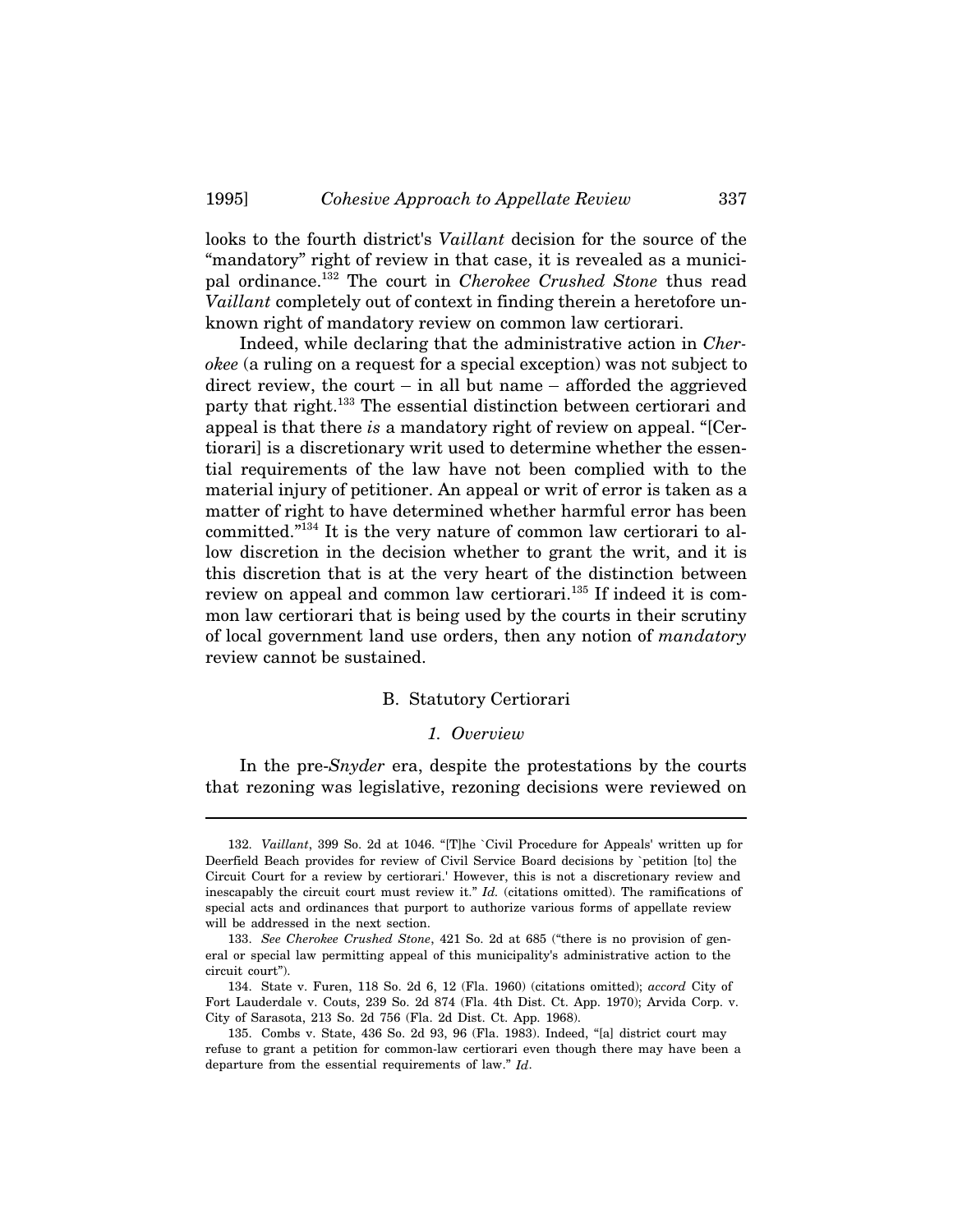certiorari.136 This was usually done, however, not on a principled distinction between one type of rezoning proceeding and another, but usually because a special act, charter, or zoning ordinance provided for certiorari review.137 The example presented by the *Vaillant* decision is particularly trenchant: the entire basis for the court's holding that a mandatory right to review existed in common law certiorari was a municipal ordinance.<sup>138</sup>

Intrusion by legislative bodies into the operation and use of the writ of certiorari has a long history in Florida. In 1915, the Florida Legislature passed an act creating civil courts of record and restated the supreme court's certiorari jurisdiction with regard to secondlevel appeals from the newly-created courts.139 However, the legislature also directed that, on certiorari to review an appellate decision of the circuit court rendered on an appeal from the civil court of record, the supreme court would have "the same power and authority in the case as if it had been carried by writ of error to the Supreme Court."140 This statute prompted a swift response from the supreme court. Choosing to ignore the statutory command, the court held that it would, "on writs of certiorari issued within the discretion of the court, review and determine all matters that may properly be done on such writs as their appropriate scope and use have been or may be developed by the decisions of this court."141 The court adhered to this view, later observing that the statute could not be interpreted to enlarge or extend the court's appellate jurisdiction.<sup>142</sup>

140. *Id*. The common law writ of error was the equivalent of the proceeding now called an appeal; it provided "a means of having the judgment and record reviewed by a higher court," while "[a]n appeal at common law was in the nature of a trial de novo in a court of superior jurisdiction." State v. Creighton, 469 So. 2d 735, 740 n.6 (Fla. 1985) (citation omitted). The writ of error was abolished in 1945 by the enactment of § 59.01(3) of the *Florida Statutes*, which provided instead for review by appeal. FLA. STAT. § 59.01(3) (1945)); *see* Crownover v. Shannon, 170 So. 2d 299, 301–02 (Fla. 1964).

<sup>136.</sup> *See* La Croix, *supra* note 59, at 105.

<sup>137.</sup> *Id.* In other instances, "site specific rezonings have, for no apparent reason,

been reviewed in certiorari proceedings." Paul R. Gougelman III, *The Death of Zoning as We Know It*, FLA. B.J., Mar. 1993, at 25.

<sup>138.</sup> City of Deerfield Beach v. Vaillant, 399 So. 2d 1045, 1046 (Fla. 4th Dist. Ct. App. 1981), *approved*, 419 So. 2d 624 (Fla. 1982); *see supra* note 132.

<sup>139. 1915</sup> Fla. Laws ch. 6904, § 13 (codified at FLA. REV. GEN. STAT. § 3322 (1920)).

<sup>141.</sup> American Ry. Express v. Weatherford, 98 So. 820, 822–23 (Fla. 1924).

<sup>142.</sup> Atlantic Coast Line R. v. Florida Fine Fruit Co., 112 So. 66, 68 (Fla. 1927). The court carefully noted that there could be no distinctions drawn in the scope of its review based upon legislative direction and stated, "whether or not a cause brought here for review, under the act or otherwise, presents a case cognizable for this court to review on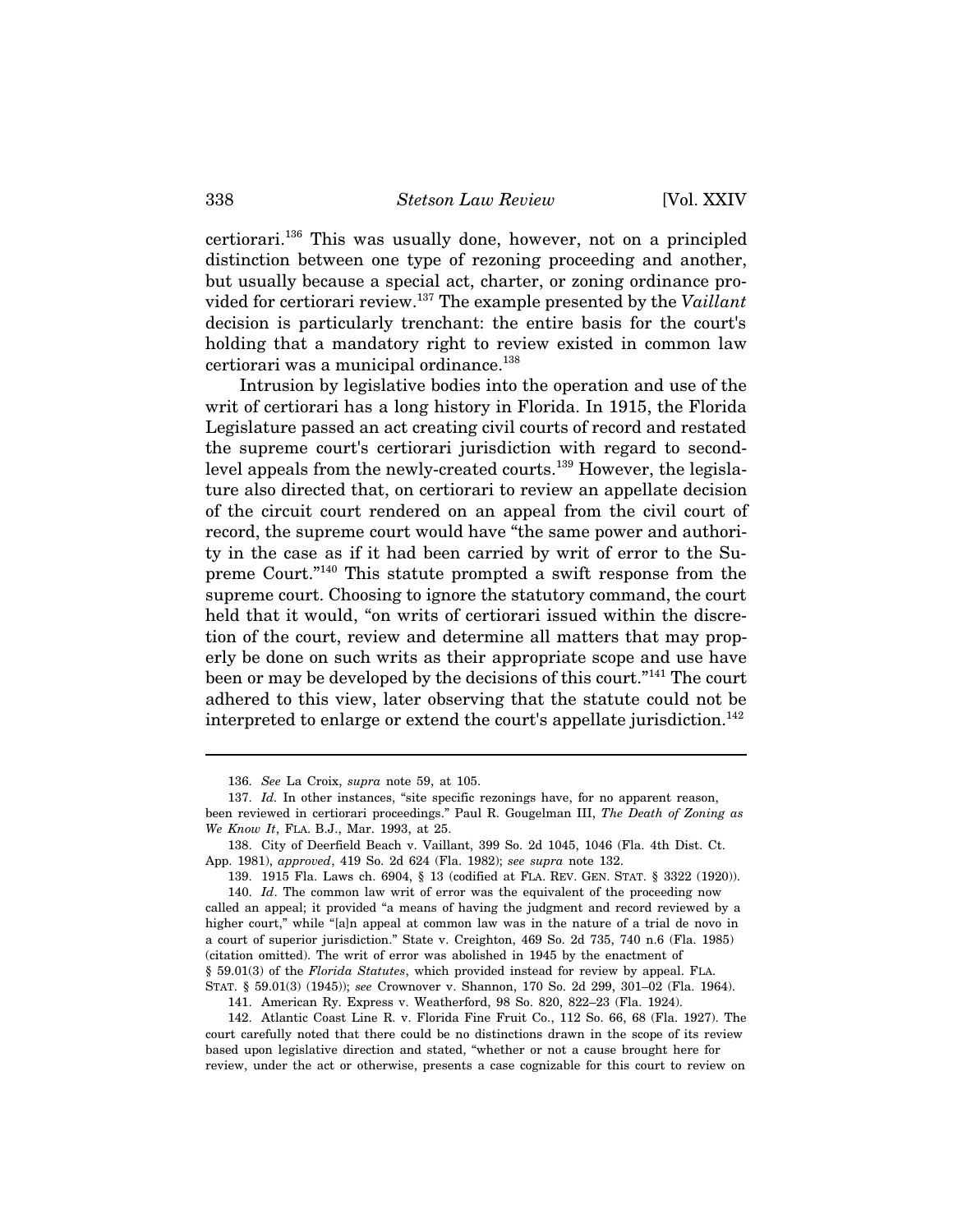Thereafter, in *Brinson v. Tharin*, the court directly confronted the statute.<sup>143</sup> Included within the statutory provisions was a requirement that a certiorari petition be filed within thirty days of the rendition of the circuit court's judgment on appeal from an inferior tribunal.144 The petition in *Brinson* was filed outside of these time limits, but the court firmly rebuffed a motion to quash because of that dereliction. The court reasoned that the power to issue the writ could not be altered or regulated by statute because it was conferred by the constitution.<sup>145</sup> Legislative time limitations could not be superimposed on the court's power to issue the writ *at any time* in order to correct a lower court's failure to observe the essential requirements of the law.146

The legislature nonetheless continued to create statutes authorizing and/or regulating certiorari proceedings, such that by 1951 the subject of certiorari review was embraced in "two constitutional provisions, fourteen statutory provisions, six Supreme Court rules, one common law rule, and more than two hundred fifty Supreme Court decisions."147 The supreme court itself added to the doctrinal confusion in 1940, declaring that a distinction existed between *common law* and *statutory* certiorari. The application of common law certiorari was limited, said the court, "to cases in which the inferior court was said to be exceeding its jurisdiction or was not proceeding according to the essential requirements of law."148 The court noted that common law certiorari had been extended beyond its original scope by statute and through judicial interpretation to include within its ambit state boards, administrative tribunals, and other agencies.149

Remarking on the flood of legislative enactments, a contemporary writer observed that the certiorari statutes were both superfluous, in that they purported to bestow the same jurisdiction as the constitution and, to the extent that de novo review was provided

writ of certiorari must depend on the showing made in the individual petition." *Id*.

<sup>143.</sup> Brinson v. Tharin, 127 So. 313 (Fla. 1930).

<sup>144.</sup> FLA. REV. GEN. STAT. § 3322 (1920), *reenacted as* FLA. COMP. GEN. LAWS § 5167 (later codified at FLA. STAT. § 33.12 (1949), repealed by 1972 Fla. Laws ch. 404).

<sup>145.</sup> *Brinson*, 127 So. at 316.

<sup>146.</sup> *Id*.; *accord* Edwards v. Knight, 132 So. 459 (Fla. 1931).

<sup>147.</sup> Rogers & Baxter, *supra* note 44, at 477.

<sup>148.</sup> Greater Miami Dev. Corp. v. Pender, 194 So. 867, 868 (Fla. 1940).

<sup>149.</sup> *Id.*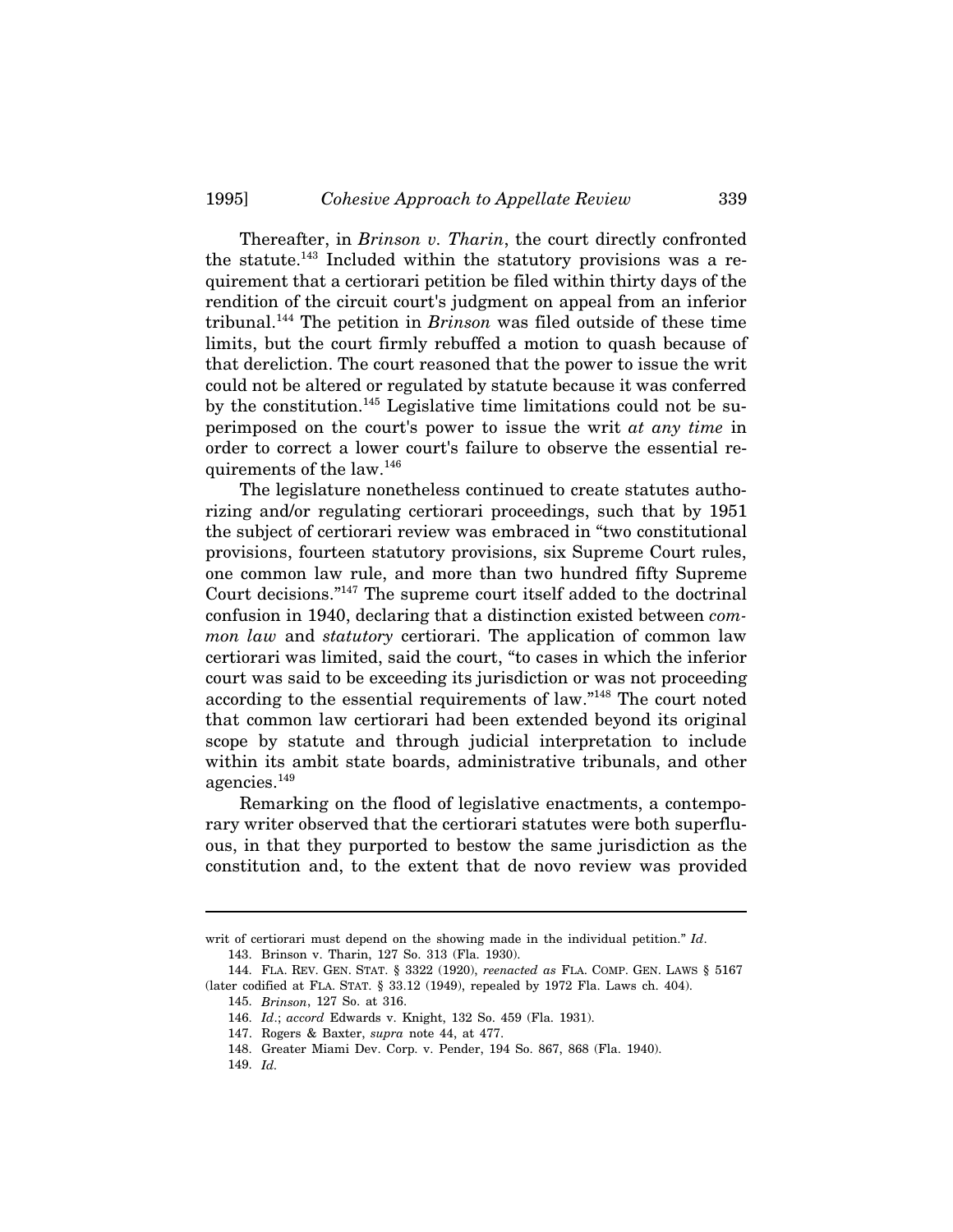thereby, a significant departure from the traditional role and function of certiorari.150 The commentator was moved to suggest that the legislature had intruded too far on the writ and questioned whether the "statutes prescribe[d] new types of statutory `certiorari,' in which controversies are to be retried on both the facts and the law rather than reviewed on limited legal questions[.] If so, the word `certiorari' has lost all meaning."151 At the present time, there remain a goodly number of statutory certiorari provisions in the *Florida Statutes*. 152

## *2. Prior General Laws Governing Certiorari Review of Local Government Land Use Orders*

Section 176.16 of the *Florida Statutes* provided for statutory certiorari review of quasi-judicial local government land use orders.153 The statute required an affirmative act of the local govern-

153. FLA. STAT. § 176.16 (1963) (originally enacted as 1939 Fla. Laws ch. 195, § 9). Originally, the statute had set a thirty-day time limit for filing the petition. Sunset Islands 3 & 4 Ass'n v. City of Miami Beach, 214 So. 2d 45, 46 (Fla. 3d Dist. Ct. App. 1968). In 1963, the statute was amended to require the petition for certiorari be filed "within the time provided by the Florida appellate rules." FLA. STAT. § 176.16 (1963) (amended by 1963 Fla. Laws ch. 512, § 44).

<sup>150.</sup> Rogers & Baxter, *supra* note 44, at 490; *see* FLA. STAT. § 176.16 (1949).

<sup>151.</sup> Rogers & Baxter, *supra* note 44, at 490.

<sup>152.</sup> *See* FLA. STAT. § 112.317(2) (1993) (providing certiorari in district court of appeal for review of civil penalties imposed by state Ethics Commission); *id*. § 125.018 (providing "impositions and exactions" by county taxation authority are subject to review by certiorari); *id*. § 165.081 (providing special laws and ordinances pertaining to incorporation or dissolution of local governments "shall be reviewable by certiorari"); *id*. § 171.081 (providing aggrieved party in municipal annexation or contraction may seek review by certiorari in circuit court); *id*. § 190.046(5) (providing board of supervisors of community development district may seek certiorari review in circuit court of local government's transfer plan ordinance); *id*. § 212.16(9) (providing claimant of goods seized for noncompliance with permit requirements for importation of goods into state by means other that common carrier may seek review by certiorari of confiscation decision); *id*. § 320.781(7) (providing mobile home trust fund payment of unsatisfied judgment against mobile home dealer or broker "shall be reviewable only by writ of certiorari" in circuit court); *id*. § 321.051 (providing orders of highway department denying, suspending, or revoking a wrecker operator's permit reviewable "only by a writ of certiorari" in circuit court); *id.* §§ 322.2615(13), .31, .64(13) (providing driver license suspensions and revocations reviewable by certiorari); *id*. § 333.11(1) (providing airport zoning decisions reviewable by certiorari in circuit court); *id*. § 337.404 (providing order directing relocation of utility facilities reviewable by certiorari in circuit court or under APA if respondent is agency covered by Act); *id*. § 601.152(5)(a) (providing special marketing orders of Citrus Commission reviewable by certiorari in district court of appeal).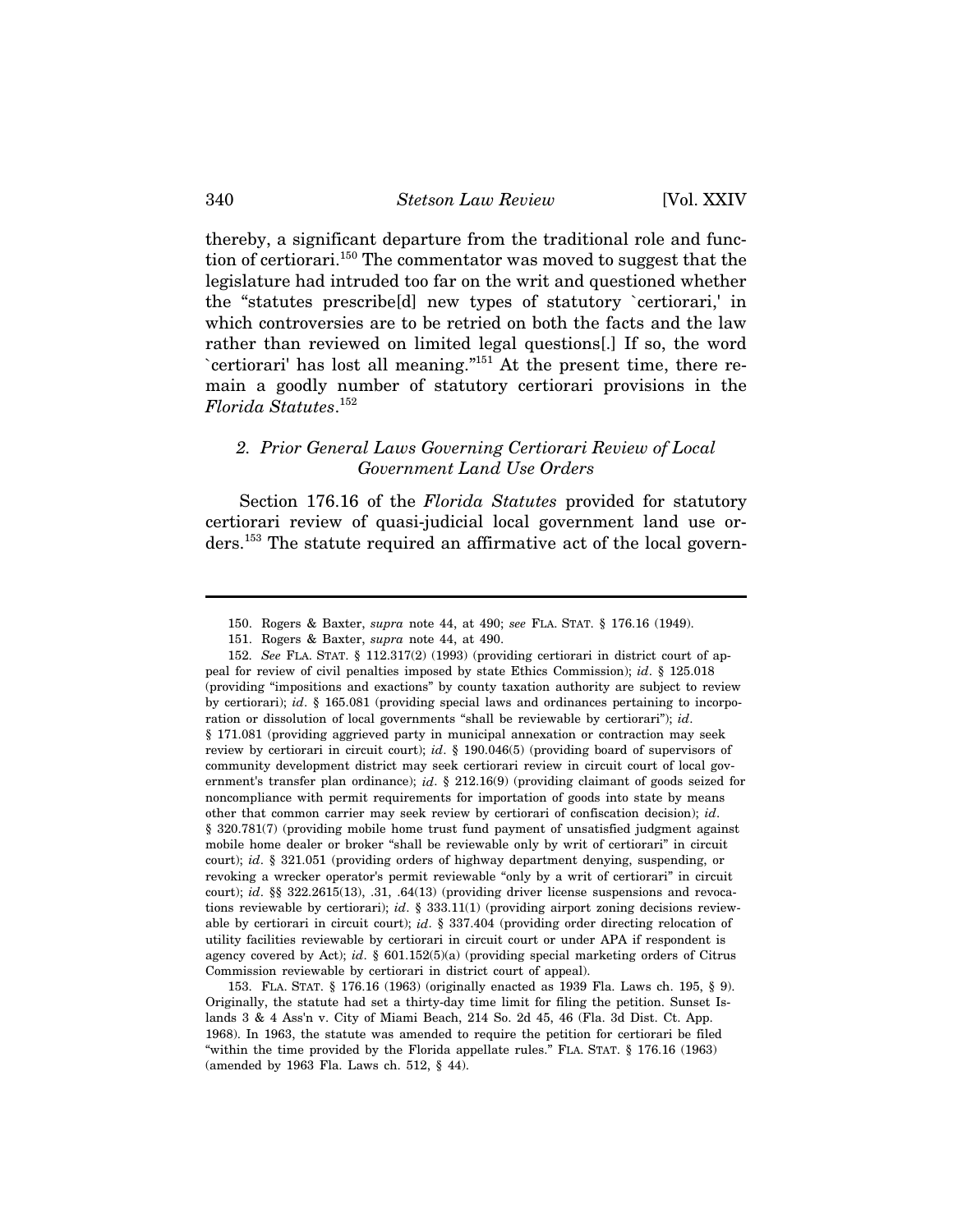ment electing to proceed under its provisions.<sup>154</sup> The certiorari created by section 176.16 was, however, not orthodox.<sup>155</sup> The circuit court was permitted to hear new evidence, to enter original findings of fact, and to determine independently whether the order at issue was correct.<sup>156</sup> Certiorari under section 176.16 was thus very similar to an original proceeding.<sup>157</sup>

By its terms, the statute did not exclude from its ambit rezoning or other large-scale land use orders of county commissions and similar bodies; however, so strong was the view that rezoning was legislative that the courts readily held section 176.16 inapplicable to rezoning orders.158 Original suits in equity remained the appropriate means for directly challenging a county or city commission's zoning resolutions.159

Section 176.16 was repealed in 1973, when the legislature enacted the Municipal Home Rule Powers Act.<sup>160</sup> It was replaced by section 163.250 of the *Florida Statutes*, which gave a dissatisfied party a choice of two remedies: a trial de novo or certiorari.<sup>161</sup> Fol

155. Josephson v. Autrey, 96 So. 2d 784, 787 (Fla. 1957); *accord* Dade County v. Markoe, 164 So. 2d 881 (Fla. 3d Dist. Ct. App. 1964), *cert. denied*, 172 So. 2d 454 (Fla. 1965); Union Trust Co. v. Lucas, 125 So. 2d 582 (Fla. 2d Dist. Ct. App. 1960).

156. *Josephson*, 96 So. 2d at 787. Section 176.19 of the *Florida Statutes* provided: If, upon hearing, it shall appear to the court that the testimony is neces-

sary for the proper disposition of the matter, it may take evidence or appoint a referee to take such evidence as it may direct and report the same to the court with his findings of fact and conclusions of law, which shall constitute a part of the proceedings upon which the determination of the court shall be made. FLA. STAT. § 176.19 (1963).

157. *Josephson*, 96 So. 2d at 787.

158. *See, e.g.*, Dade County v. Carmichael, 165 So. 2d 227 (Fla. 3d Dist. Ct. App. 1964); Harris v. Goff, 151 So. 2d 642 (Fla. 1st Dist. Ct. App. 1963); Village of Pembroke Pines v. Zitreen, 143 So. 2d 660 (Fla. 2d Dist. Ct. App. 1962).

159. *Harris*, 151 So. 2d at 745.

160. *See* FLA. STAT. §§ 166.011–.411 (1993) (originally enacted as 1973 Fla. Laws 129, § 5(1)).

161. FLA. STAT. § 163.250 (1973). The statute provided in pertinent part: "Review in the circuit court shall be either by a trial de novo, which shall be governed by the Florida Rules of Civil Procedure, or by petition for writ of certiorari, which shall be governed by the Florida Appellate Rules. The election of remedies shall lie with the appel-

<sup>154.</sup> FLA. STAT. § 176.16 (1963). Section 176.24 of the *Florida Statutes* provided that the remedies were "supplemental and cumulative." *Id*. § 176.24. The Florida Supreme Court, interpreting that statute, held that "[u]nless a city elects to proceed under Chapter 176, . . . it is not bound by its provisions." Thompson v. City of Miami, 167 So. 2d 841, 843 (Fla. 1964). Once adopted by a municipality, however, the statute (and its attendant time limitations) were binding. *E.g.,* Carlson v. Town of West Miami, 118 So. 2d 835, 836 (Fla. 3d Dist. Ct. App. 1960).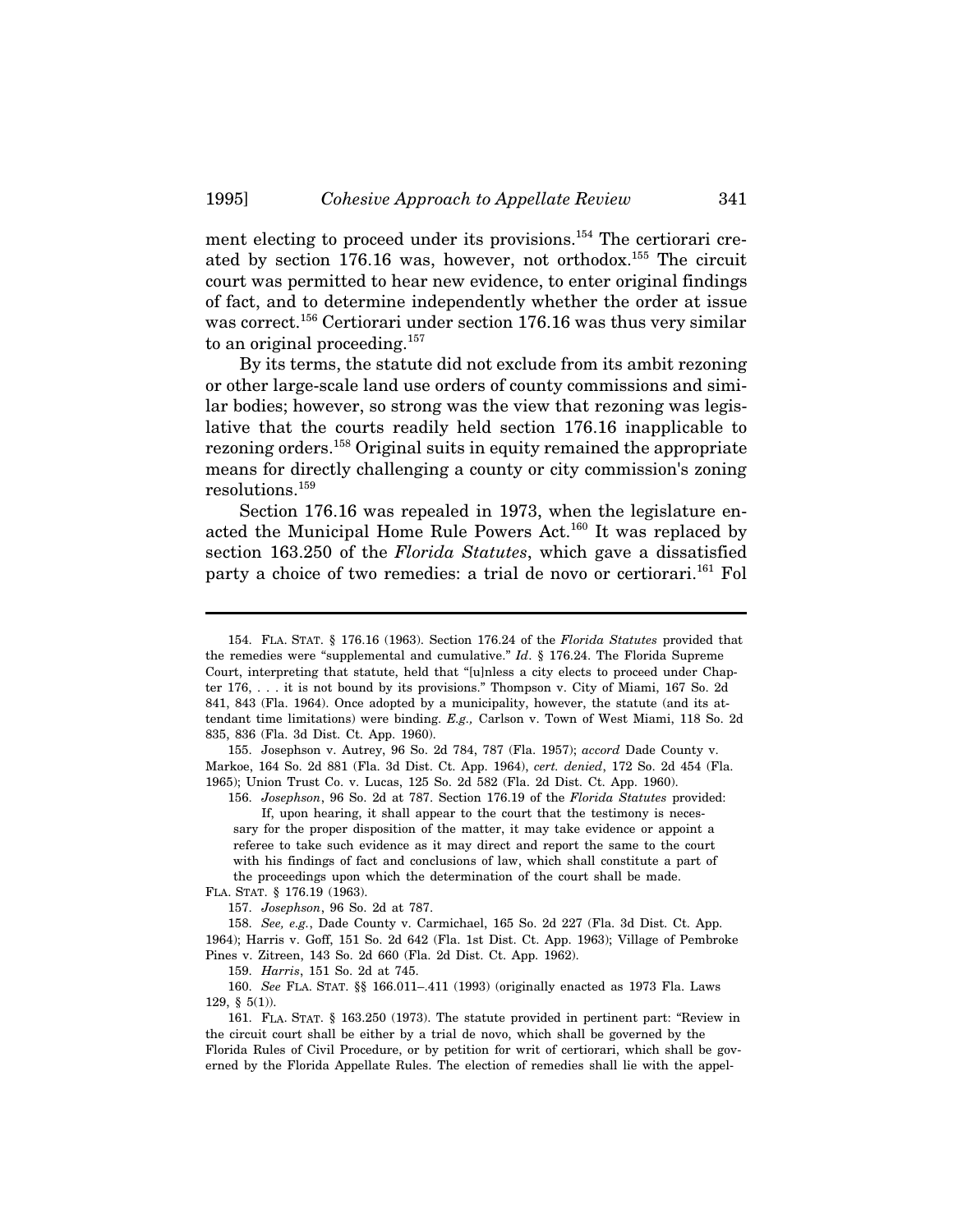lowing in the tradition of section 176.16, the legislature gave local governments the option of electing to proceed under this section by the passage of an appropriate ordinance.<sup>162</sup>

Section 163.250 was viewed as the functional equivalent of section 176.16, but the legislature's line of demarcation between certiorari and de novo review had the effect of returning certiorari to something that resembled its common law form.<sup>163</sup> Certiorari no longer had the attributes of an original proceeding that had attached under section 176.19, and a party who elected to proceed by certiorari waived the broader scope of review that would be available in a de novo trial under the statute.<sup>164</sup> A party that elected to proceed by certiorari under section 163.250 was invoking a very narrow remedy: the scope of review was "limited to a determination of whether the zoning action is arbitrary, discriminatory, or unreasonable."<sup>165</sup>

If, however, a local government chose not to elect section 163.250 remedies, common law certiorari remained the only mode of review for quasi-judicial land use orders.<sup>166</sup> With the repeal of sec-

163. *Boalt*, 408 So. 2d at 1082.

164. Odham v. Petersen, 398 So. 2d 875, 876–77 (Fla. 5th Dist. Ct. App. 1981), *approved,* 428 So. 2d 241 (Fla. 1983). The fifth district's decision pre-dated the supreme court's ruling in City of Deerfield Beach v. Vaillant, 419 So. 2d 624 (Fla. 1982), that second-level review of local government administrative action must be by common law certiorari. *Id*. at 625. Accordingly, when *Odham* was before the supreme court on discretionary review, the court disapproved "only that portion of the Fifth District Court's decision which conflict[ed] with *Vaillant.*" Odham v. Petersen, 428 So. 2d 241, 241 (Fla. 1983).

lant." *Id*.

<sup>162.</sup> *Id*. §§ 163.175, .315. The election provision of the statute did not, however, require a specific adoption of § 163.250 by the local government unit. In Boalt v. City Comm'rs, 408 So. 2d 1080 (Fla. 3d Dist. Ct. App. 1982), the dispositive question was whether the city of Miami had elected to proceed under § 163.250 because the unsuccessful applicant for a variance sought review in circuit court by a trial de novo under the statute. *Id.* at 1081. Although the city strenuously contended that it had *not* elected the § 163.250 remedies, the court held to the contrary. *Id.* at 1081–83. It is possible that this sort of litigation, *see id*., hastened the ultimate demise of § 163.250 and the "local option" approach to the review of land use orders. *See infra* note 167 and accompanying text.

<sup>165.</sup> Bell v. City of Sarasota, 371 So. 2d 525, 527 (Fla. 2d Dist. Ct. App. 1979) (citation omitted).

<sup>166.</sup> *See* City of Lakeland v. Florida S. College, 405 So. 2d 745 (Fla. 2d Dist. Ct. App. 1981); Grefkowicz v. Metropolitan Dade County, 389 So. 2d 1041 (Fla. 3d Dist. Ct. App. 1980); G-W Dev. Corp. v. Village of North Palm Beach Zoning Bd. of Adjustment, 317 So. 2d 828 (Fla. 4th Dist. Ct. App. 1975). Under this view, the provision in article V, § 5(b) of the Florida Constitution for "direct review of administrative action prescribed by general law" authorized statutory certiorari as something distinct and apart from the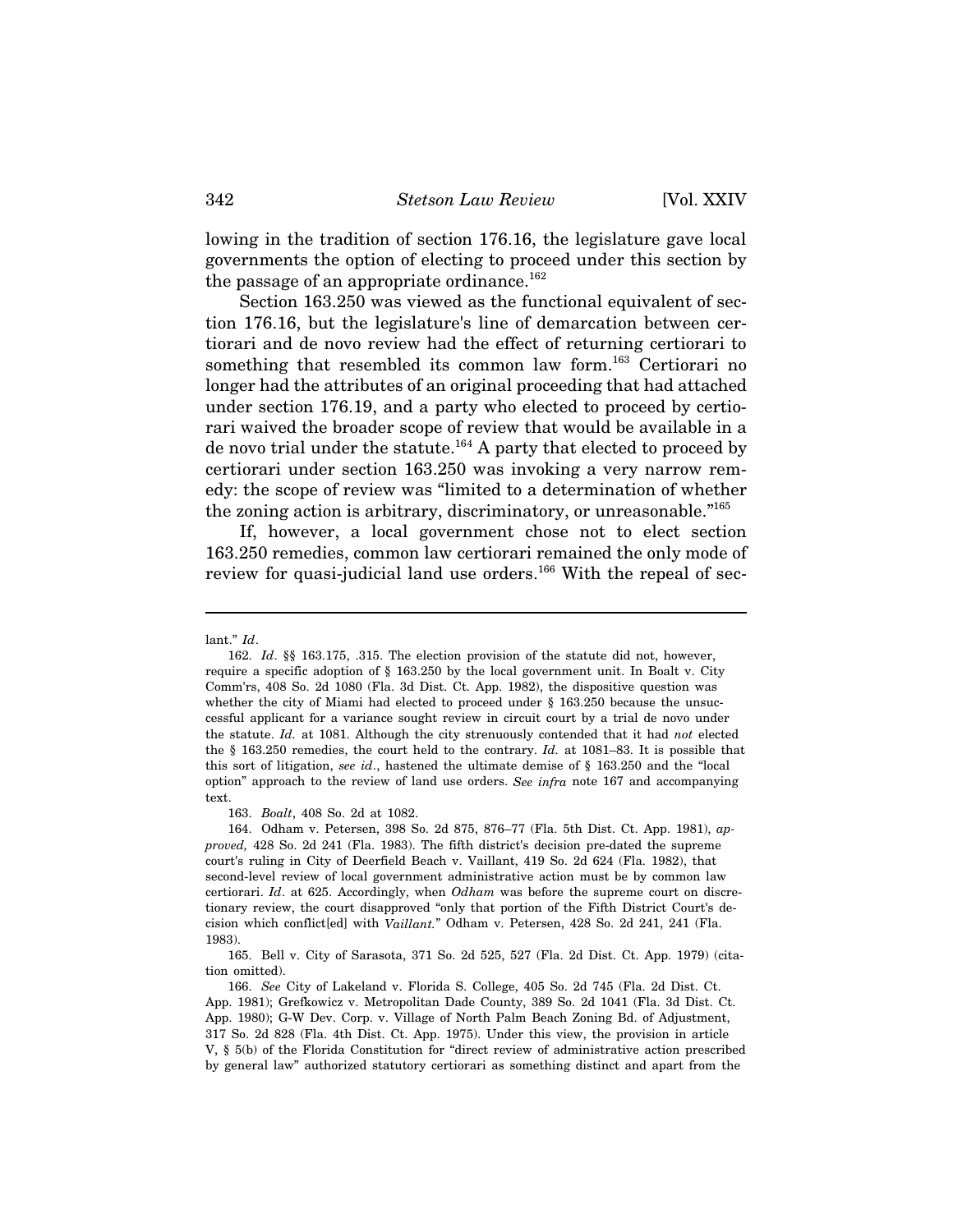tion 163.250 in 1985, statutory certiorari as a separate remedy provided by general law disappeared.<sup>167</sup>

### *3. Special Laws*

There are a legion of special laws enacted by the legislature while the 1885 constitution was in force that established zoning boards and other bodies in various counties. Many of those laws set forth mechanisms for judicial review of land use orders.<sup>168</sup> Special laws were governed by article III, section 20 of the 1885 constitution, under which the legislature was prohibited from enacting special laws "regulating the practice of the courts of justice, except municipal courts."169 The constitution required such regulation to be by general law, to achieve "uniform operation throughout the State."170

Under the 1885 constitution, the legislature was empowered to establish, by general law, time limitations and other procedural

168. *See* 1973 Fla. Laws ch. 1132, § 10 (Bradford County); 1963 Fla. Laws ch. 1822, §§ 7, 15 (Polk County); *id*. ch. 1716, § 16 (Orange County); *id*. ch. 1563, § 7 (Leon County); 1961 Fla. Laws ch. 2990, § 16 (Washington County); *id*. ch. 2901, § 8 (Sumter County); *id*. ch. 2728, § 8 (Putnam County); *id*. ch. 2405, § 10 (Lee County); 1959 Fla. Laws ch. 1176, § 8 (Citrus County); *id*. ch. 1158, § 3(i) (Broward County).

169. FLA. CONST. of 1885, art. V, § 20. The Florida Supreme Court, early in the life of the 1885 constitution, differentiated between special laws and general laws. "A statute which relates to persons or things as a class is a general law, while a statute which relates to particular persons or things of a class is special, and comes within the constitutional prohibition." Bloxham v. Florida Cent. & Peninsular R.R., 17 So. 902, 924–25 (Fla. 1895).

170. FLA. CONST. of 1885, art. III, § 21.

separate jurisdiction to issue writs of certiorari.

They cannot . . . possibly refer to one and the same power, because, by definition, certiorari is not direct appellate review and is not provided for by  $law \dots$ 

Once it is determined that the Constitution confers two separate types of certiorari jurisdiction upon the circuit court, there is no problem in concluding that where the legislature fails to provide for statutory review, or statutory certiorari as it is called, common law certiorari is still available.

 <sup>. . .</sup> Wherever the legislature has seen fit to vest the circuit court with statutory certiorari jurisdiction, such jurisdiction is independent and cumulative . . . .

*G-W Dev. Corp.*, 317 So. 2d at 831 (citations omitted); *see* Reed v. City of Hollywood, 483 So. 2d 759 (Fla. 4th Dist. Ct. App. 1986).

<sup>167. 1985</sup> Fla. Laws ch. 55 (repealing FLA. STAT. § 163.250 (1983)); *see G-W Dev. Corp.*, 317 So. 2d at 831. "[W]here the statutory remedy . . . is simply rescinded . . . common law certiorari is still available to review, at least to the limited extent that review is permitted under the writ, the quasi-judicial action of inferior tribunals." *Id*.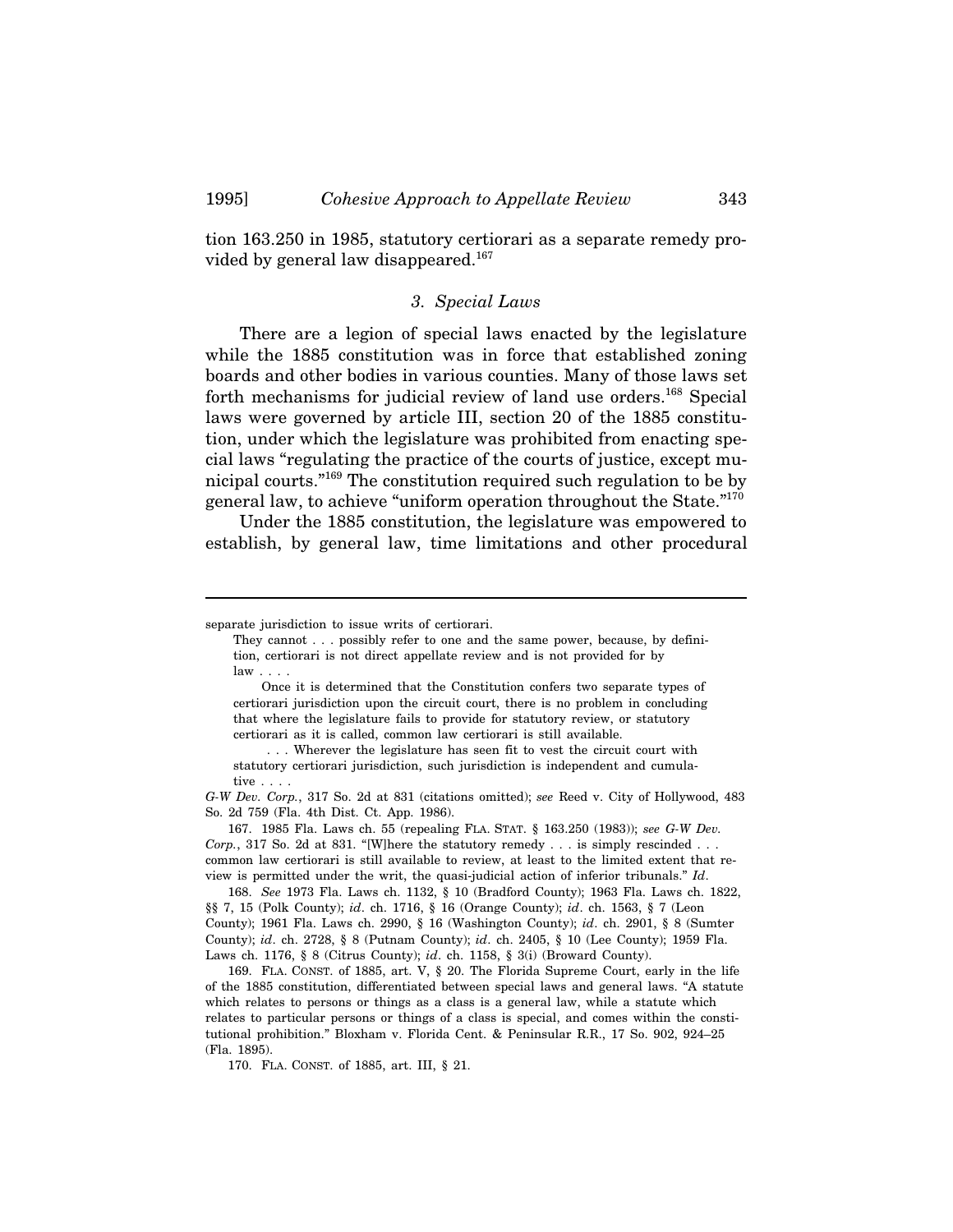constraints to govern judicial proceedings. $171$  Moreover, the supreme court accorded the legislature great deference in the enactment of special laws that affected judicial review by limiting the definition of "practice" to "the method of conducting litigation involving rights and corresponding defenses."172 Under this generous standard, the court readily upheld special laws that affected the conduct of judicial proceedings.173

Even under this deferential approach, however, the supreme court struck as unconstitutional a special act that purported to establish de novo appeals from criminal convictions in the St. Augustine municipal courts.<sup>174</sup> The court held that the special act improperly regulated the practice of the circuit court sitting in its appellate capacity.175

Similarly, in *Board of County Commissioners v. Casa Development Ltd. II*, the court held unconstitutional a special act that purported to give the circuit court appellate jurisdiction over any rule, regulation, or action promulgated by the county commission.<sup>176</sup> Relying on the constitutional provision that the jurisdiction of the state's circuit courts is uniform,<sup>177</sup> the court held that circuit courts "have jurisdiction of appeals and the power of direct review of administrative action" only as provided through general law.178 Because the legislature had attempted to enlarge the jurisdiction of the circuit court through a special act, the court ruled that the act "was ineffective to confer jurisdiction on the circuit court to hear an appeal from [a] commission order."<sup>179</sup>

<sup>171.</sup> *E.g.,* Sinclair Ref. Co. v. Hunter, 191 So. 38, 40 (Fla. 1939) ("[I]t has ever been recognized that it is competent for the legislature to prescribe the time within which writs of error should be sued out after judgment . . . .").

<sup>172.</sup> Skinner v. City of Eustis, 2 So. 2d 116, 116 (Fla. 1941).

<sup>173.</sup> *See, e.g.*, Olivier v. City of St. Petersburg, 65 So. 2d 71, 72–73 (Fla. 1953) (upholding special act barring tort actions against city without written notice to city manager within sixty days after injury).

<sup>174.</sup> Neely v. City of St. Augustine, 170 So. 2d 291, 293 (Fla. 1964).

<sup>175.</sup> *Id.* at 292–93.

<sup>176.</sup> Board of County Comm'rs v. Casa Dev. Ltd. II, 332 So. 2d 651, 653 (Fla. 2d Dist. Ct. App. 1976).

<sup>177.</sup> FLA. CONST. art. V, § 5(b).

<sup>178.</sup> *Casa Dev. Ltd.*, 332 So. 2d at 654.

<sup>179.</sup> *Id.* at 653. In Harley v. Board of Pub. Instruction, 103 So. 2d 111 (Fla. 1958), the court addressed the provisions of the Duval County Teacher Tenure Act, which imposed a 10-day time limitation for certiorari petitions by discharged teachers. *Id*. at 112; *see* 1941 Fla. Laws ch. 21,197. The petition in that case was dismissed as untimely; the court rejected the petitioner's argument that he could avail himself of a 60-day time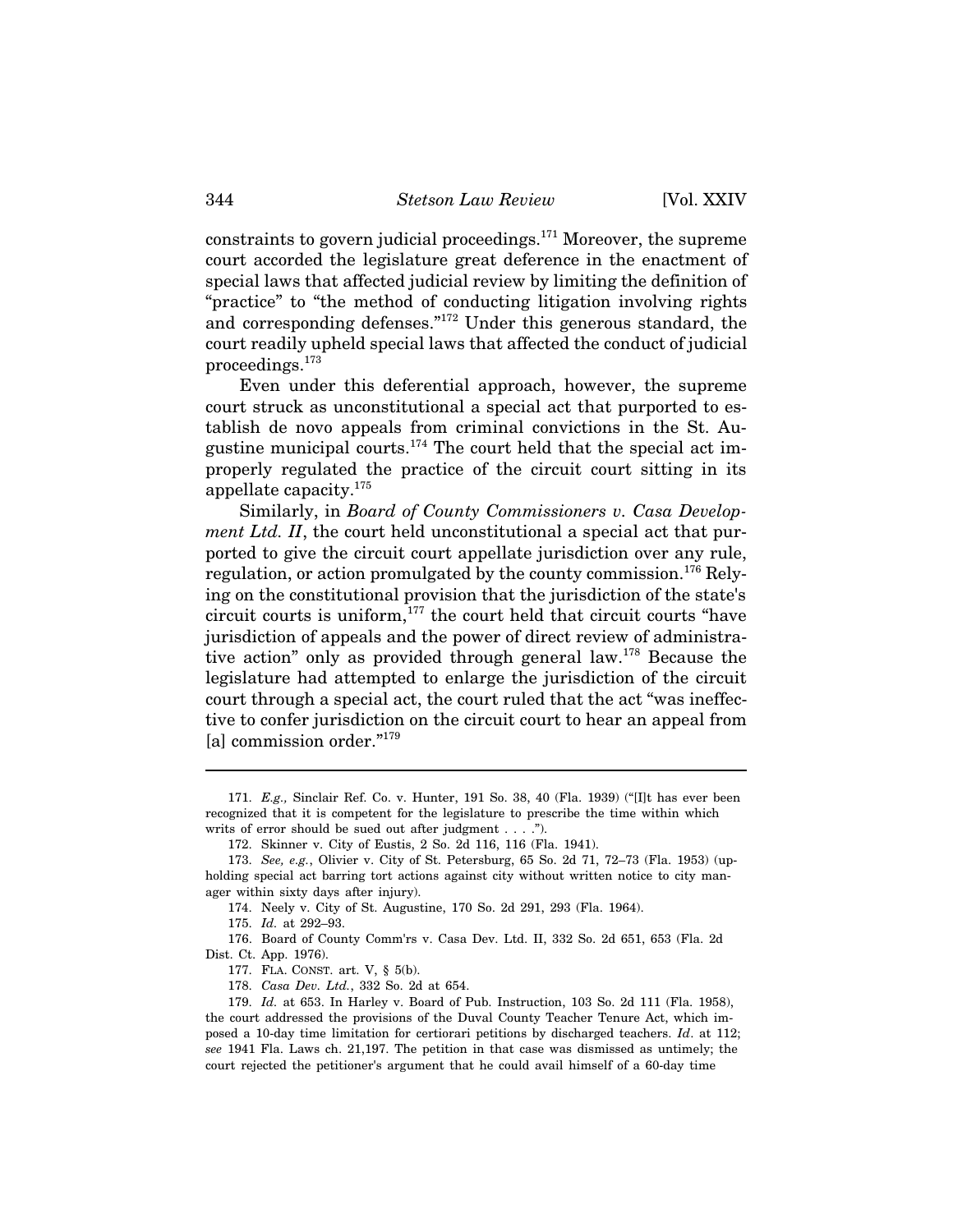Of the special acts that established zoning boards and other bodies in several counties, $180$  most simply provide for an unspecified form of judicial review in the circuit courts.<sup>181</sup> Judicial review under this sort of special act is treated as common law certiorari.<sup>182</sup> Other special acts, however, seem to authorize a form of statutory certiorari, most notably the Orange County zoning act, which has received considerable attention from the Fifth District Court of Appeal.<sup>183</sup>

180. *See supra* note 168.

181. *E.g.,* 1963 Fla. Laws ch. 1132, § 10 (Bradford County zoning act); *see id*. ch. 1563, § 7 (Leon County); 1961 Fla. Laws ch. 2901, § 7 (Sumter County); *id*. ch. 2728, § 8 (Putnam County); *id*. ch. 2405, § 9 (Lee County); 1959 Fla. Laws ch. 1176, § 10 (Citrus County). The special act for Washington County, in a slight variation, provides for relief to be sought by "a verified petition setting forth the facts and specifying the grounds of illegality" in the circuit court within 30 days of the board's decision. 1961 Fla. Laws ch. 2991, § 16.

182. Teston v. City of Tampa, 143 So. 2d 473, 475–76 (Fla. 1962); Dabbs v. City of Tampa, 613 So. 2d 1378, 1379–80 (Fla. 2d Dist. Ct. App.), *rev. denied*, 623 So. 2d 493 (Fla. 1993). In Grady v. Lee County, 458 So. 2d 1211 (Fla. 2d Dist. Ct. App. 1984), the Second District Court of Appeal held that the Lee County act could not truncate a petitioner's right to seek common law certiorari. *Id*. at 1212; *see* 1961 Fla. Laws ch. 2405, § 10. The issue arose because the petition was filed 30 days after a request for rehearing was denied by the county commission. While the act does not allow for an extension of its 30-day time limit, the definition of rendition in the Florida Rules of Appellate Procedure, which is applicable to common law certiorari, permitted the petition to be filed within 30 days from the denial of rehearing. *Id.* at 1212; *see* FLA. R. APP. P. 9.020(g), 9.100(c). Holding that "neither the special act nor the ordinance can affect the plaintiffs' right to certiorari review by the circuit court," the court ruled that the circuit court had erred in dismissing the petition as untimely. *Grady*, 458 So. 2d at 1212 (citing City of Lakeland v. Florida S. College, 405 So. 2d 745 (Fla. 2d Dist. Ct. App. 1981)). The court, however, observed that the scope of review on common law certiorari might be less generous: "Although treating the plaintiffs' complaint as a petition for common law writ of certiorari will not afford the plaintiffs the scope of review which they seek, nevertheless it will provide them with a vehicle for judicial review of the action of the County Commissioners." *Id*. The opinion does not explicate in what manner the scope of review is more restricted on common law certiorari than on the unspecified "review" set forth in the special act. *See id*.; 1961 Fla. Laws ch. 2405, § 9. The murky underpinnings of the decision have been noted in La Croix, *supra* note 59, at 107–08.

183. *See* 1963 Fla. Laws ch. 1716. Another special act established a Planning and Zoning Board in Polk County and authorizes appeals from that board to the county com-

limit set forth in the 1954 Rules of Civil Procedure. *Harley*, 103 So. 2d at 112. The court held that the Duval County act was a "special statutory proceeding" and as such was exempted from the purview of the Rules of Civil Procedure. *Id*. Therefore, the statutory time limitation controlled. *Id*. The Duval County act survived the APA as the exclusive remedy for county teachers seeking review of discharge orders. Alford v. Duval County Sch. Bd., 324 So. 2d 174, 177 (Fla. 1st Dist. Ct. App. 1975); *accord* Denson v. Sang, 491 So. 2d 288 (Fla. 1st Dist. Ct. App. 1986); Seitz v. Duval County Sch. Bd., 346 So. 2d 644, 645 n.1 (Fla. 1st Dist. Ct. App. 1977). Its constitutionality has not, however, been re-evaluated since the adoption of article V, § 5(b) of the Florida Constitution in 1972.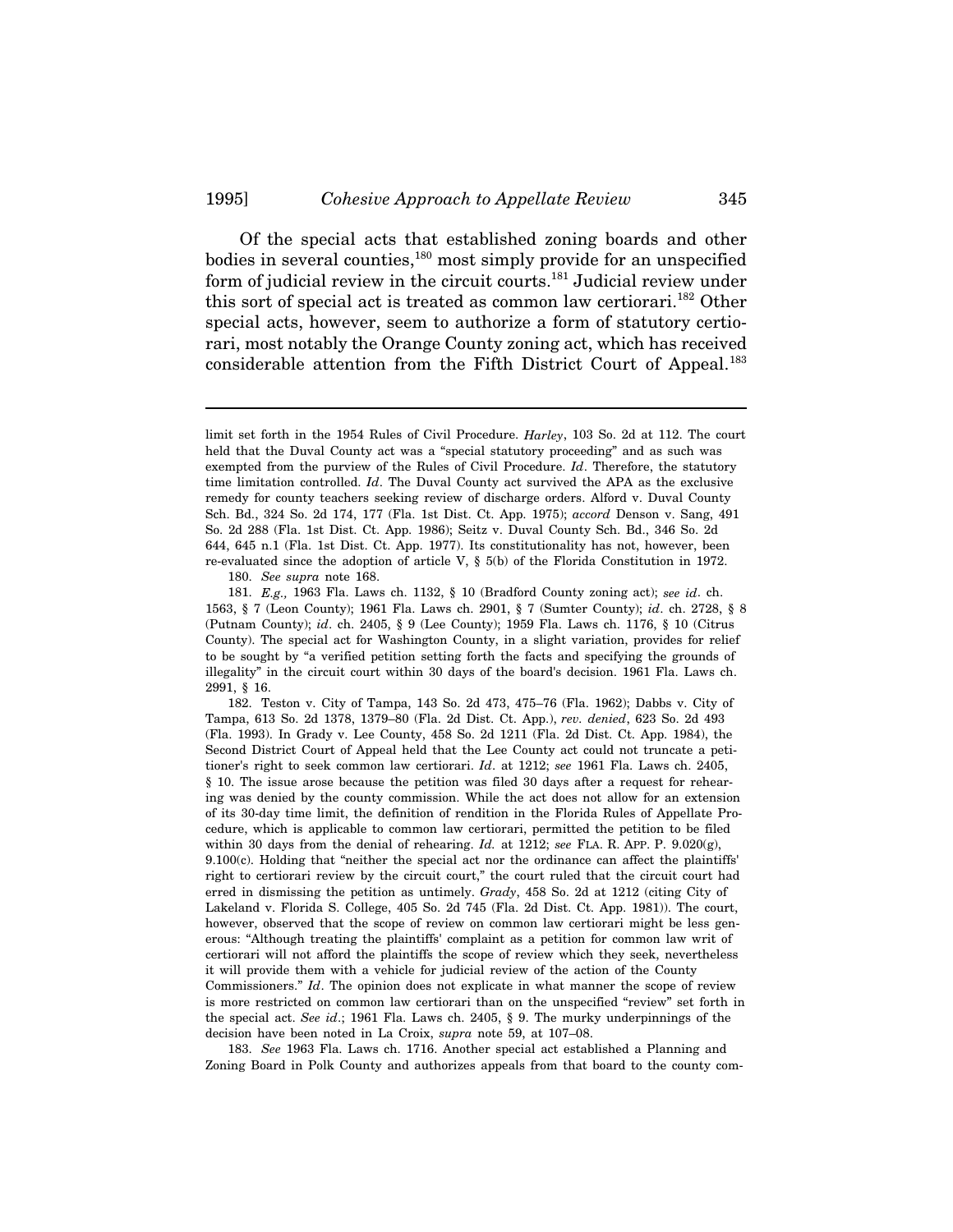The act provides for certiorari review, instigated by a "notice of intention" within ten days after the county commission's adverse decision.<sup>184</sup>

The Fifth District Court of Appeal has construed this form of statutory certiorari as consistent with common law certiorari, but also as a nonexclusive remedy.185 In *Battaglia Fruit Co. v. City of Maitland*, the Maitland Homeowners' Association, which sought review of an Orange County commission order, failed timely to file the statutory notice and the Fifth District held that this omission deprived the association of its right of review under the statute.<sup>186</sup> The court continued, however, to address the association's possible entitlement to common law certiorari review, ultimately holding that the petition had been untimely under the appellate rules.<sup>187</sup>

mission. 1963 Fla. Laws ch. 1822, §§ 1, 7. Review of commission decisions on such appeals is in the Polk County Circuit Court by "a petition for certiorari, duly verified, setting forth that such decision is illegal or inequitable" filed within 30 days of the order sought to be reviewed. *Id.* § 7. The act also authorizes certiorari review in the circuit court of decisions by the Board of Adjustments, under the same conditions. *Id.* § 14. Review in the circuit court is to be conducted under certain statutory provisions which have since been repealed. *Id*. § 15; *see* FLA. STAT. §§ 176.17–.20 (1963) (repealed 1973). These unique procedural aspects of the act do not appear to have been addressed in reported decisions.

The Broward County act requires application for a writ of certiorari to be made within five days after an adverse decision. 1959 Fla. Laws ch. 1158, § 5(i). This highly restricted form of statutory certiorari has not been the subject of appellate interpretation.

184. The act specifically provides that any person aggrieved by a decision of the board of county commissioners "may file a petition for writ of certiorari as provided by the Florida Rules of Civil Procedure in the Circuit Court of Orange County . . . to review the decision. . . . The Court shall not conduct a trial de novo . . . ." 1963 Fla. Laws ch. 1716, § 16.

185. First City Sav. Corp. v. S & B Partners, 548 So. 2d 1156 (Fla. 5th Dist. Ct. App.), *rev. dismissed*, 554 So. 2d 1168 (Fla. 1989). The court noted:

In a common law certiorari proceeding to review a zoning decision, a circuit court is restricted solely to the record of the proceeding conducted by the zoning authority. Orange County's statutory certiorari also provides for a limited review of the county commission's zoning decisions since a trial de novo is prohibited.

*Id.* at 1158 (citations omitted).

186. Battaglia Fruit Co. v. City of Maitland, 530 So. 2d 940, 942 (Fla. 5th Dist. Ct. App.), *cause dismissed*, 537 So. 2d 568 (Fla. 1988).

187. *Id*. The court stated:

The remedy of statutory certiorari is independent and cumulative to common law certiorari. Common law certiorari is available if a statutory remedy fails. However, Maitland Association did not file its petition for certiorari within the 30 day jurisdictional period established by the special act nor within the identical jurisdictional period for common law certiorari by Florida Rule of Appellate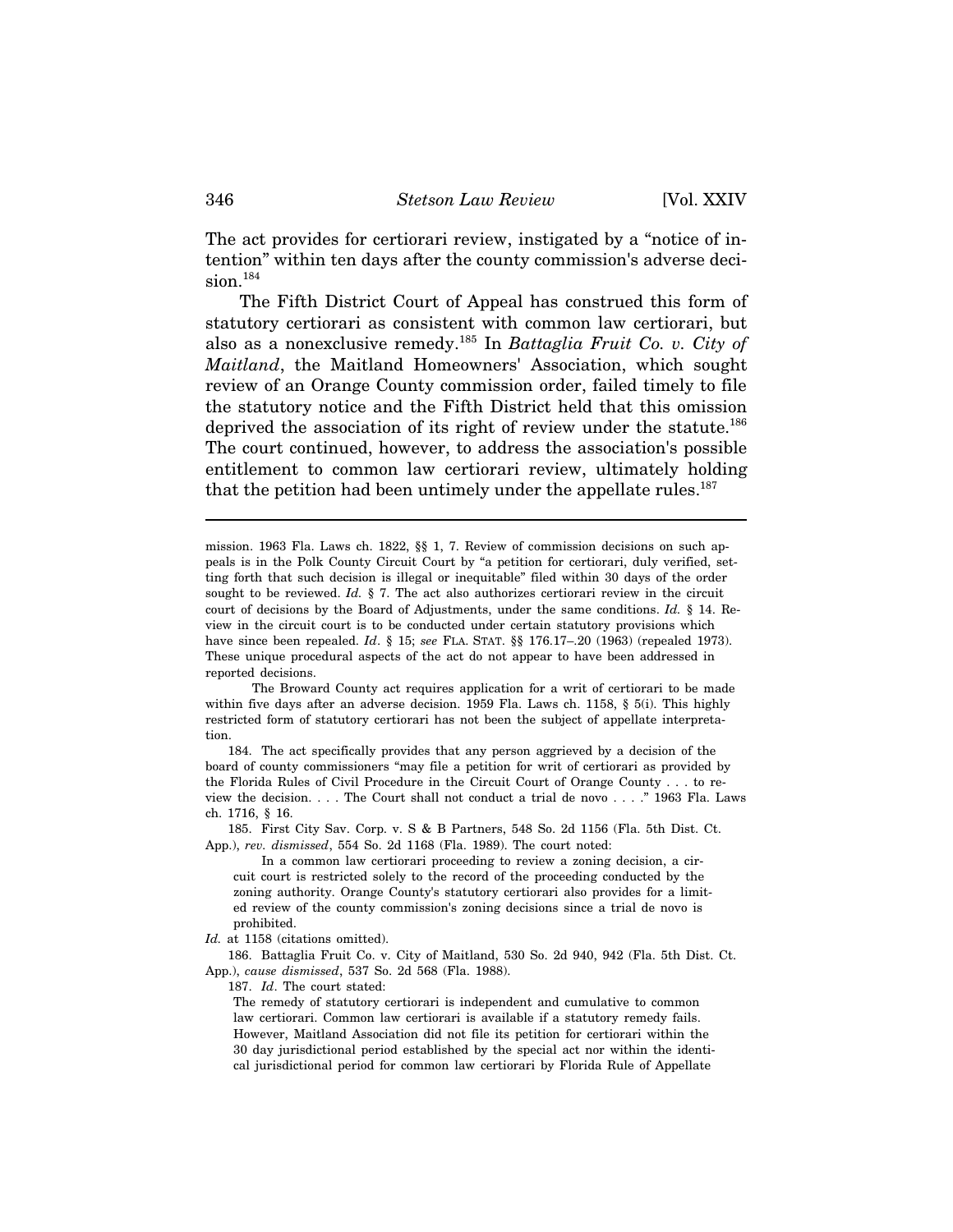In its most recent review of the Orange County act in *Splash & Ski, Inc. v. Orange County,* the fifth district took a step away from *Battaglia*'s application of the act's ten-day notice rule and also acknowledged the act's vulnerability to constitutional attack.<sup>188</sup> The challenge in *Splash & Ski* was that the act violated constitutional provisions which grant the supreme court sole authority over practice and procedure in the courts.<sup>189</sup>

The court recognized the seriousness of the constitutional issues, noting that "the legislature has the power to alter jurisdiction only by general law."190 The court expressed concern that, if the Orange County special act were to be viewed as precluding common law certiorari, the act might well be unconstitutional: it is only the supreme court that may establish the time limitations for seeking appellate review.191 The court also noted the anomaly that, except in Orange County, the circuit court's certiorari jurisdiction is invoked simply by filing a certiorari petition within thirty days.<sup>192</sup> It concluded that "[s]ince we can conjure up no substantive feature for this filing deadline, we conclude it is a procedural requirement unlikely to be sanctioned by the supreme court."<sup>193</sup> The court, however, ac-

Procedure 9.100(c).

*Id.* at 942–43 (citations omitted).

In another aspect of the decision, the district court held that the City of Maitland could not seek review by certiorari because it had not appeared before the county commission to demonstrate its standing and present objections to the order. *Id.* at 943; *accord First City Sav. Corp.*, 548 So. 2d at 1158. This holding has been criticized. *See* Gougelman, *supra* note 137, at 30 n.18. Gougelman argued that "[t]he problems faced by [Maitland] in obtaining effective review of zoning actions under certiorari standards is ample proof that the practice should be abolished on policy grounds, if not legal grounds." *Id*. (citation omitted).

<sup>188.</sup> Splash & Ski, Inc. v. Orange County, 596 So. 2d 491, 492–93 (Fla. 5th Dist. Ct. App. 1992).

<sup>189.</sup> *Id*. at 493; *see* FLA. CONST. art. V, § 5(b); *id*. art. V, § 2(a). The prohibition against special acts "regulating the practice of the courts of justice" in the 1885 constitution, FLA. CONST. of 1885, art. V, § 20, was replaced in 1972 with a prohibition against special acts pertaining to "rules of evidence in any court." FLA. CONST. art. III, § 11(3). The provision which grants the supreme court authority over practice and procedure, *id*. art. V, § 2(a), recodifies the authority granted by FLA. CONST. of 1885, art. V, § 3 (1957). *See supra* note 77 and accompanying text.

<sup>190.</sup> *Splash & Ski*, 596 So. 2d at 492 n.2 (citing FLA. CONST. art. V, § 20).

<sup>191.</sup> *Id.* at 492–93.

<sup>192.</sup> *Id*. at 494–95.

<sup>193.</sup> *Id.* at 495. The court rather derisively referred to the 10-day notice deadline as "an effective procedural trap for those who have not figured out that the requirements for certiorari review by a Florida court can be found in a county ordinance instead of the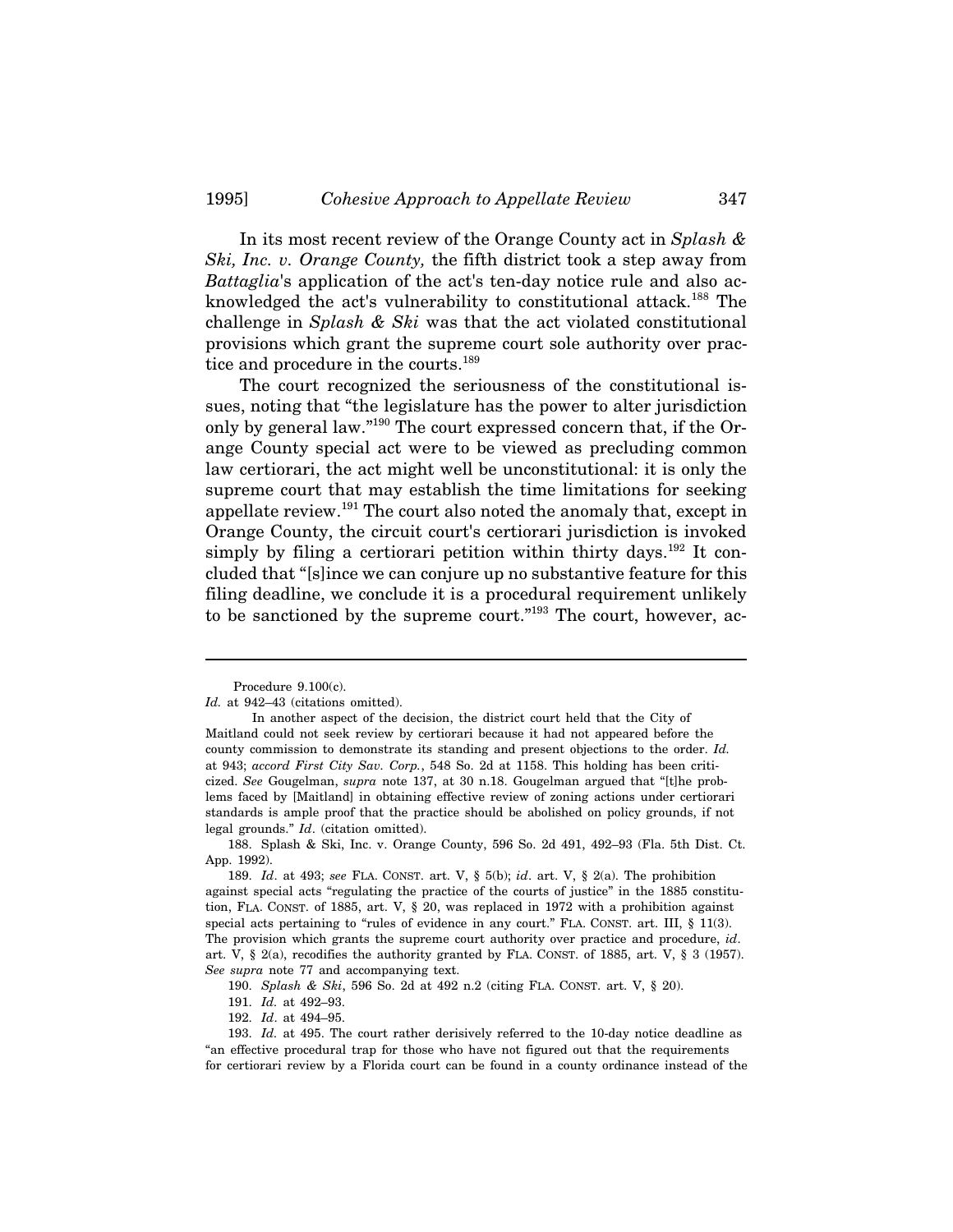cepted the petitioner's further contention that his right to common law certiorari remained intact and thereby avoided reaching the constitutional questions.194

#### *4. Municipal Ordinances*

As appears to have been the case with many local governments that were the beneficiaries of special zoning acts, the Orange County 4. Municipal Ordinances<br>As appears to have been the case with many local governments<br>that were the beneficiaries of special zoning acts, the Orange County<br>commission adopted the special act as a local ordinance – including the provision for judicial review.195 This approach is even less constitutionally acceptable than that of using special acts to confer jurisdiction on the Florida courts: the constitutional provision concerning circuit court jurisdiction is utterly inconsistent with this sort of "local option" approach.196

The Florida courts consistently have rejected attempts to regulate circuit court jurisdiction through municipal or county ordinances. In *Winn-Dixie Stores, Inc. v. Ferris,* the Fourth District Court of Appeal struck as unconstitutional a Broward County ordinance that purported to give the circuit court jurisdiction to enforce employment discrimination rulings by a county board.<sup>197</sup> Only the constitution and the legislature may confer jurisdiction on the circuit court.198

*Id.* at 493–94 (citations omitted).

196. *See* FLA. CONST. art. V, § 5(b).

197. Winn-Dixie Stores, Inc. v. Ferris, 408 So. 2d 650, 652 (Fla. 4th Dist. Ct. App. 1981), *rev. denied*, 419 So. 2d 1197 (Fla. 1982).

198. *Id*. The legislature may only confer jurisdiction "where authorized by the Constitution." *Id*.; *see* FLA. CONST. art. V, § 5(b); *id*. art. V, § 20; FLA. STAT. § 26.012 (Supp. 1980).

Florida appellate rules." *Id.* at 495 n.12.

<sup>194.</sup> *Id*. at 494. The court also noted a distinction between statutory and common law certiorari.

The distinct spheres of statutory and common law certiorari in zoning cases is well recognized. The most common distinction is that the scope of review is greater (or potentially greater) in statutory certiorari, whereas common law certiorari more narrowly limits review to whether the challenged order was entered according to law.

<sup>195.</sup> ORANGE COUNTY, FLA. CODE § 30–46 (1993) (originally enacted in 1965); *see* La Croix, *supra* note 59, at 105 & n.9. With the 1973 adoption of the Municipal Home Rule Powers Act, all special laws "pertaining exclusively to the power or jurisdiction of a particular municipality" became municipal ordinances, except for those special acts addressing matters which are beyond the scope of home rule authority, e.g., subjects "expressly preempted to state . . . government by the constitution or by general law." FLA. STAT.  $§ 166.021(3)(a)–(d), (4), (5) (1993).$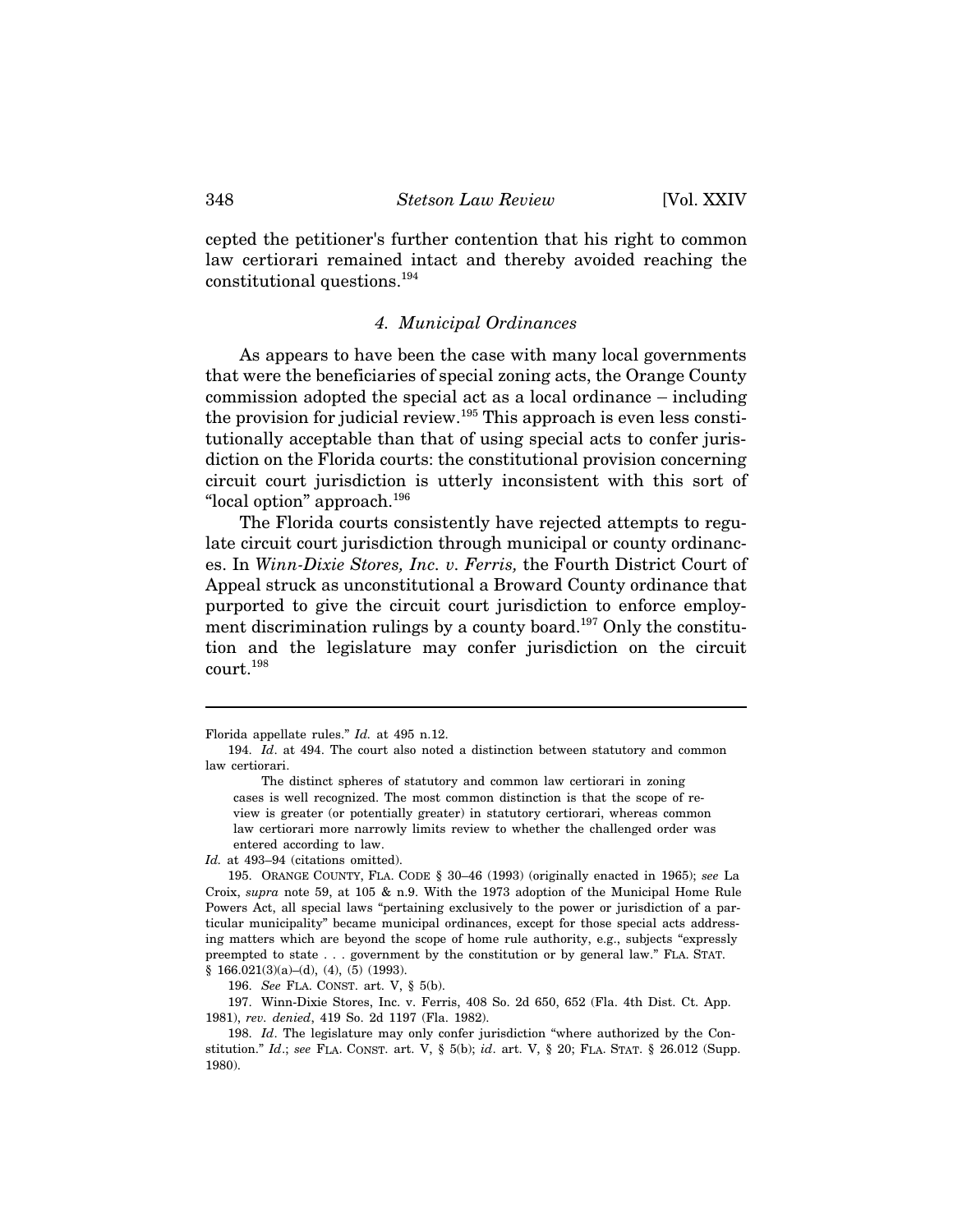In *Cherokee Crushed Stone, Inc. v. City of Miramar*, the petitioner sought certiorari review in the circuit court based on the purported authority of a municipal ordinance and received a cold reception from the appellate court.<sup>199</sup>

An ordinance of the municipality authorizes the filing of a petition for writ of certiorari with the circuit court to review agency action. While such an ordinance may confer standing on a party to proceed it may not confer jurisdiction on the circuit court where none otherwise exists nor does it determine the scope of review.<sup>200</sup>

Common law certiorari was, however, afforded to the petitioner. $201$ 

Dade County is a paradigm of the problem. That county and the Third District Court of Appeal long have been laboratories for land use law,<sup>202</sup> and Dade County historically has been regarded as conducting quasi-judicial proceedings in ruling on rezonings even before the advent of *Snyder.*203 The Dade County code presently provides that "[z]oning resolutions of the board of county commissioners shall be reviewed by the filing of a notice of appeal" in circuit court.<sup>204</sup> This provision was a departure from the code's earlier specification of certiorari review for land use orders.<sup>205</sup>

Each contains the safeguards of due notice, a fair opportunity to be heard in person and through counsel, the right to present evidence, and the right to cross-examine adverse witnesses; and it is the existence of these safeguards which makes the hearing quasi-judicial in character and distinguishes it from one which is purely legislative. The procedure utilized by Dade County in zoning matters . . . has quite clearly been recognized as quasi-judicial. *Coral Reef Nurseries*, 410 So. 2d at 652–53 (citations and footnote omitted).

204. DADE COUNTY, FLA. CODE § 33-316 (1992).

205. *Id*. In its original incarnation (as adopted in 1961), § 33-316 provided: In view of the lack of a legislatively prescribed method to apply to a court of competent jurisdiction to review a decision of the Board of County Commissioners, when adopted pursuant to this article, it is intended that such decisions shall be reviewed by the filing of a petition for writ of certiorari in the Circuit Court of the Eleventh Judicial Circuit in and for Dade County, Florida, in

<sup>199.</sup> Cherokee Crushed Stone, Inc. v. City of Miramar, 421 So. 2d 684, 685 (Fla. 4th Dist. Ct. App. 1982).

<sup>200.</sup> *Id.*

<sup>201.</sup> *Id.* at 689.

<sup>202.</sup> *See* Gougelman, *supra* note 137, at 25; La Croix, *supra* note 59, at 108 n.8.

<sup>203.</sup> *E.g.*, Coral Reef Nurseries, Inc. v. Babcock Co., 410 So. 2d 648 (Fla. 3d Dist. Ct. App. 1982). This was viewed as "a notable exception to the general rule" that sitespecific rezonings were legislative. Gougelman, *supra* note 137, at 25. It stemmed from the procedural protections afforded for rezonings under the Dade County code, which, the third district noted, were identical to those provided for lesser land use proceedings: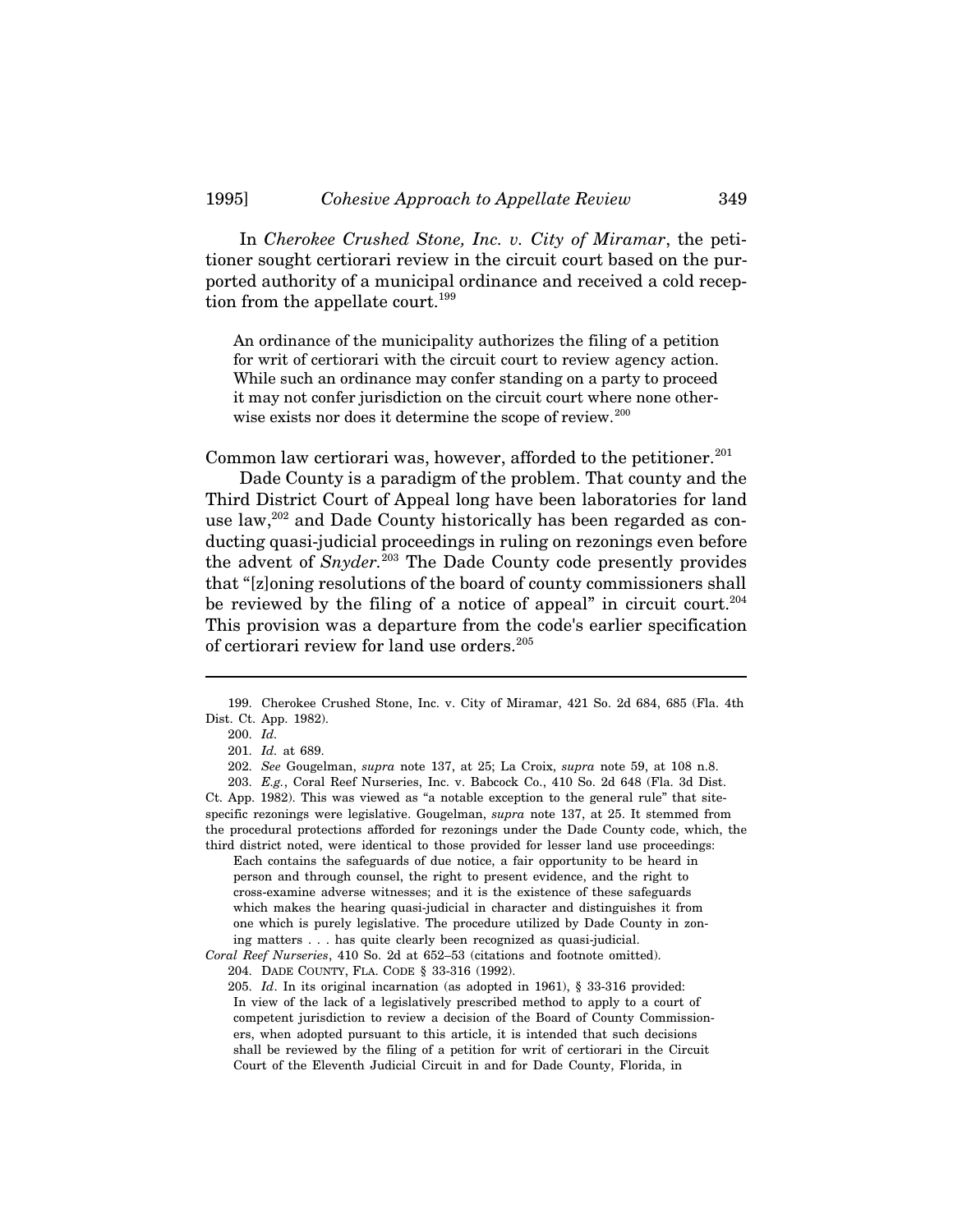#### 350 *Stetson Law Review* [Vol. XXIV

The amendment of section 33-316 was, apparently, based upon a mistaken reading of the 1977 Rules of Appellate Procedure. That section of the county code was modified in 1979, on the recommendation of the county attorney that the amendment would "bring the Code of Metropolitan Dade County into complete compliance with the new Florida Rules of Appellate Procedure."206 The recommendation understandably appears to have been grounded on the provision in the appellate rules that circuit courts "shall review, by appeal . . . administrative action if provided by general law."207 Apparently,

accordance with the procedure and within the time provided by the Florida Appellate Rules for the review of the rulings of any commission or board . . . .

Certiorari under § 33-316 was regarded as "traditional certiorari," Dade County v. Markoe, 164 So. 2d 881, 882 (Fla. 3d Dist. Ct. App. 1964), *cert. dismissed*, 172 So. 2d 454 (Fla. 1965), and an independent action was required when the validity of an ordinance was challenged. *E.g.,* Bama Investors, Inc. v. Metropolitan Dade County, 349 So. 2d 207 (Fla. 3d Dist. Ct. App. 1977), *cert. denied*, 359 So. 2d 1217 (Fla. 1978); Metropolitan Dade County v. Greenlee, 213 So. 2d 485 (Fla. 3d Dist. Ct. App. 1968); *cf*. Ollos v. Dade County, 242 So. 2d 468, 469 (Fla. 3d Dist. Ct. App. 1970) (holding § 33-316 "conforms to the requirement" of appellate rule 4.1 that certiorari be used for review of administrative rulings).

Because of the courts' strict adherence in the pre-*Snyder* era to the fairly debatable standard for the review of rezoning orders, Dade County became something of an anomaly. *See supra* notes 89, 90 and accompanying text. It applied the fairly debatable standard to the requirement" of appellate rule 4.1 that certiorari be used for review of administrative rulings).<br>Because of the courts' strict adherence in the pre-*Snyder* era to the fairly debatable standard for the rev ministrative rulings).<br>Because of the courts' strict adherence in the pre-*Snyder* era to the fairly del<br>able standard for the review of rezoning orders, Dade County became something of a<br>anomaly. *See supra* notes 89, 90 *E.g.,* Metropolitan Dade County v. Fletcher, 311 So. 2d 738, 739 (Fla. 3d Dist. Ct. App. 1975), *cert. denied*, 327 So. 2d 32 (Fla. 1976); Metropolitan Dade County v. Crowe, 296 So. 2d 532, 533 (Fla. 3d Dist. Ct. App. 1974); Baker v. Metropolitan Dade County, 237 So. 2d 201, 202 (Fla. 3d Dist. Ct. App. 1970). Indeed, an effort to compel application of the review standard ultimately adopted in *Snyder* was rejected: it was held that the depiction of rezoning proceedings in Dade County as quasi-judicial addressed only "the procedure utilized to seek judicial review" and did not compel the abandonment of the fairly debatable standard in favor of the substantial competent evidence rule usually applied on certiorari review of quasi-judicial rulings. Dade County v. Yumbo, 348 So. 2d 392, 393–94 (Fla. 3d Dist. Ct. App.) (citations omitted), *cert. denied*, 354 So. 2d 988 (Fla. 1977). It would have been difficult to recognize in this formulation a traditional certiorari approach.

207. FLA. R. APP. P. 9.030(c)(1)(C).

DADE COUNTY, FLA., ORDINANCE ch. 30 (1961) (amending DADE COUNTY, FLA. CODE § 33- 316). Section 33-316 remained essentially unchanged until 1976, when the introductory clause was stricken. *See id*. ch. 74 (1976) ("[z]oning resolutions . . . shall be reviewed by the filing of a petition for writ of certiorari"). The ordinance remained substantively unchanged until 1979, when the review provision for land use orders was changed from certiorari to appeal.

<sup>206.</sup> Memorandum from Stuart L. Simon, Dade County Attorney, to Mayor and Members of Dade County Board of County Commissioners 1 (Oct. 2, 1979) (on file with Authors and in county clerk's office with DADE COUNTY, FLA., ORDINANCE ch. 91 (1979); Minute Book 8, p. 1056).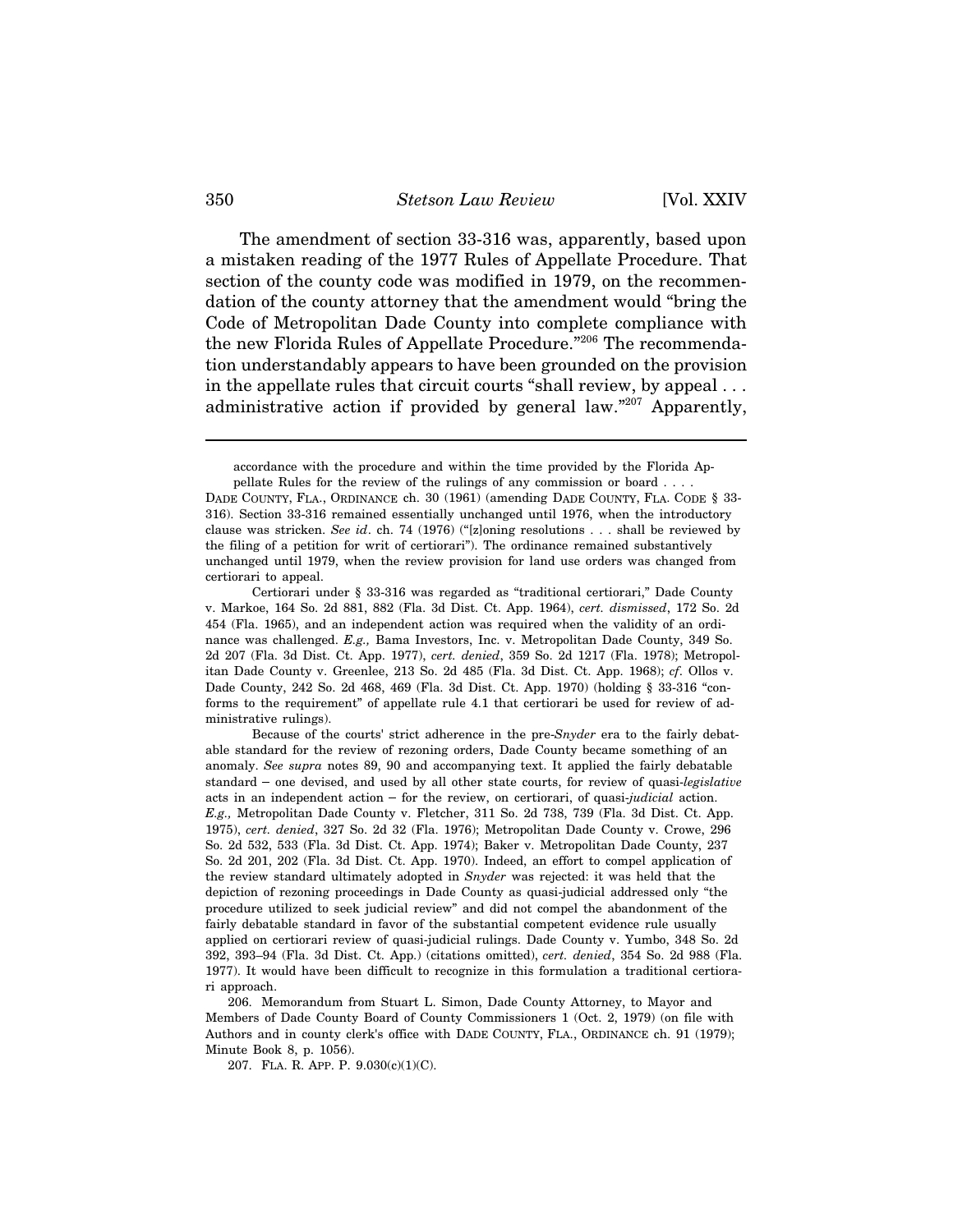Dade County amended its code in the belief that the 1977 rules had 1995] *Cohesive Approach to Appellate Review* 351<br>Dade County amended its code in the belief that the 1977 rules had<br>*created* appellate jurisdiction in the circuit courts – when no such jurisdiction was, or could have been, created.<sup>208</sup> Dade County amended its code in the belief that the 1977 rules had *created* appellate jurisdiction in the circuit courts – when no such jurisdiction was, or could have been, created.<sup>208</sup> The nomenclature of the code, no

The nomenclature of the code, not surprisingly, influenced the created appellate jurisdiction in the circuit courts – when no such<br>jurisdiction was, or could have been, created.<sup>208</sup><br>The nomenclature of the code, not surprisingly, influenced the<br>local practice.<sup>209</sup> The Dade County co erroneously abandoned that mode of review in favor of prescribing unauthorized appeals. $210$ 

<sup>208.</sup> *See supra* note 121 and accompanying text.

<sup>209.</sup> *E.g.,* Norwood-Norland Homeowners' Ass'n v. Dade County, 511 So. 2d 1009, 1011 (Fla. 3d Dist. Ct. App. 1987) (involving "appeal" taken to circuit court from county commission), *rev. denied*, 520 So. 2d 585 (Fla. 1988). This perhaps was the natural result of history: prior to the 1979 amendment of the code, many of the reported decisions reflected that certiorari to review land use orders of the Dade County Commission was authorized by the code, as opposed to any authority of statewide application. *E.g.,* Land Corp. v. Metropolitan Dade County, 204 So. 2d 222, 223 (Fla. 3d Dist. Ct. App. 1967) (noting "the method prescribed for review of the commission's ruling was by certiorari"); Dade County v. Metro Improvement Corp., 190 So. 2d 202, 204 (Fla. 3d Dist. Ct. App. 1964) (stating code remedies "are exclusive"). The code gave way only in the face of conflicting general law. General Elec. Credit Corp. v. Metropolitan Dade County, 346 So. 2d 1049, 1054 (Fla. 3d Dist. Ct. App. 1977) (determining statutory requirement that development of regional impact be reviewed by Florida Land and Water Adjudicatory Commission "prevail[ed] over the zoning review procedures of section 33-316 of the Code of Metropolitan Dade County to the extent that the two conflict").

<sup>210.</sup> Indeed, as recently as April 1994, the Dade County Circuit Court was reviewing – by appeal *and* under the *Snyder* standard – county commission land use orders. *See* Graham Cos. v. Metropolitan Dade County Bd. of County Comm'rs, 2 Fla. L. Weekly Supp. 241 (Fla. Cir. Ct. Apr. 22, 1994), *vacated as moot*, No. 93-163AP (Fla. Cir. Ct. Jan. 27, 1995).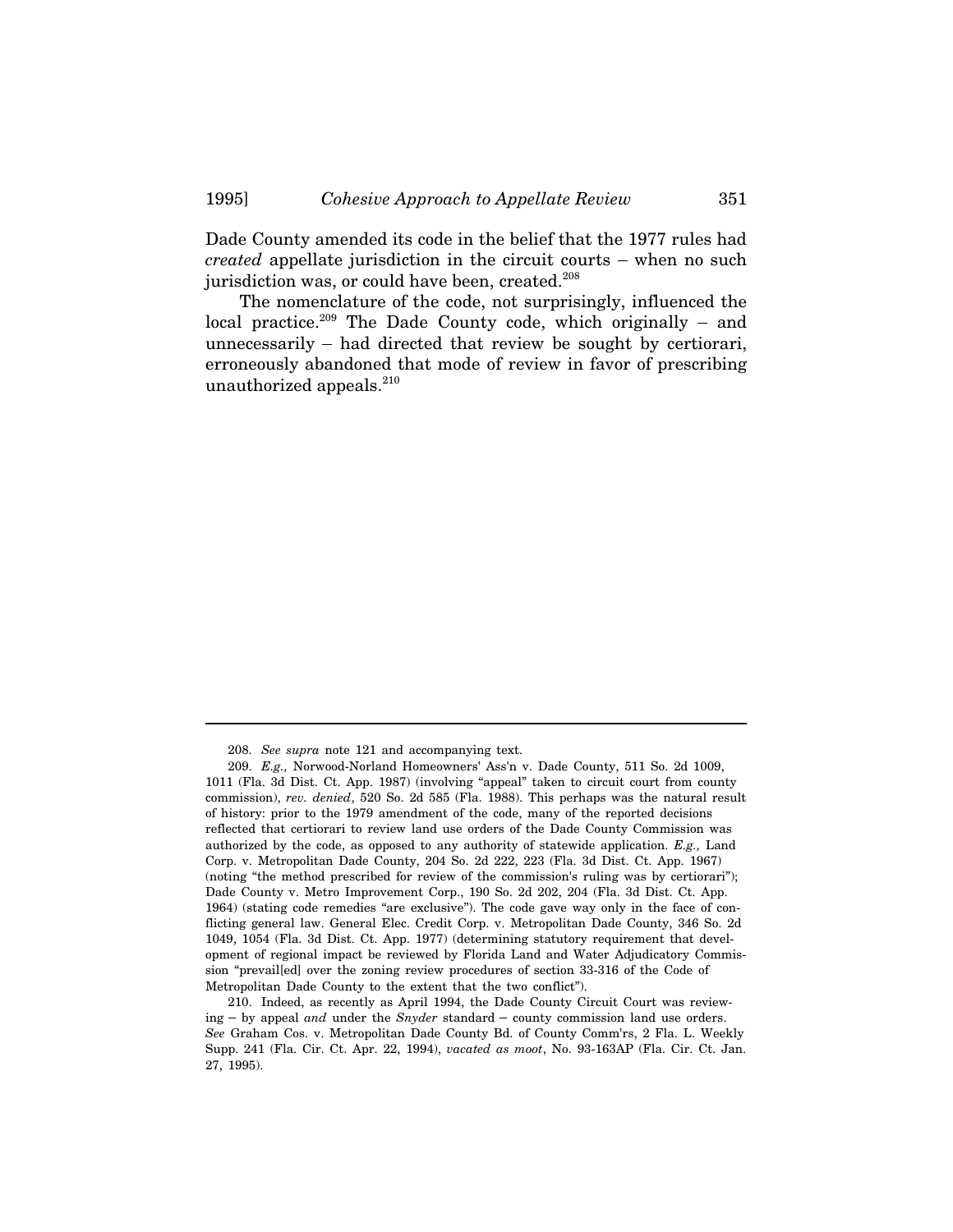#### *IV. A MODEST PROPOSAL*

*What is needed is just this: A rule eliminating the word "certiorari," for it is a source of confusion . . . in short, a rule which lets lawyers utilize all their time and energy on the merits of their appeals without unnecessary worries or perils as to procedure*. 211

The eminent good sense of those words, first penned in 1951, has led, in time, to sweeping change in the Florida appellate structure, most notably in the APA and in the supreme court's supervisory jurisdiction.<sup>212</sup> When statutory remedies are created by the legislature to provide for expeditious and uncomplicated review in the appellate courts, the writ of certiorari is neither diminished nor supplanted; rather, the writ retains its essentially interstitial function:

A new remedy created by statute does not infringe upon the extraordinary writs; it merely reduces the demand for them. Cutting into the scope or nature of the extraordinary writs by statute is one thing; creating an adequate remedy for a sector of the right-enforcement front formerly within extraordinary range only is another. This latter process merely brings up an ordinary weapon to cover an area formerly within extraordinary range only; it does not alter the extraordinary implement. The writs themselves are always ready to take over if the range of the new statutory cannon proves too short  $\dots$ .<sup>213</sup>

Indeed, the legislature took exactly that course in its 1984 adoption of section 163.3215 of the *Florida Statutes*, under which aggrieved third parties may file an independent circuit court action to challenge a development order under a county's comprehensive development plan.214 Prior to the enactment of the statute, the Florida Supreme Court permitted third parties to intervene and challenge development orders under a county's master plan,  $215$  but the legisla-

<sup>211.</sup> Rogers & Baxter, *supra* note 44, at 534 (footnote omitted).

<sup>212.</sup> *See supra* notes 101–108; *supra* note 93.

<sup>213.</sup> Adams & Miller, *supra* note 22, at 464–65 (footnote omitted).

<sup>214.</sup> FLA. STAT. § 163.3215 (1993). The noted remedy is "the sole action available to challenge the consistency of a development order with a comprehensive plan." *Id*. § 163.3215(3)(b).

<sup>215.</sup> *See* Citizens Growth Mgmt. Coalition, Inc. v. City of West Palm Beach, 450 So.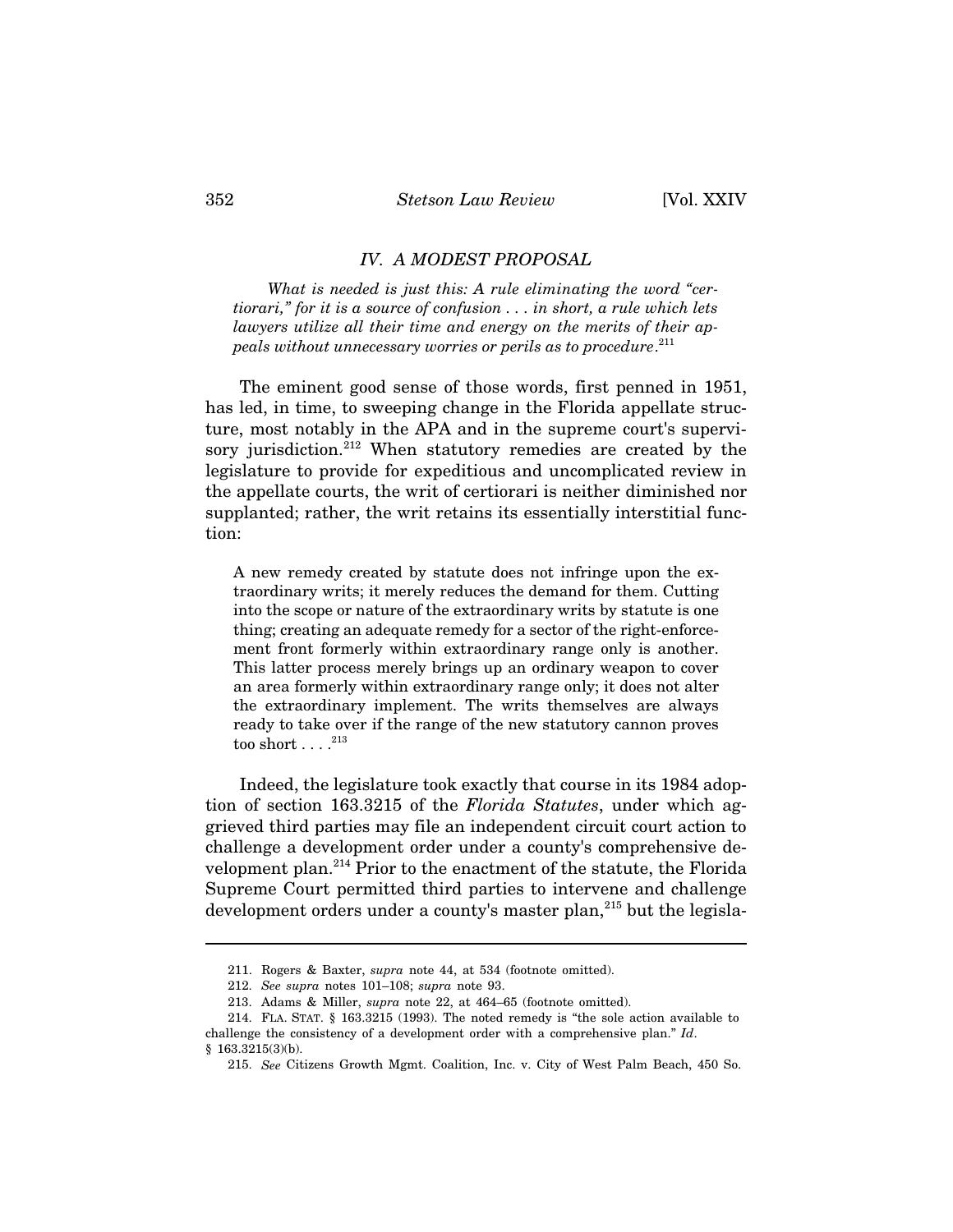ture supplanted common law remedies with the statutory rights created in section  $163.3215.^{216}$ 

This remedy, however, was distinct and stood apart from the circuit court's appellate jurisdiction, "i.e., the power to issue writs of certiorari and review administrative action."217 The supreme court accordingly ruled in *Parker v. Leon County*, the companion case to *Snyder*, that landowner applicants retained their right to seek review of land use orders by common law certiorari.<sup>218</sup> It is not a quantum leap to apply this rationale to the establishment of a comprehensive, statutorily imposed, appellate structure for the review of development orders entered in quasi-judicial proceedings.

The APA's judicial review provision in section 120.68 of the *Florida Statutes*, could serve as a model for such a statute.<sup>219</sup> The present airport-zoning statute, under which certiorari (readily replaceable by the APA's "petition for review") is prescribed and a statutory review structure is created could also serve as a model.<sup>220</sup>

218. Parker v. Leon County, 627 So. 2d 476, 479–80 (Fla. 1993). The incongruity of this construct is remarkable. Aggrieved third parties have a right of *independent* action in the circuit court when a claim of inconsistency with the master plan is raised — they are unbound by the record of the proceedings before the county commission. *Cf.* Dade County v. Marca, 326 So. 2d 183, 183 (Fla. 1976) (stating "reviewing court's consideration shall be confined strictly and solely to the record of the proceedings by the . . . agency [or board] on which its questioned order is based"). Aggrieved third parties are also free of the usual deference accorded by a reviewing court to an administrative body's decisions. *See, e.g.*, Education Dev. Ctr., Inc. v. City of West Palm Beach Zoning Bd. of Appeals, 541 So. 2d 106, 108 (Fla. 1989) (finding circuit court, on certiorari, "is not permitted to reweigh the evidence nor to substitute its judgment for that of the agency"). Unsuccessful landowners, on the other hand, must abide by the onerous procedural burdens imposed by appellate rule 9.100 — submission of an appendix and a complete petition within 30 days of the order sought to be reviewed — and are limited to a *review* proceeding. FLA. R. APP. P. 9.100.

219. The section provides: "Except in matters for which judicial review by the Supreme Court is provided by law, all proceedings for review shall be instituted by filing a petition in the district court of appeal in the appellate district where the agency maintains its headquarters or where a party resides." FLA. STAT. § 120.68 (1993).

220. *See* FLA. STAT. § 333.11(1)–(4) (1993). This section provides:

(1) Any person aggrieved, or taxpayer affected, by any decision of a board of adjustment, or any governing body of a political subdivision or the Department of Transportation or any joint airport zoning board, or of any administra-

<sup>2</sup>d 204 (Fla. 1984).

<sup>216.</sup> *See* Southwest Ranches Homeowners Ass'n v. County of Broward, 502 So. 2d 931 (Fla. 4th Dist. Ct. App.), *rev. denied*, 511 So. 2d 999 (Fla. 1987).

<sup>217.</sup> John E. Fennelly, *ELM Street Revisited: The Florida Supreme Court's Rulemaking Authority and the Circuit Court's Subject Matter Jurisdiction Under the Local Government Comprehensive Planning Act Real or Imagined?*, 18 NOVA L. REV. 1289, 1308 (1994) (footnote omitted).